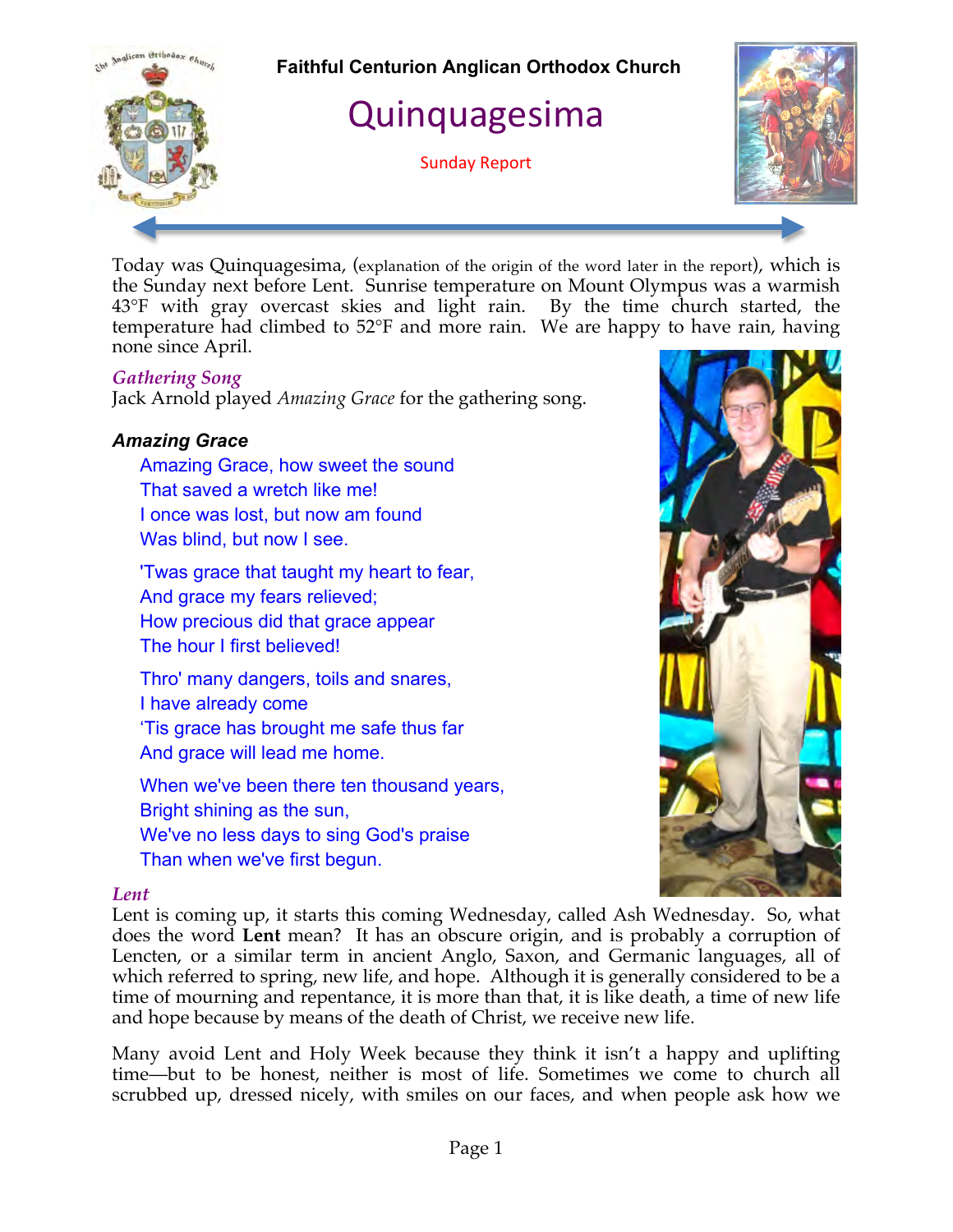are, we reply that everything is fine and we even boast how wonderful things are—but is it?

Life is not always uplifting, or wonderful, or pleasant, or joyous. To claim it is, is to miss the whole point of the incarnation! God became flesh in Jesus Christ. Jesus faced temptation, He suffered hunger and thirst, He suffered the agony of crucifixion. Jesus our God did not face these things so that we would be exempt from them, He faced these things so that we would have dignity in them, He faced these things that in Him we might have triumph.

The forty days commemorate the significant "forty" periods in Scripture (although forty is not always significant), including the forty years the Jews wandered in the desert after they had been rescued by God from Egypt, and which did not end until they repented. Jonah preached to Nineveh that God's judgment would come on them in forty days. During that time the people repented and thus were spared God's judgment. Jesus was tested by the Devil in the desert for forty days before He began His public ministry, announcing salvation to the repentant and judgment to those who continued to rebel against God. Jesus prophesied that God's judgment would come against Israel for rejecting Him as Messiah within the time of His own generation (Matt. 24; Luke 21; Mark 13). Within forty years of His death, burial, and resurrection, Jerusalem was destroyed and the temple was so ravaged that "not one stone [was] left here upon another" (Matt. 24:2). The Jewish Christians, however, escaped this judgment of God by fleeing to Pella before the final Roman siege, just as Jesus had warned them to do (Matt. 24:16-21).

Lent is a time for Christians to contemplate their sinfulness, repent, ask God's forgiveness, and realize the infinite sacrifice God made on their behalf. It is to be a time of quiet contemplation, but not a time of despair, since it culminates in the commemoration of the resurrection. Traditionally, those who are joining the church spend this period in special instruction regarding Christian doctrine, practice, and responsibility. Historically, prospective members ("catechumens") did not participate in the Lord's Supper portion of the Sunday services until they were received into full membership on the Sunday of the Resurrection of Our Lord. For them, this first experience of Ash Wednesday and Lent has special significance as God's eternal plan of salvation is applied to them personally.

When Jesus taught us how to pray, He didn't say, "If you elect to pray, do it this way…" and when He taught about fasting, He didn't say, "If you elect to fast, do it this way…"

He said, *when* you pray, don't do it for show like the hypocrites do. It's a conversation between you and God. And He gave us the Lord's Prayer as an example of what we should pray about:

**Address God** "Our Father, who art…" **Submit to God's will** "Thy Kingdom come, thy will be done…" **Ask for your physical needs** "Give us this day our daily bread…" **Ask for forgiveness** "Forgive us our trespasses…" **To the degree that you yourself are willing to** 

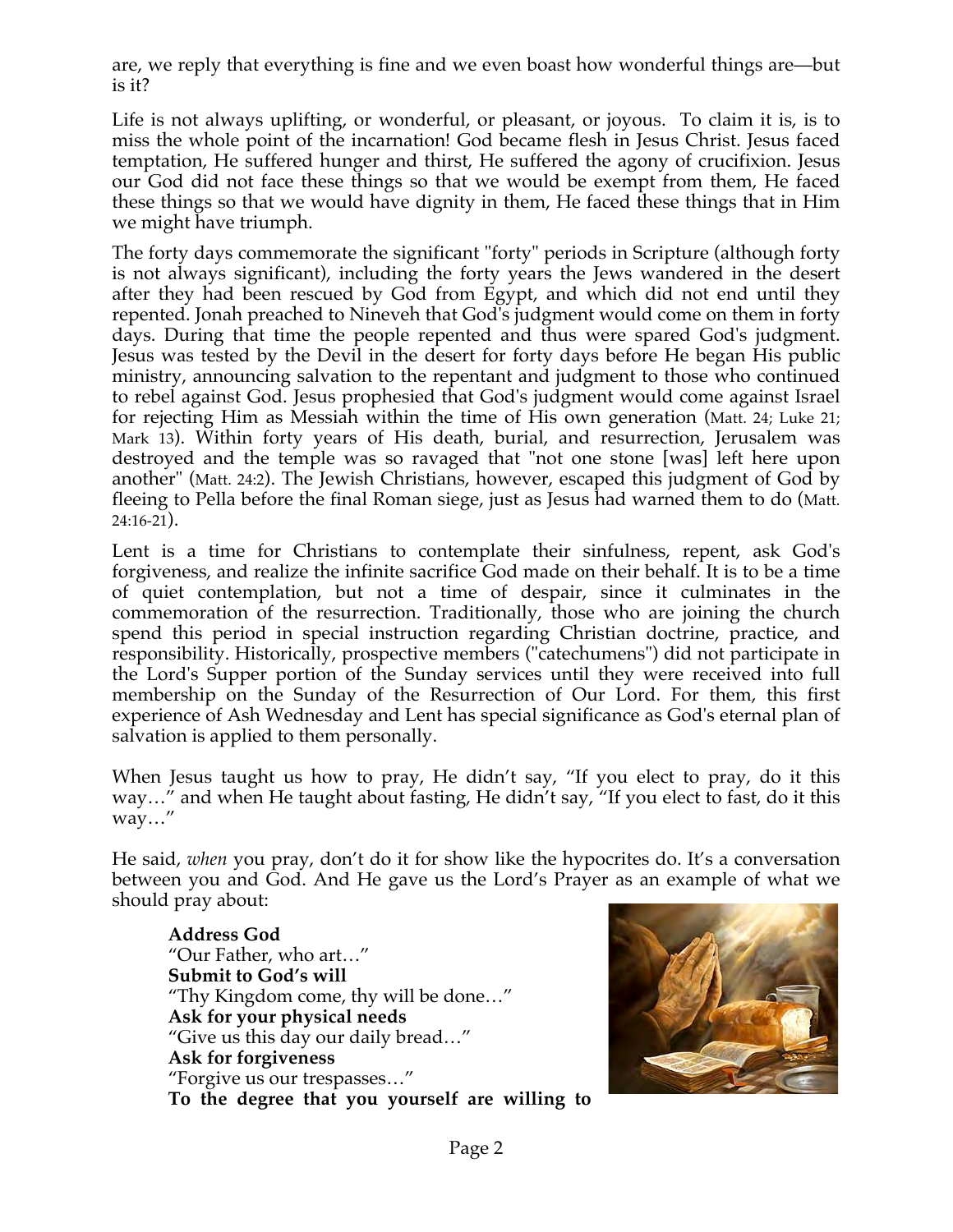**forgive…** "As we forgive our trespassers…" **Ask for help with temptations** "Lead us not into temptation…" **And preservation from evil** "Deliver us from evil…" **Recognizing whose world this really is** "For thine is the Kingdom, and the power and the glory, for ever and ever."

Similarly, Jesus told us that *when* we fast (not *if*) we are not to make a show of it, like



hypocrites do. A fast is different from a hunger strike: a fast is a personal act of devotion to God, while a hunger strike is a public act most often used to shine a spotlight on injustice. A fast is also different from anorexia nervosa: it is *disciplined* diet, not total abstention from food. During a religious fast, you still eat, you just abstain from certain foodstuffs. Traditionally, people have fasted by eliminating luxury items from their diets, such as meats. A fast can consist of eating whatever you want, but drinking only water.

More positively, you can fast in other areas beyond food, you can commit to a something that can benefit the church, such cutting back in an entertainment area, using that time for Bible study and donating the savings to the church.

On Palm Sunday, there were crowds who cheered Jesus as the King, but where were all those fair-weather friends when Jesus prayed in agony on Gethsemane, and where were they when He hung upon the cross? Let us be bold to join Him, fasting in the wilderness for forty days during Lent; let us be bold to pray with Him in the garden on Maundy Thursday, let us fearlessly stand at the foot of His cross on Good Friday, so that we may witness His Resurrection and His Ascension, and join in His triumphant reign.

## *Mite Boxes*

If you read this report at all, you know the Anglican Orthodox Church (AOC), and this parish in particular, is not about money. Not that money is not useful, but our parish has plenty for what we <u>need</u> and we know the difference between need and want. Any extra we get, we send it to the AOC to use for their mission work. The AOC works on a very slim budget, they aren't about money either. The AOC is about the Great Commission; to go forth and spread The Word of the Lord:



18And Jesus came and spake unto them, saying, '…19Go ye therefore, and teach all nations,

baptizing them in the name of the Father, and of the Son, and of the Holy Ghost: 20Teaching them to observe all things whatsoever I have commanded you: and, lo, I am with you always, even unto the end of the world. Amen." (Mt. 28:19-20)

You may not realize it, but the AOC has national church affiliates in 22 countries around the world, that does take a little money. Not great quantities of money, but some and as a church, we would be dirt poor, if we had dirt.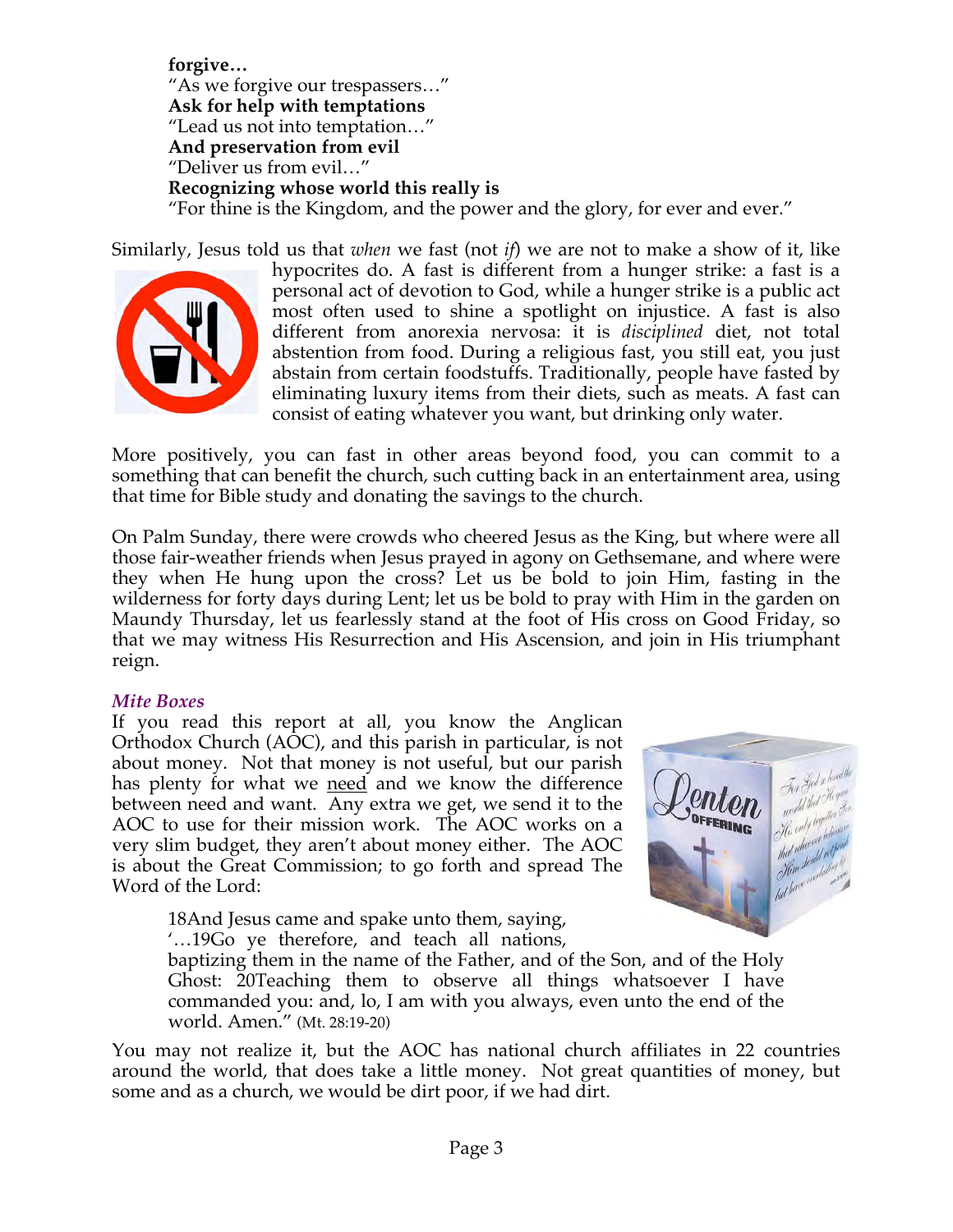So, that is where the Mite Boxes come in. Ash Wednesday is 5 March 2014; Easter Sunday is 20 April 2014. That period is Lent. Often thought of as a time for fasting, it is more importantly a time to channel your attention towards God. A time to let your heart open to the Holy Ghost that you might come closer to God and perhaps do His Work more effectively.

So, to exercise this concept, we are asking you to cut back. We know the economy is not really great and you are probably cutting back already. So, cut back a bit more. Take part of your savings every day and put it in the Mite Box. If you did not cut back on a given day, dig into your wallet or purse and cut out a bit of cash for the Mite Box anyway. Every day, except Sundays. Sundays are the Lord's Day and a day of celebration. They are not part of Lent. By Easter Sunday, you will have a full Mite Box. Bring it to church, this church, another church, which church is not really important, but on Easter Sunday, you should worship the Lord. If you cannot find a church to actually go to on Easter, you probably aren't looking hard enough; but pull the money out and send us a check, payable to the Anglican Orthodox Church and we will send it on.

One box for each member of the family, one box for the family, whatever works for you. This is not about the money, it is about growing in faith. A little bit, just a mite, every day. Every day, miss none. Every day, every body in the family can do just a little bit. When you drop your daily contribution in, think, "Did I do what I could today for the Lord? Did I fall short or meet the standard? Can I do better tomorrow? Will I?" It should be a time of reflection. It will be if you do it.

By the way, what is a Mite Box? Named after the smallest of Roman coins, a normal wage of the time being 10 mites per hour, of which two were donated by the widow, in Mark 12:41-44 and Luke 21:1-4, it is normally a small cardboard box, say 3 inches each dimension, a cube piggy bank so to speak. If you don't have one, call, email or write. We have a pile of them.

Don't miss this opportunity to contribute to the Lord's Work and make your life better at the same time.

## *On Point*

Someone asked, where do the quotes come from? The answer is from the people who uttered them. But, how did you find them? Oh, that. Some from Bishop Jerry, many from Rev Bryan Dabney, a few from other places, some from Rev Geordie Menzies-Grierson, but overall mostly from Bryan. He always has a few great ones to share. On to the On Point quotes –

## *Screwtape1 reveals Nothing:*

The Christians describe the Enemy as one 'without whom Nothing is strong'. And Nothing is very strong: strong enough to steal away a man's best years not in sweet sins but in a dreary flickering of the mind over it knows not what and knows not why, in the

<sup>&</sup>lt;sup>1</sup> *Screwtape* is a fictional devil in a book *The Screwtape Letters* (1942) and its sequel short fiction Screwtape Proposes a Toast (1959), both written by the Christian author C. S. Lewis.

Screwtape is a Senior Tempter and the Undersecretary of his department. The Letters are his side of the correspondence with his nephew Wormwood, as mentor to the young devil who is charged with the guidance of one man. The Toast is Screwtape's after-dinner speech at the Tempters' Training College and is a satire on American and British or English public education. Screwtape has a secretary called Toadpipe.

Screwtape appears to understand very well the nature of human minds and weaknesses, although nothing about love. He also has a way with words and a fondness for sarcasm.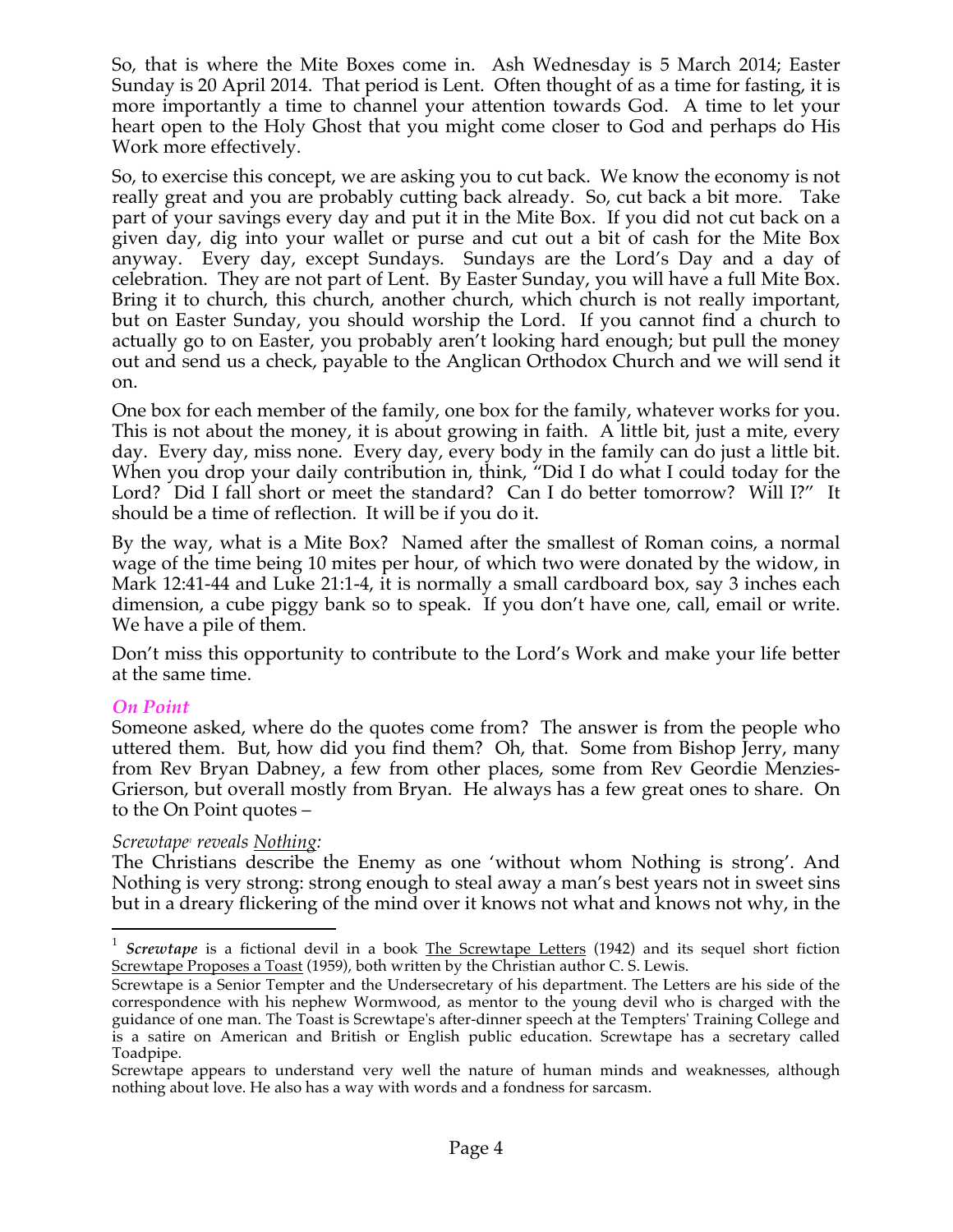gratification of curiosities so feeble that the man is only half aware of them, in drumming of fingers and kicking of heels, in whistling tunes that he does not like, or in the long, dim labyrinth of reveries that have not even lust or ambition to give them a relish, but which, once chance association has started them, the creature is too weak and fuddled to shake off.

You will say that these are very small sins; and doubtless, like all young tempters, you are anxious to be able to report spectacular wickedness. But do remember, the only thing that matters is the extent to which you separate the man from the Enemy. It does not matter how small the sins are provided that their cumulative effect is to edge the man away from the Light and out into the Nothing. Murder is no better than cards if cards can do the trick. Indeed the safest road to Hell is the gradual one—the gentle slope, soft underfoot, without sudden turnings, without milestones, without signposts.

> *Jack Lewis* The Screwtape Letters

A liberal is someone who feels a great debt to his fellow man, which debt he proposes to pay off with your money.

*G. Gordon Liddy*

It does not require a majority to prevail, but rather an irate, tireless minority keen to set brush fires in people's minds.

*Samuel Adams*

Most of God's people are content to be saved from the hell that is without. They are not so anxious to be saved from the hell that is within.

*Robert Murray McCheyne* Scottish clergyman - 1839

The truth is, all might be free if they valued freedom, and defended it as they ought. *Samuel Adams* Essay in the Boston Gazette 1771

28 February 1807 - Date of sailing of Scottish missionary, Robert Morrison born in 1782m from Britain to become one of the earliest modern missionaries to China. There he faced great difficulties such that he did not have a public convert until seven years of labor. *You think you have a hard job?*

## *On depression*

My own idea, for what it is worth, is that all sadness which is not either arising from the repentance of a concrete sin and hastening towards concrete amendment or restitution, or else arising from pity and hastening to active assistance, is simply bad; and I think that we all sin by needlessly disobeying the apostolic injunction to "rejoice" as by anything else. Humility, after the first shock, is a cheerful virtue: it is the high-minded unbeliever desperately trying in the teeth of repeated disillusions to retain his "faith in human nature" who is really sad.

*Jack Lewis* The Problem of Pain

Jesus is not a substitute for the symptoms - he is the cure for the cause.

*John Blanchard*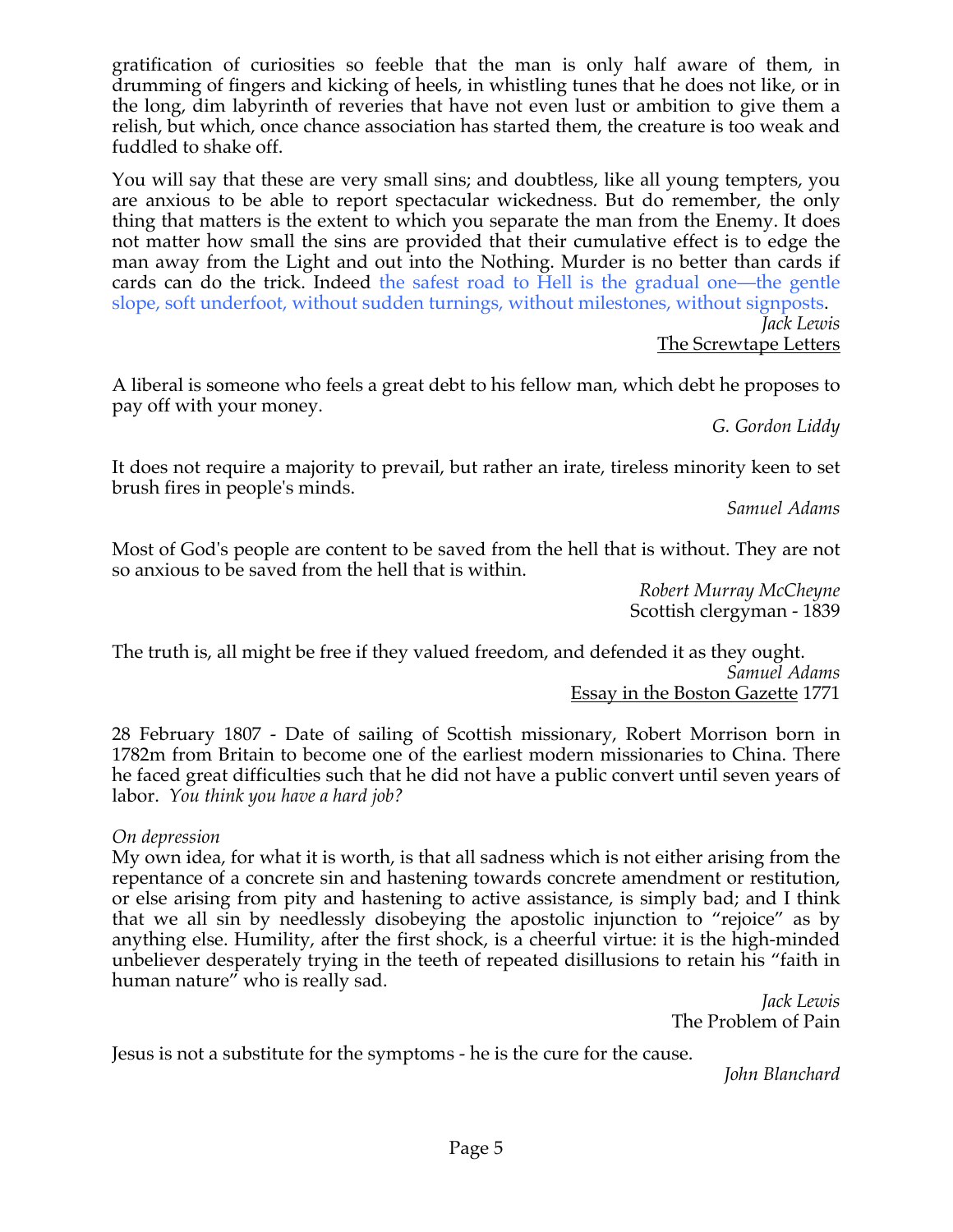#### Be what you seem! Live your creed!

*Horatius Bonar*

#### *Screwtape outlines a fundamental deception:*

Men are not angered by mere misfortune but by misfortune conceived as injury. And the sense of injury depends on the feeling that a legitimate claim has been denied. The more claims on life, therefore, that your patient can be induced to make, the more often he will feel injured and, as a result, ill-tempered. Now you will have noticed that nothing throws him into a passion so easily as to find a tract of time which he reckoned on having at his own disposal unexpectedly taken from him. It is the unexpected visitor (when he looked forward to a quiet evening), or the friend's talkative wife (turning up when he looked forward to a tête-à-tête with the friend), that throw him out of gear. Now he is not yet so uncharitable or slothful that these small demands on his courtesy are in themselves too much for it. They anger him because he regards his time as his own and feels that it is being stolen. You must therefore zealously guard in his mind the curious assumption 'My time is my own'. Let him have the feeling that he starts each day as the lawful possessor of twenty-four hours. Let him feel as a grievous tax that portion of this property which he has to make over to his employers, and as a generous donation that further portion which he allows to religious duties. But what he must never be permitted to doubt is that the total from which these deductions have been made was, in some mysterious sense, his own personal birthright.

*Jack Lewis* The Screwtape Letters

Thou shalt not wrest judgment; thou shalt not respect persons, neither take a gift: for a gift doth blind the eyes of the wise, and pervert the words of the righteous.

*Deuteronomy 16:19*

The LORD also will be a refuge for the oppressed, a refuge in times of trouble.

*Psalm 9:9*

He that justifieth the wicked, and he that condemneth the just, even they both are abomination to the LORD.

*Proverbs 17:15*

Be not hasty in thy spirit to be angry: for anger resteth in the bosom of fools.

*Ecclesiastes 7:9*

Or what shall a man give in exchange for his soul?

*St. Mark 8:37*

Educate men without religion and you make them but clever devils.

*Arthur Wellesley* - the Duke of Wellington 19<sup>th</sup> century British general officer and hero of the Battle of Waterloo in 1815

Leave no room for the Devil. Be too busy for him. Have no time and no place for him. Vacant places invite him. The Devil loves a vacuum. A very busy person himself, he does his biggest business with those who have no business.

> EM Bounds 19<sup>th</sup> and 20<sup>th</sup> century American pastor and author (Guide To Spiritual Warfare, p. 133).

Income inequality is class warfare, a subject of interest to Marxist professors and sober news anchors who are deeply concerned about words scrolling across their teleprompters, but of very little relevance to the price of a loaf of bread, a gallon of milk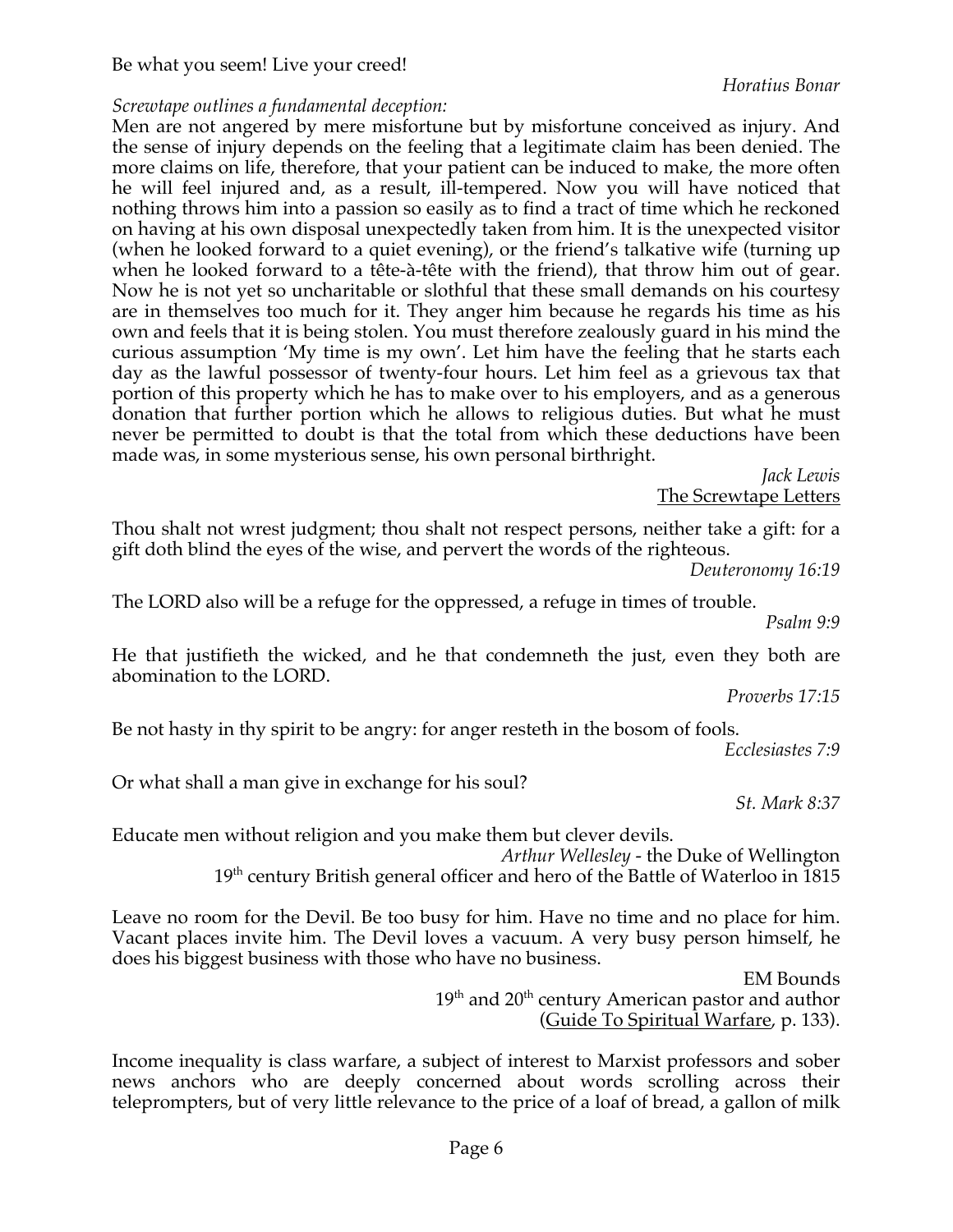and a pound of ground beef. The prices of basic staples have risen sharply under the Friend of the Working Class in Washington. While he dines on faux Wagyu beef at White House dinners, the working class victims of his class warfare are standing in Aisle 9 trying to assemble a puzzle that consists of their upcoming paycheck, a Payday loan and a grocery list... Progressives don't particularly care about [the folks] on Aisle 9... the Washington Friends of the Working Class drifting from one cocktail party and fund-raising dinner to another... are ignorant of the lives of the waiters who bring them their Wagyu beef and the vagaries of a working class budget as they are of Ancient Sanskrit or the geography of the moon. The working class they preach about is an unreal abstract to them... It does not occur to them that their programs can backfire and that unintended consequences follow from confusing magical thinking with hard numbers. In Aisle 9, things are simple and inflexible, but in politics and academia everything is subjective... the progressive law professors and community organizers inhabit a "vast carelessness" of conferences and cocktail parties from which they emerge to carelessly smash things up before retreating back into [them] with no real awareness of what they have done and [possessing] a certainty that the people on Aisle 9 whose lives they have smashed up ought to be grateful to them.

## *Daniel Greenfield*

## 21<sup>st</sup> century American commentator

The US economy cannot recover, because [it] depends on consumer expenditures for more than 70% of its activity. The offshoring of middle class jobs has stopped the rise in middle class income and caused a drop in consumer spending power. The [Fed]... has compensated for [this] absence... with a policy of easy credit and a policy of driving up home prices with low interest rates. This...has allowed people to refinance their homes and to spend the inflated equity...In other words, an increase in consumer indebtedness and dissavings drove the economy in the place of the missing growth in consumer incomes...An offshored economy is a dead and exhausted economy. The consequences of [such] when the government is wasting trillions...in wars of naked aggression and in bailouts of fraudulent financial institutions is a government budget that can only be financed by printing money.

> *Dr. Paul Craig Roberts*  $20<sup>th</sup>$  and  $21<sup>st</sup>$  century American statesman, political commentator and author (Economics Lesson 1, 1-31-12).

US National debt: \$17.384 trillion; gross debt ratio to GDP: 107.73%; US National debt per taxpayer: \$150,645.00.

Data supplied by www.usdebtclock.org as of 3-2-14

Colonels Robby Risner and Bud Day, POWs in the Vietnam War, both Medal of Honor recipients, both serious Christians, both sources of strength to their fellow prisoners have testified of the Lord, testified that without His Strength they could not have persevered. Countless other POWs have said without the strength the Lord gave Risner and Day, they would have not made it. They would have failed. Consider this when you consider the effect of throwing God out of the military. This country was founded on a Judeo-Christian cornerstone. Consider this, the current administration has when they have actively removed God from our Country. They are planning for the future, are you?

*Rev LTC Hap Arnold* USAF CA ANG Retired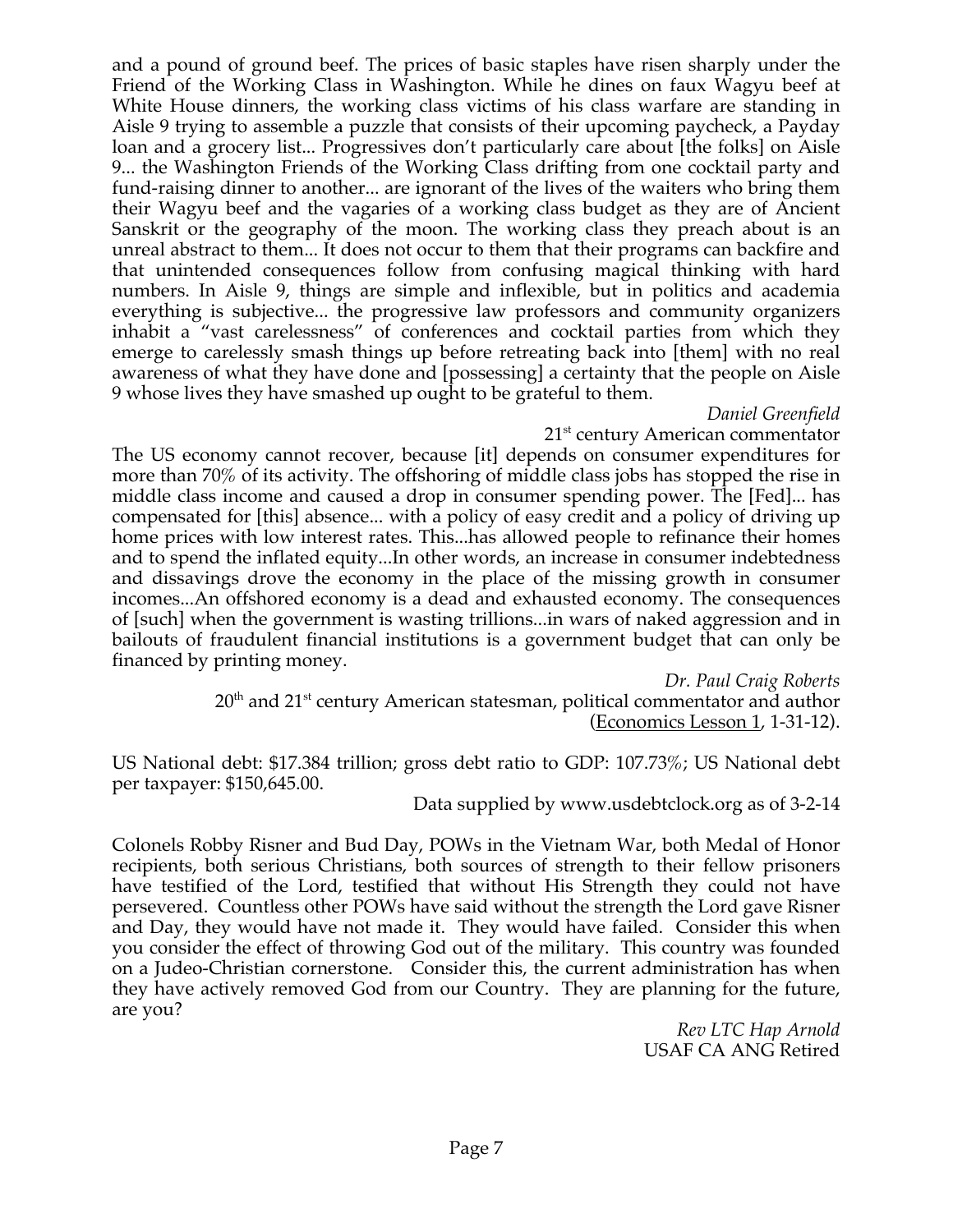# *Propers*

Each Sunday there are Propers: special prayers and readings from the Bible. There is a Collect for the Day; that is a single thought prayer, most written either before the refounding of the Church of England in the 1540s or written by Bishop Thomas Cranmer, the first Archbishop of Canterbury after the re-founding.

The Collect for the Day is to be read on Sunday and during Morning and Evening Prayer until the next Sunday. The Epistle is normally a reading from one of the various Epistles, or letters, in the New Testament. The Gospel is a reading from one of the Holy Gospels, Matthew, Mark, Luke and John. The Collect is said by the minister as a prayer, the Epistle can be read by either a designated reader (as we do in our church) or by one of the ministers and the Holy Gospel, which during the service in our church is read by an ordained minister or our Deacon Striker.

The propers are the same each year, except if a Red Letter Feast, that is one with propers in the prayerbook, falls on a Sunday, then those propers are to be read instead, except in a White Season, where it is put off. Red Letter Feasts, so called because in the Altar Prayerbooks the titles are in red, are special days. Most of the Red Letter Feasts are dedicated to early saints instrumental in the development of the church, others to special events. Some days are particularly special and the Collect for that day is to be used for an octave (eight days) or an entire season, like Advent or Lent.

The Propers for today are found on Page 122-124, with the Collect first:

#### The Sunday called Quinquagesima, or the Sunday next before before Lent. *The Collect.*

**LORD** who hast taught us that all our doings without charity are nothing worth; Send thy Holy Ghost, and pour into our hearts that most excellent gift of charity, the very bond of peace and of all virtues, without which whosoever liveth is counted dead before thee. Grant this for thine only Son Jesus Christ's sake. Amen*.* **O**

Dru Arnold read the Epistle for today, which came from Paul's first letter to the



Corinthians, starting at the First Verse of the Thirteenth Chapter. Paul talks of charity<sup>2</sup>, "Though I speak with the tongues of men and of angels, and have not charity, I am become as sounding brass, or a tinkling cymbal. And though I have the gift of prophecy, and understand all mysteries, and all knowledge; and though I have all faith, so that I could remove mountains, and have not charity, I am nothing." Paul goes on to say that no matter what you do, if in your heart you have not that love for others, it is all to naught. Our understanding here on earth is limited, we will never here see the fullness of God's plan, yet the part most clear is the love we must have one for another, to do unto others as we would have them do unto us, for no reason other than we know

<sup>&</sup>lt;sup>2</sup> Charity - Love; universal benevolence; good will; the word which properly denotes love. Properly understood the Love of God, that perfect love, to which man should aspire. [1913 Webster]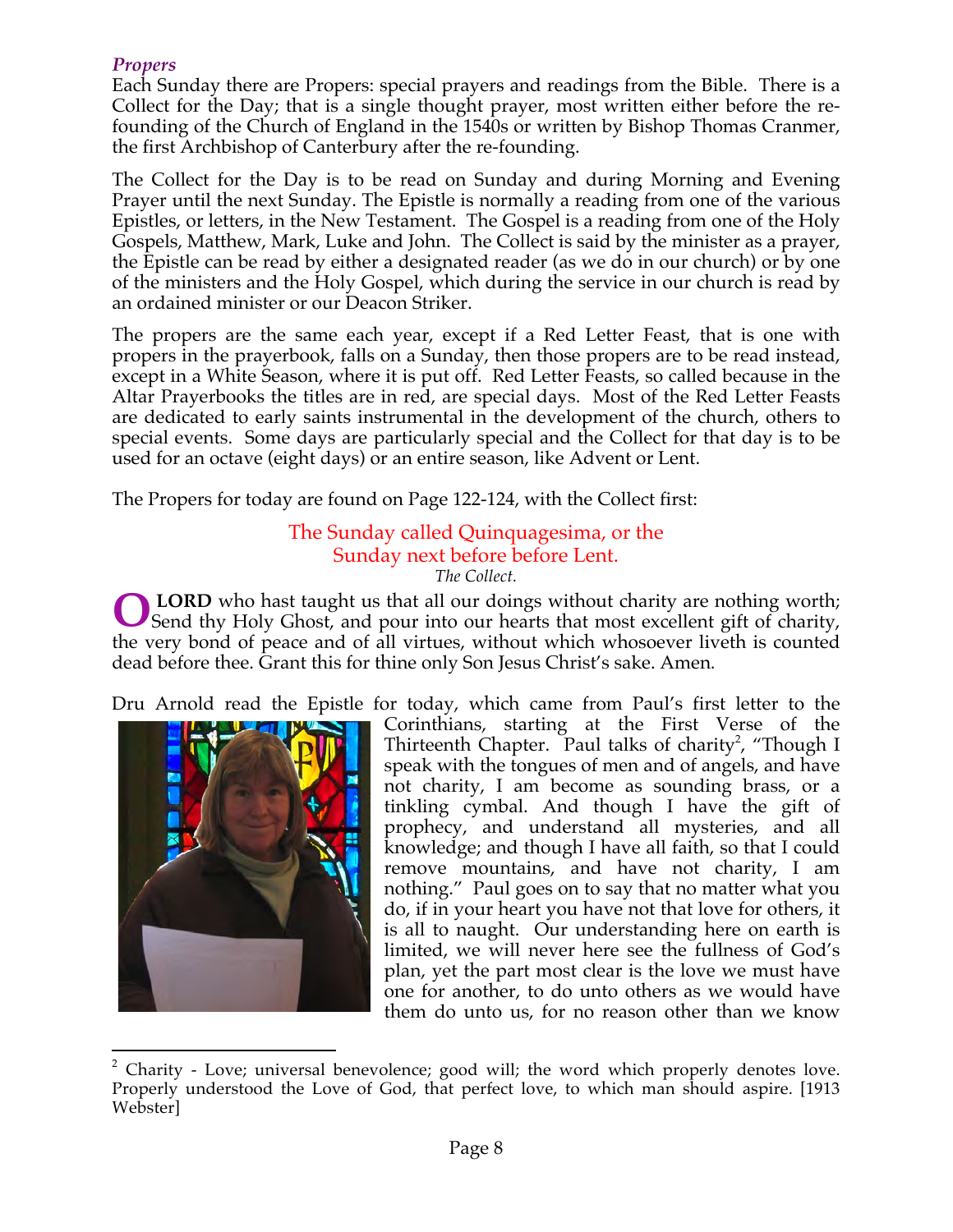that is right so to do. Paul uses the phraseology "through a glass, darkly", which is very interesting inasmuch as CS Lewis uses a variation to describe earth as compared to heaven. He calls the earth The Shadowlands and says in heaven all is clear and bright, not dark and muddled as here on earth.

**HOUGH** I speak with the tongues of men and of angels, and have not charity, I am become as sounding brass, or a tinkling cymbal. And though I have the gift of prophecy, and understand all mysteries, and all knowledge; and though I have all **HOUGH** I speak with the tongues of men and of angels, and have not charity, I am become as sounding brass, or a tinkling cymbal. And though I have the gift of prophecy, and understand all mysteries, and all knowledge; and though I bestow all my goods to feed the poor, and though I give my body to be burned, and have not charity, it profiteth me nothing. Charity suffereth long, and is kind; charity envieth not; charity vaunteth not itself, is not puffed up, doth not behave itself unseemly, seeketh not her own, is not easily provoked, thinketh no evil; rejoiceth not in iniquity, but rejoiceth in the truth; beareth all things, believeth all things, hopeth all things, endureth all things. Charity never faileth: but whether there be prophecies, they shall fail; whether there be tongues, they shall cease; whether there be knowledge, it shall vanish away. For we know in part, and we prophesy in part. But when that which is perfect is come, then that which is in part shall be done away. When I was a child, I spake as a child, I understood as a child, I thought as a child: but when I became a man, I put away childish things. For now we see through a glass, darkly; but then face to face: now I know in part; but then shall I know even as also I am known. And now abideth faith, hope, charity, these three; but the greatest of these is charity.

Hap Arnold read the Holy Gospel for today which came from the Gospel of Saint Luke,



starting at the Thirty-First Verse of the Eighteenth Chapter. The Gospel starts out telling of Jesus' trying to prepare his disciples for what was to come, and they could not grasp it: "Then Jesus took unto him the twelve, and said unto them, Behold, we go up to Jerusalem, and all things that are written by the prophets concerning the Son of man shall be accomplished. For he shall be delivered unto the Gentiles, and shall be mocked, and spitefully entreated, and spitted on: and they shall scourge him, and put him to death: and the third day he shall rise again. And they understood none of these things: and this saying was hid from them, neither knew

they the things which were spoken." The Gospel goes on to tell of Jesus' healing of a blind man near Jericho, "And it came to pass, that as he was come nigh unto Jericho, a certain blind man sat by the way-side begging: and hearing the multitude pass by, he asked what it meant. And they told him, that Jesus of Nazareth passeth by. And he cried, saying, Jesus, thou son of David, have mercy on me. And they which went before rebuked him, that he should hold his peace: but he cried so much the more, Thou son of David, have mercy on me. And Jesus stood, and commanded him to be brought unto him: and when he was come near, he asked him, saying, What wilt thou that I shall do unto thee? And he said, Lord, that I may receive my sight. And Jesus said unto him, Receive thy sight: thy faith hath saved thee. And immediately he received his sight, and followed him, glorifying God: and all the people, when they saw it, gave praise unto God."

If you take nothing else from today's Gospel, take this – Faith will save you. After you are saved, you need to act on your faith. The order is clear.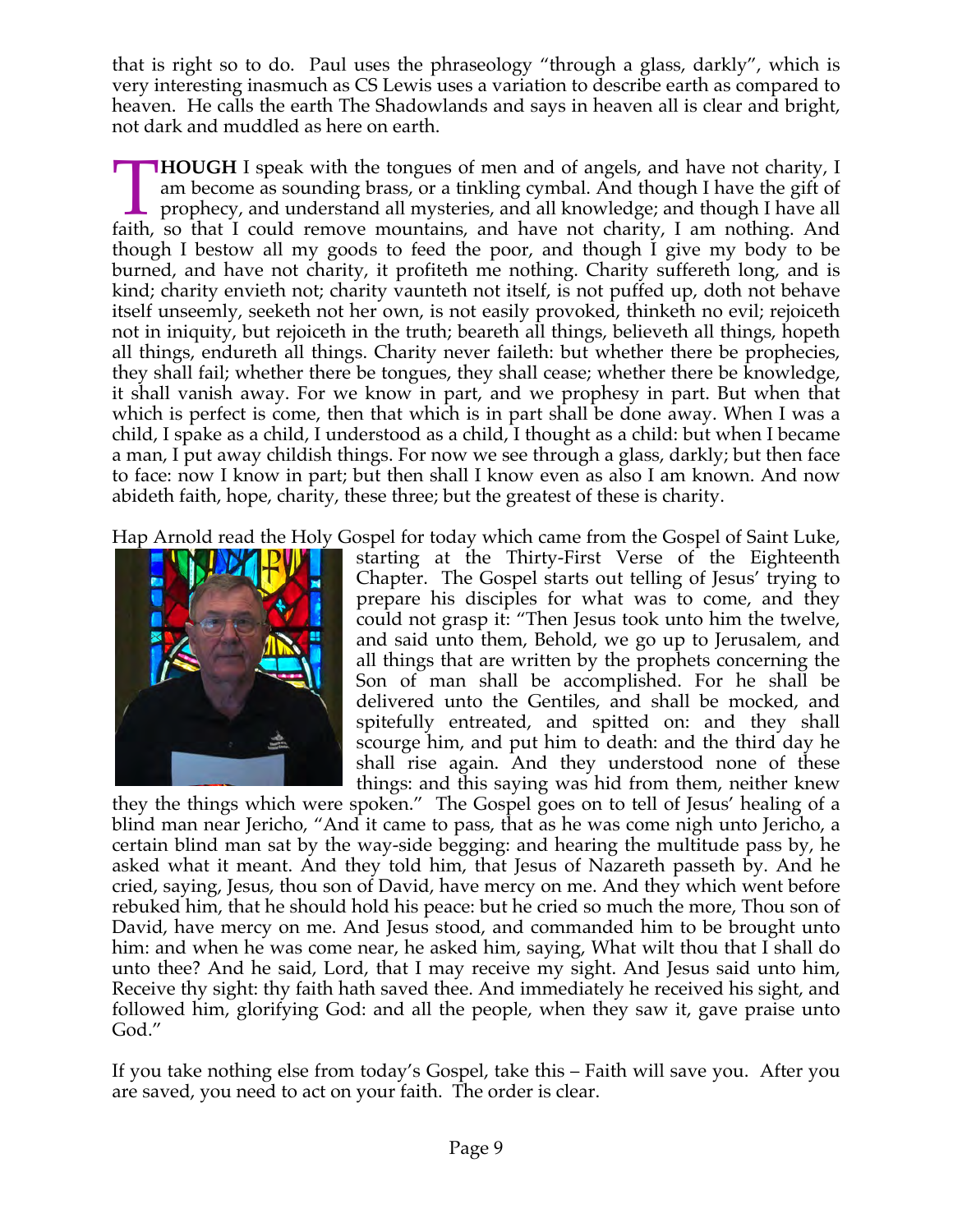**HEN** Jesus took unto him the twelve, and said unto them, Behold, we go up to Jerusalem, and all things that are written by the prophets concerning the Son of man shall be accomplished. For he shall be delivered unto the Gentiles, and **Shall be mocked, and spitefully entreated, and spitted on: and they shall scourge him,** the mocked, and spitefully entreated, and spitted on: and they shall scourge him, and put him to death: and the third day he shall rise again. And they understood none of these things: and this saying was hid from them, neither knew they the things which were spoken. And it came to pass, that as he was come nigh unto Jericho, a certain blind man sat by the wayside begging: and hearing the multitude pass by, he asked what it meant. And they told him, that Jesus of Nazareth passeth by. And he cried, saying, Jesus, thou son of David, have mercy on me. And they which went before rebuked him, that he should hold his peace: but he cried so much the more, Thou son of David, have mercy on me. And Jesus stood, and commanded him to be brought unto him: and when he was come near, he asked him, saying, What wilt thou that I shall do unto thee? And he said, Lord, that I may receive my sight. And Jesus said unto him, Receive thy sight: thy faith hath saved thee. And immediately he received his sight, and followed him, glorifying God: and all the people, when they saw it, gave praise unto God.

## *Sermon – Reverend Jack Arnold - Time and Action*

Today's sermon brought the Collect, Epistle and Gospel together and is partly contained in the forewords above.

Consider these words from the Collect:

… that all our doings without charity are nothing worth; Send thy Holy Ghost, and pour into our hearts that most excellent gift of charity …



In the Collect, we acknowledge to God that if we have not charity, nothing we do is worth anything; we then ask Him to send the Holy Ghost into our hearts with the precious gift of charity. Webster tells us that Charity is love; universal benevolence; good will; the word which properly denotes love. What it really means is *Love in Action*! Like many areas of our Christian development, we will never fully get there. But we shall make progress so long as we do not give up!3 Properly understood charity is the Love of God, that perfect love, to which man should aspire. Charity is not giving oodles of money away to an organization, hoping to make yourself look better, like many modern "philanthropists." It is to help people with the love in your heart that

Christ and God has given us, to enable us to act on His behalf here on this Earth. Love is not selfish or wasteful, but kind and abundant. We are to be agents of good change, not that of bad, and with Charity, we will act with love towards one another. If we do not have love in our hearts towards one another, how can we expect to be able to have any positive change on the world around us?

 $3$  To quote Winston Churchill, "Never give in, never give in, never, never, never-in nothing, great or small, large or petty - never give in except to convictions of honour and good sense." (29 October 1941)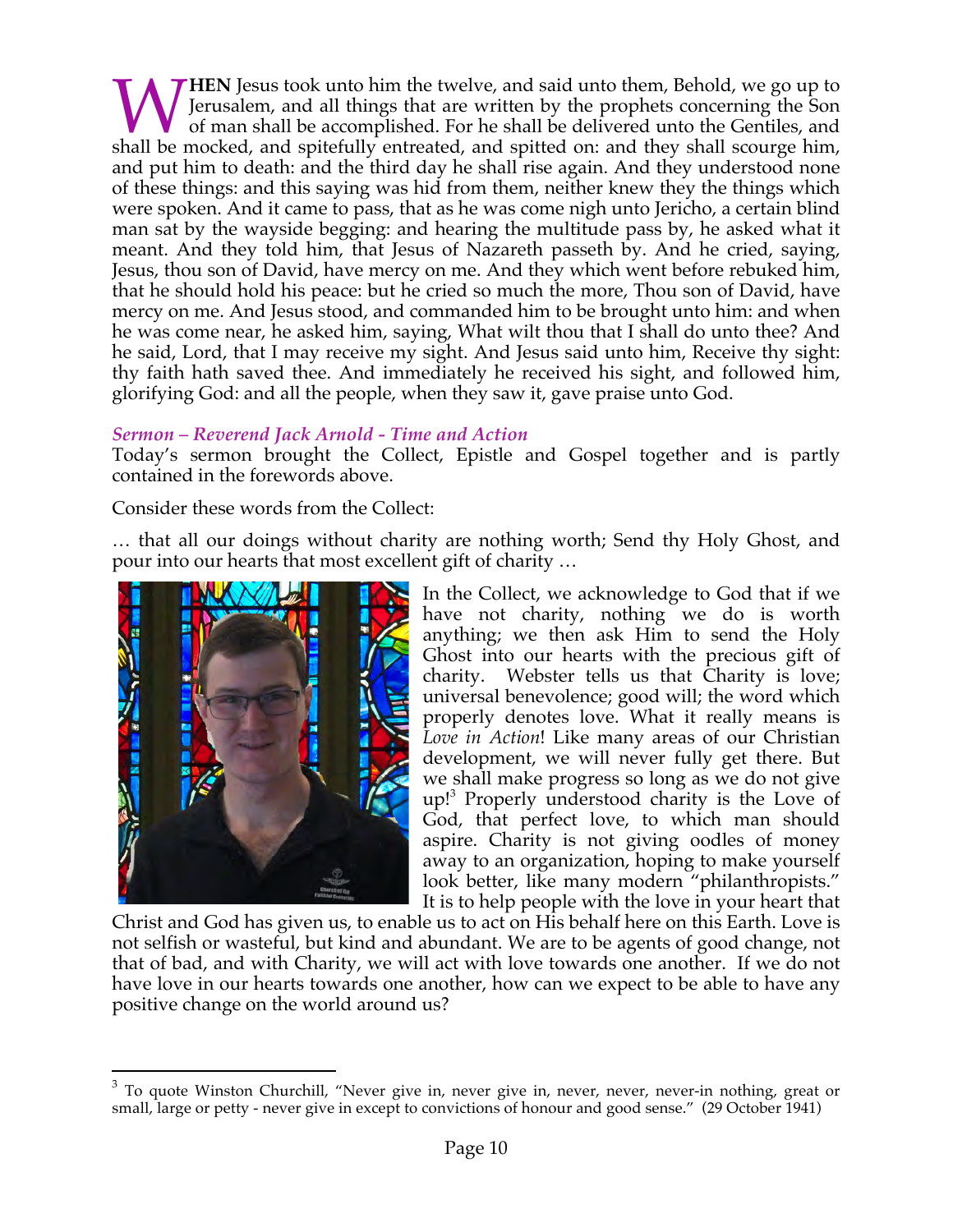Paul tells us no matter our gifts, talents and so called accomplishments, without the Love of God, we are nothing and have done nothing. It must be clear to us that our understanding here on earth is limited, we will never here see the fullness of God's plan, yet the part most clear is the love we are to have one for another, to do unto others as we would have them do unto us, for no reason other than we know that is right so to do. It does not matter to us we will never see the fullness of His plans, each of us are a small piece of a much bigger plan. And all of us small pieces work together to fulfill the bigger plan. We only need to find our part in the plan and act upon that, again with Charity in our hearts. When Paul talks about God's great plans, he uses the phraseology "through a glass, darkly", which is very interesting inasmuch as CS Lewis uses a variation to describe earth as compared to heaven. He calls the earth The Shadowlands and says in heaven all is clear and bright, not dark and muddled as here on earth. So, here our understanding is limited, it will not always be so. That will be fulfilled when we pass the Pearly Gates into heaven, and in order to do that, we have to have faith, and have good works acted upon with charity. If one of these ingredients are missing, we are not acting according to what He wants for us. So, we have to believe with all our heart in God and Christ, and act upon that belief with great Charity.

As they were coming in to Jericho, Jesus told the disciples of what was to come, yet they could not grasp their leader would submit to such treatment on their behalf. He was the Conqueror; in a sense they were right, He came to conquer death for us, not the Roman Empire. As they went along, they encountered the blind man who was, like many of us are, blind. His blindness was of the eye, not the heart, he knew the power of God, and of love. The blind man who wanted his sight and knew Jesus had The Power. He cried unto the Lord and was rebuffed by His People. Did he give up? No, he cried the more. When Jesus heard him, he turned and asked what the man wanted. MY SIGHT! No generalizations, no beating about. The blind man asked of Him what he truly wanted. Ask and it shall be given unto you. The blind man lacked sight, but not vision. Nor, it might be added did he lack faith. We should ask God to have to sight and hearing that we might see, hear and act upon the Word. To some, the faith he had might seem a blind faith, but it was one that he acted on and gained what he lacked. Will we have the faith to act?

True love is Faith, Hope, Charity $^4$ .



**Be of God - Live of God - Act of God**

 <sup>4</sup> The three Gloster Gladiator fighters *Faith*, *Hope* and *Charity* defended Malta against the Italian Air Force during the early part of the siege of Malta in World War II. Legend has it that all three persisted and of the three, *Charity* never failed.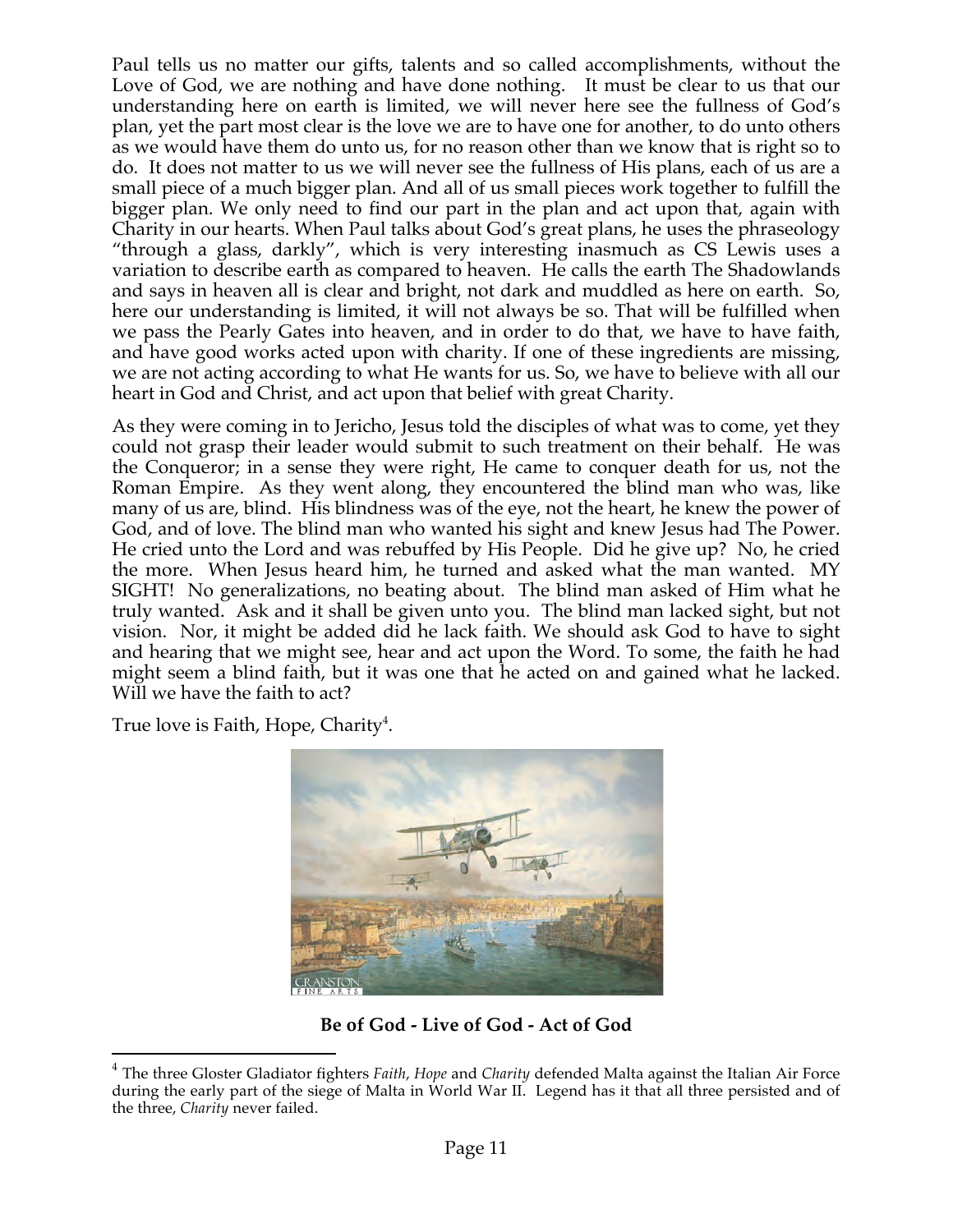#### *Bishop Ogles' Sermon*

We are oft fortunate to get copies of Bishop Jerry's sermon notes. Today is one of those

Sundays. Today's sermon starts off with the collect, and like always, it will give you a lot to consider in your heart.

**Sermon Notes** Quinquagesima 2 March 2014, Anno Domini (In the Year of our Lord)

#### The Sunday called Quinquagesima, or the Sunday next before before Lent. *The Collect.*

 **LORD** who hast taught us that all our doings without charity are nothing worth; Send thy Holy Ghost, and pour into our hearts that most excellent gift of charity, the very bond of peace and of all virtues, without which **O**



whosoever liveth is counted dead before thee. Grant this for thine only Son Jesus Christ's sake. Amen*.*

31 Then he took unto him the twelve, and said unto them, Behold, we go up to Jerusalem, and all things that are written by the prophets concerning the Son of man shall be accomplished. 32 For he shall be delivered unto the Gentiles, and shall be mocked, and spitefully entreated, and spitted on: 33 And they shall scourge him, and put him to death: and the third day he shall rise again. 34 And they understood none of these things: and this saying was hid from them, neither knew they the things which were spoken.

35 And it came to pass, that as he was come nigh unto Jericho, a certain blind man sat by the way side begging: 36 And hearing the multitude pass by, he asked what it meant. 37 And they told him, that Jesus of Nazareth passeth by. 38 And he cried, saying, Jesus, thou Son of David, have mercy on me. 39 And they which went before rebuked him, that he should hold his peace: but he cried so much the more, Thou Son of David, have mercy on me. 40 And Jesus stood, and commanded him to be brought unto him: and when he was come near, he asked him, 41 Saying, What wilt thou that I shall do unto thee? And he said, Lord, that I may receive my sight. 42 And Jesus said unto him, Receive thy sight: thy faith hath saved thee. 43 And immediately he received his sight, and followed him, glorifying God: and all the people, when they saw it, gave praise unto God. (Luke 18:31-43)

 Perhaps, as a Christian, you have believed that you might escape the troubles and trials of righteous JOB and rest at ease in your faith of Christ. Has this ever been true? No, it has not been true for, if you courageously stand upon that Rock of your Salvation in both desert and garden, the world will hate and trouble you. There is no escape unless you are blessed to live in a nation whose God is, in fact, the Lord and not rhetorically so. Even then, there is always a gravitational pull downward on the soul of man enticing him to sink to the gutter of sensual living rather than to rise to the pinnacle of moral living. If you are the "life of the party" wherever your feet take you, and always well received by the world, you are not living a Christian life of victory. The Christian shall see days of greater and greater rejection as the whole world continues in its spiral into the abyss of darkness. It is not that the world does not understand, but that the world does not DESIRE to understand. Evil is multiplying at phenomenal levels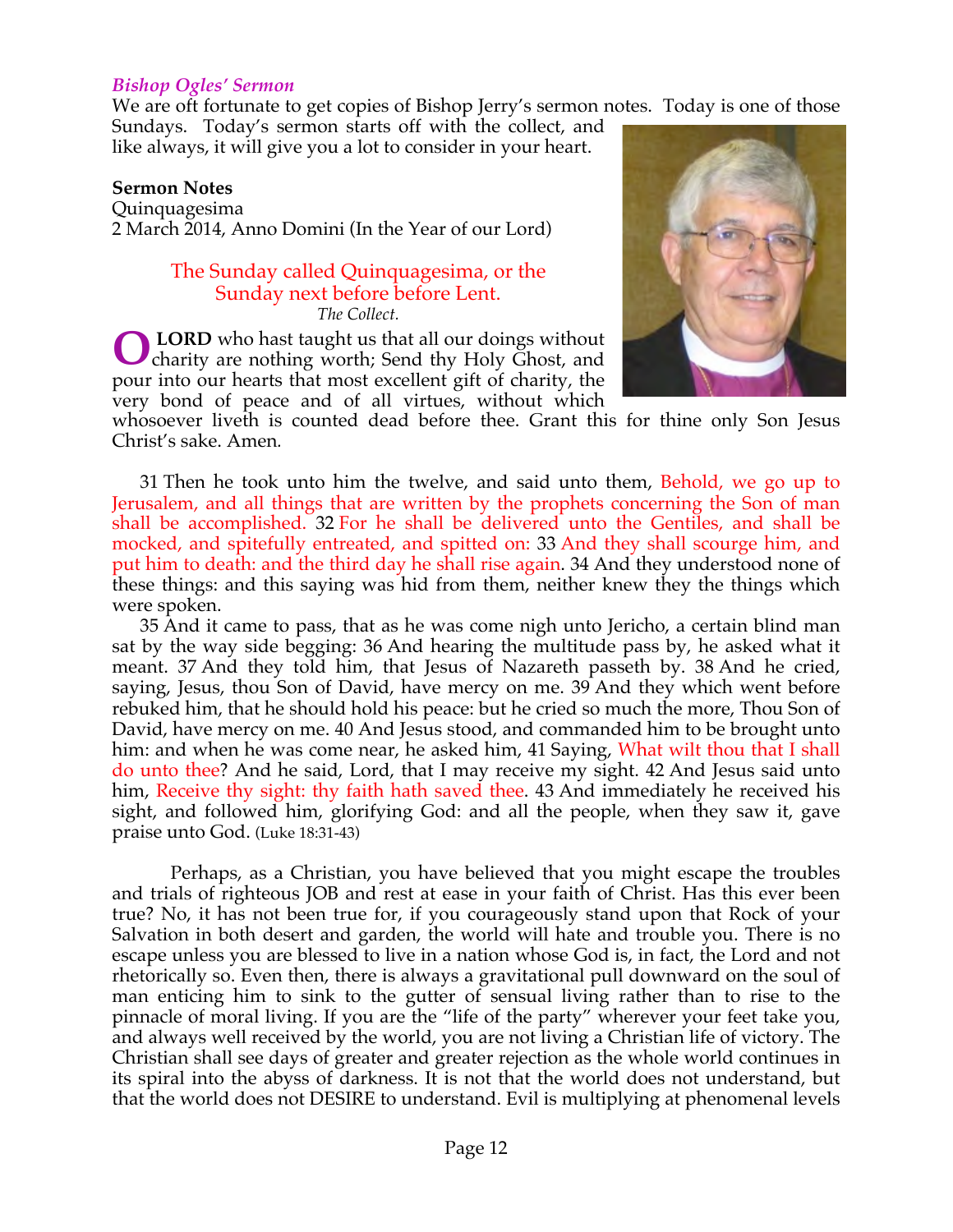in our day. Is it any wonder that Christ asked the question: "……*when the Son of man cometh, shall he find faith on the earth?* (Luke 18:8)

 Christ KNEW of His coming suffering. He was going up to Jerusalem for His last earthly visit. Yet He never tarried or demurred from going. Christ was intent on a perfect obedience to His father, and He knew there could be no forgiveness without sacrifice. He tells us that we, too, have a cross to bear. It is not a silver, gold, or ivory cross, but rather a cross made of crude and splintered timber. That cross has two axes – one vertical pointing from Heaven (God) to earth (us); and the other horizontal pointing across the plane of all humanity. In geometry we are told that an axis is a fixed reference in conjunction with other points which define its direction. The cross has two fixed references: 1) from a point (God) in Heaven to another point (man) on earth. It illustrates that God, on the vertical beam, has offered a means whereby fallen man can be redeemed from the just wrath that his sin entails by the coming down of God the Son to sacrifice Himself in Love. The horizontal bean illustrates that sacrificial love (as clearly described in the Epistle today from 1 Corinthians 13) that we who are redeemed must bear for one another in obedience to God. We have a rude cross to bear and, if it does not weigh upon our shoulders, perhaps it is because we have not taken it up. *If any man will come after me, let him deny himself, and take up his cross daily, and follow me*. (Luke 9:23)

 God sometimes brings things into our lives which we do not presently understand. Our understanding may be deferred until such time that we can most profitably grasp the meaning. *31*. *Behold, we go up to Jerusalem, and all things that are written by the prophets concerning the Son of man shall be accomplished. 32 For he shall be delivered unto the Gentiles, and shall be mocked, and spitefully entreated, and spitted on: 33 And they shall scourge him, and put him to death: and the third day he shall rise again. 34 And they understood none of these things: and this saying was hid from them, neither knew they the things which were spoken.* You will have to admit that this is reasonably clear language, yet His disciples did not understand. They had witnessed the great power of God at the hands of the only Begotten Son of God. They had seen the dead restored to life simply at the sound of His Voice. They had seen sight restored to the blind, the crippled made to walk, the adulteress forgiven, an issue of blood arrested at the touch of His garment, the stormy sea made calm at His command, and the wretched lepers touched by His wholesome hand and cured! How could the Jewish rulers and Romans commit such a hateful crime on one so full of power? The answer, of course, is that they **COULD NOT**! It was God who allowed His only Begotten Son to be crucified as a willing sacrifice for our redemption. Perhaps God has also told us things through His Word that we have understood amiss, yet, in time, we come to a full and precise understanding of the meaning after God has allowed His Holy Ghost to testify thereof to our hearts.

 It is often God's intention that a temporary curtain be dropped over our eyes as a gossamer veil so that we only see vaguely until such time as the full picture is exposed. It is doubtful that Mary, the mother of Jesus, well understood all that her Son represented and taught. She seemed to be absent from most of His teachings. She failed, perhaps through remorse, to come to the Garden Tomb with the other Mary's. Perhaps she would have come had she believed she would see her Risen Lord! But now, you and I know something that the disciples did not know when Christ spoke the above words. How will we respond? Your cross is waiting for you. If you take it up, you, too, will feel the lash of the Roman (government) sanction against you. You, too, will be spat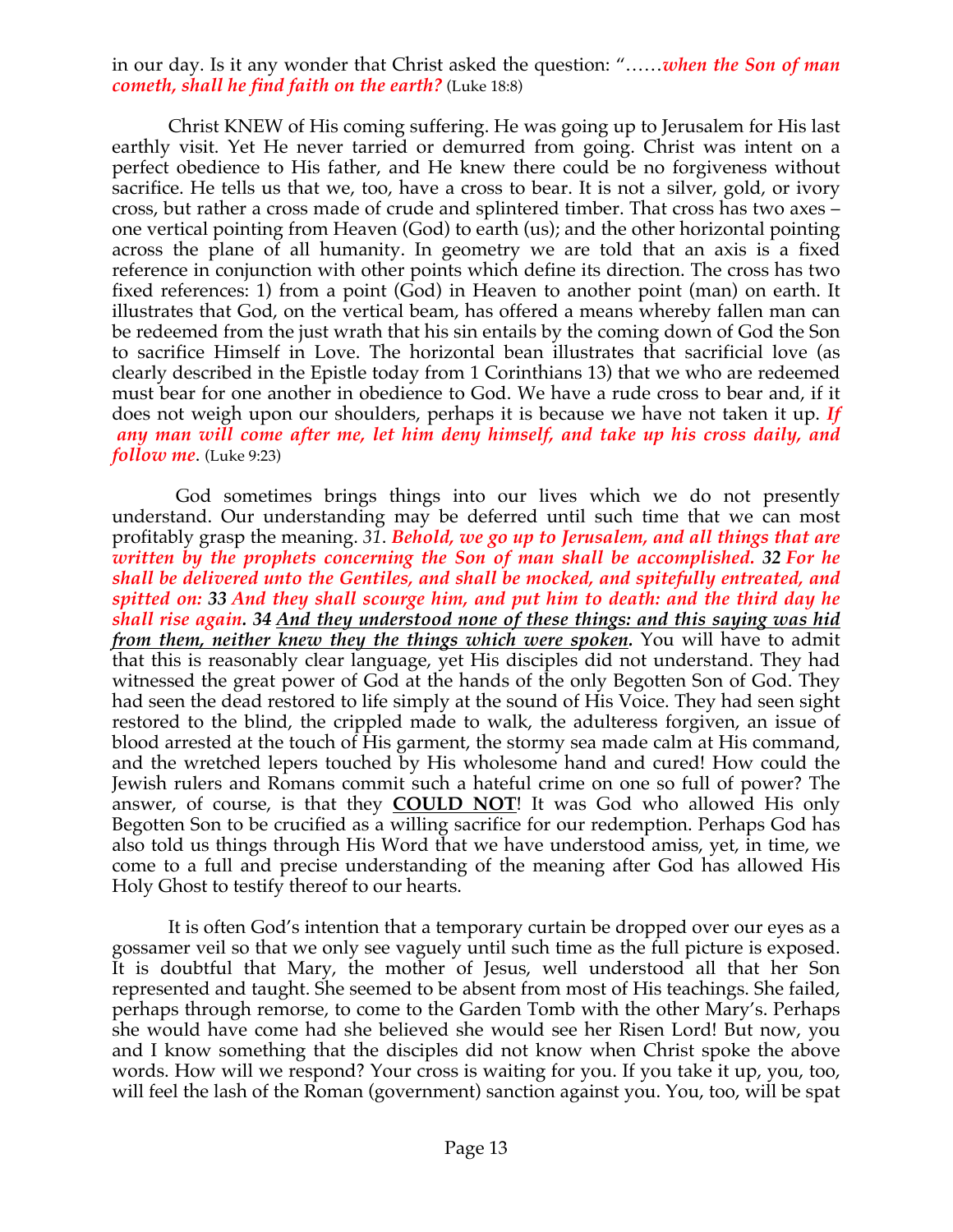upon and rejected in the public square. Do you still desire to bear the cross? Or do you prefer to carry a pretty rosary (much lighter to bear and far more appealing) to illustrate your piety?

 Do you remember a time when you were a beggar? Has your memory faded in remembering that you one day grew into a realization that your baptism and covenant made for you by your parents must be confirmed in a living faith? Did you proudly receive that faith as something you deserved, or did you plead with your Lord for forgiveness and reception? Were you not blind from the past days of your life until you sat, as a beggar, beside the road awaiting the approach of the Lord Jesus Christ. Did you hail to Him without shame – even in a public place? Did you disregard the nay-sayers who flocked about Him and shout your appeal for **mercy** – not **vision**? Well, my friend, it is very likely that you, too, were a blind beggar by the dusty roadside of Christ. You had heard of Him perhaps on your mother's knee. You believed it as far as you were able, but it did not make complete sense to your youthful mind that you were made whole through the death of a Messiah. Now you KNOW! Now you have begun to feel a nagging emptiness in the very chambers of your heart. How to fill the void? There is only one supply that can fill that emptiness – the Lord Jesus Christ! And you heard of His approach. You waited silently until His countenance could be clearly seen, then, you shouted from the top of your voice, "*Jesus, thou Son of David, have mercy on me."* Those of the modern church who were closest to Christ attempted to silence you and prevent your coming. After all, you were only a beggar and unworthy of the company of saints, right? *And they which went before rebuked him, that he should hold his peace*. But your **NEED** was far greater than their **DOUBT** and **DISCOURAGEMENT**! The world would always prefer that you not come to Christ! But you could not hold your peace! *but he cried so much the more, Thou Son of David, have mercy on me.* Notice that the MERCY of God is all that we need to lift the scales from our eyes. His Mercy always precedes His grace.

Expectantly, you stand waiting, your eyes closed to the Light of the World! Suddenly, there was a change in the air. The discordant voices were silent as the Voice of Heaven spoke – what was spoken, you may not have known, but you felt in your heart that a tremendous experience was about to be had. *And Jesus stood, and commanded him to be brought unto him* Did you not know, my dear people, that your appeal for mercy will bring Christ to a full stop before you. When a man stands still, it usually means he has quit his journey, but when Christ stands still – whether on a dusty road leading into Jericho or beneath a sycamore tree into which Zacchaeus climbed – something miraculous is about to happen. Even the air is made calm and full of electrifying expectation. If you have appealed to Christ for mercy, He has stopped to hear your petition! Suddenly, you feel his servants (perhaps His true ministers) pulling at your arms and bringing you into a wide place. Though your vision is dark, there is nothing amiss with your ears for you hear the most majestic and loving voice you have ever imagined speak to YOU! *What wilt thou that I shall do unto thee?* When we first appealed to Christ for mercy and begged for healing, were we not somewhat taken aback by the power of His Voice? Perhaps the beggar had hailed many passers-by for succor, and only a few had ever responded. None had asked that the beggar be brought to them as did this Man. When He spoke, perhaps His Voice overpowered you in love and power. You didn't REALLY believe such an important personage would stop and listen to your grievance, did you? Notice that Jesus did not say, "What wilt thou that I do FOR you," but, *What wilt thou that I shall do unto thee?* If Jesus merely heals our sight, He has done something **FOR** us only; but if He makes us into new creatures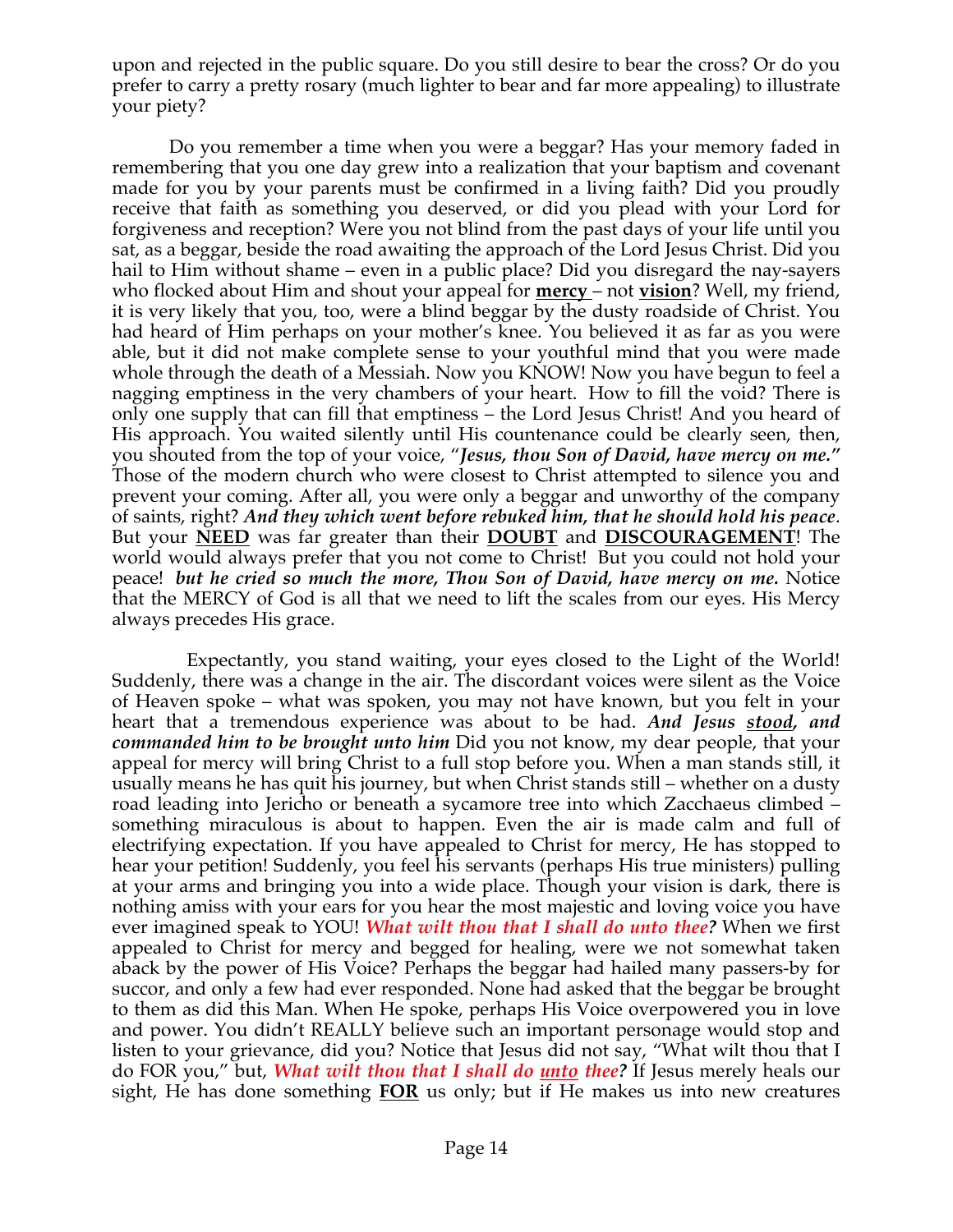through His redeeming power, we have had a change made **TO** us.

 You eagerly search for a response to this most appealing voice. Finally, you know that you have His full attention. He has granted mercy already, so you press forward with a desire that has plagued you all the years that you have sat by the roadside in the darkness of a bright day: *Lord, that I may receive my sight.* Now, you anxiously wait. Have you imposed too much on the great King to have your request granted? Do you not know that a great King is complimented by a great request? The great request is recognition of His great power to grant. *And Jesus said unto him, Receive thy sight: thy faith hath saved thee.* Notice Jesus granted the beggars lesser request first – his sight. But the greater favor came as the best wine came last at Cana of Galilee – **SALVATION**! Our greatest miracle from the Lord will always be His forgiveness and reception of us into His Kingdom!

 Now, good friends, what did you do when Christ healed **YOU**? Did your heart immediately break out in praises and joy? Did you immediately follow Him wheresoever He led? Did your exuberance at your salvation spill over into the crowd (world) around you? If not, perhaps you still pine away in blindness, for look at the response of the poor blind beggar: *And immediately he received his sight, and followed him, glorifying God: and all the people, when they saw it, gave praise unto God*. That very moment that the Lord grants us vision to see Him, we, too, should praise God!

## **GO THOU AND DO LIKEWISE!**

## *Bishop Dennis Campbell's Sermon*

Bishop Dennis is a brilliant speaker. He is able to take biblical precepts and make them



perfectly understandable, even to me. Oft he provides the text of his sermons and I take the utmost pleasure in passing them on:

**Knowing God** Psalm 23, Deuteronomy 10:12-11-1, 1 John 2:1-17 Quinquagesima Sunday March 2, 2014

 Why did Christ die? The most obvious answer, and the most popular one is; Christ died to save our

souls. When people say this they usually mean Christ died on the cross to pay for our sins so we can go to Heaven. That answer is completely true, but it is not the complete truth. In other words, it is all true; but it is not all of the truth. There is more to it, and the "more to it" is very, very important, so I want to begin the sermon by talking about why Christ died. What did Christ intend to do that was so important He had to die on the cross to accomplish it? Christ died to do more than get us into Heaven. Christ died to restore us to God. He also died to restore us to one another. He died to fix our broken relationships with God and with each other so we can begin to live the kind of lives God intends us to live. I am not talking here about morality. Christ died for much more than morality. When I say He died so we can live as God intends us to live, I refer to a quality of life. I refer to a peace in your soul, a fellowship and peace with other people, and a fellowship and peace with God. When people talk about such a life we use words and phrases like, happiness, wholeness, and health in the soul. Those are good words, but let me describe this in words from the Bible. The Bible talks about a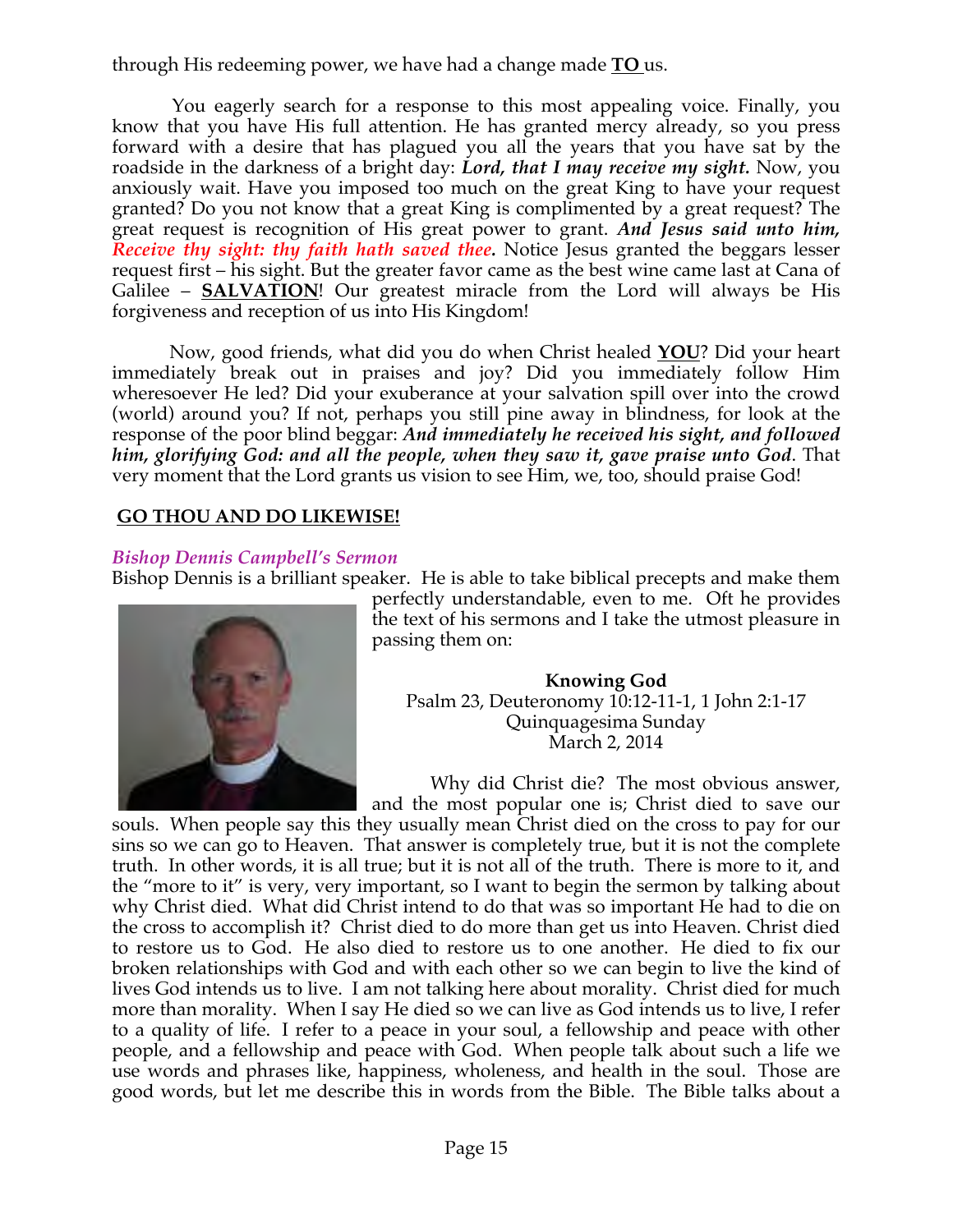special work of God in our souls that actually re-creates us. It makes us into a new kind of person, a "new creature," as it says in 2 Corinthians 5:17. Christ described it as being born again, born of the Spirit in John 3:5-8. Ephesians 2:1 talks of being quickened, meaning to be made alive as one that is brought into life from death. Psalm 23:6 talks about dwelling in the house of the Lord forever, and Ephesians 3:17 talks about Christ dwelling in our hearts. Clearly these phrases refer to a life lived in deep, rewarding fellowship with God.

 John wrote of this very thing in our reading from First John this morning, and He described it as knowing God. "And hereby do we know that we know Him," says 1 Jn. 2:3. John includes the forgiveness of sins in this, for surely to know Christ is to know the forgiveness of sins. He says in 1 Jn. 2:1 that if we sin (and we all do) "we have an advocate with the Father, Jesus Christ the righteous." That word, "advocate" should make the lawyers in our congregation feel good about their calling. It means Christ is our Lawyer in God's Divine Court of Law. He pleads our case for us. He defends us when we are accused of breaking God's Law. But Christ is also our peacemaker with God. That's what 1 John 2:2 means when it says He is the propitiation for our sins. He made peace with God, and He did this by paying the penalty for our sins. He actually served the sentence for our sins, and the sentence is death. That's why Colossians 1:20 says He made peace through the blood of His cross.

 As we move into Lent we are looking toward the crucifixion and resurrection of Christ. Thinking about His crucifixion, we remember that a murderer named Barabbas was scheduled to be crucified, but was released by Pilate. Christ the Innocent, Jesus Christ the Righteous was crucified instead. Jesus died on Barabbas' cross. Now think of this, you can put you name there in place of Barabbas'. You were released from the cross of hell because Jesus was crucified instead of you. Jesus died on your eternal cross. And this knowledge, the knowledge of the forgiveness of your sins, is the beginning point of knowing God.

 Knowing God means to know Him as God. It is to know His Deity and Divinity. "Be still and know that I am God" says Psalm 40:10. It means stop and think. Be quiet. Listen. God is speaking but we often don't hear because we are running around, or because we are too busy talking. We need to be still, be quiet, and listen to God once in a while. How else can we get to know Him? Know that He is supreme. He is God and there is no other. Know that He is omnipotent, omniscient, the Creator, and owner of all things. Know Him as truth. Know Him as the One who leads the entire creation according to His will and purpose, decreeing the end from the beginning.

 Knowing God means knowing what He values and what He doesn't value. Hypocrisy, deceit, cruelty, selfishness, and all the evils that come out of them are things God hates. Goodness, justice, peace, mercy, and compassion are things He values and wants to build into your character. The Holy Spirit works in your life to build love, joy, peace, longsuffering, gentleness, goodness, faith, meekness, and temperance. These are things God loves.

 To know God is to know Christ. Christ Himself said if we have seen Him we have seen the Father. Christ was, is, and always will be God. He, with the Father and the Spirit are one God. He came to earth to show us the glory of God. According to John 1:18, He came to declare, meaning, to reveal and explain God to us.

 And how do we know Christ? We meet Him in the Bible. The Bible records His life and ministry, and we get to know Him in the Bible as we get to know another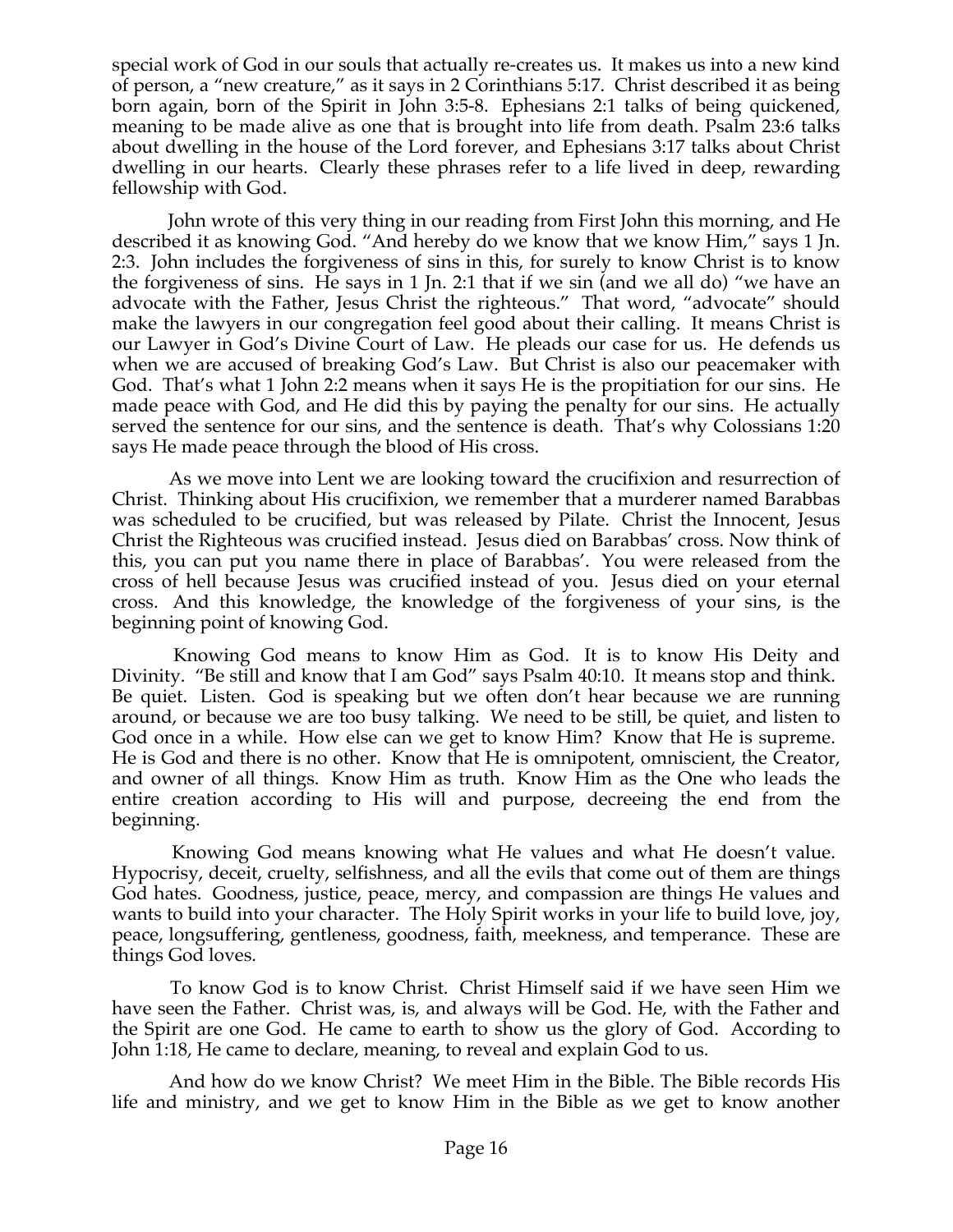person through a biography. But the Bible is an autobiography, a self-portrait, so it is not merely what others say about Christ, it is Christ's words about Himself. The Biblical authors were so guided by the Spirit of God in their work that the Bible is the word of God as surely as though it came out of the mouth of God. That well-beloved word, "inspired" in 2 Timothy 3:16 actually means the Bible is God breathed. It means God breathed the Scriptures into the hearts and minds of the human authors in such a way that it can be said the Bible is a word out of the mouth of God.

 And yet, the Bible is not just a biography, it is a communication, an address, a collection of letters from God to His people. A frequent theme in literature is having children write letters to God, and then publishing them in books. They are usually cute, sometime hilarious, and often quite penetrating. If we can write letters to God, certainly God can write letters to us, and we should see the Bible in that light. The Bible is a collection of letters from God. Because the Bible is a letter, or a collection of letters, t is very legitimate to personalize it. We must never lose sight of the fact that it is written to the Church not the Christian. But, as members of the Church it addresses us individually as well as collectively. And as we look into the Bible we should be able to say, I am blind Bartimaeus and I need God to restore my spiritual sight. I am the woman with the issue of blood and I need God to make me clean before Him. I am the lame beggar, and I need Christ to heal my spiritual legs so I can walk with Him. I am the man with a legion of demons, and I need Christ to cast the devil out me. I am a disciple in a tiny boat on a stormy sea, and I need Christ to get me through the storm or I will perish.

 Finally, to know God is to know His wholeness in us. It is to be able to say God has healed my spiritual eyes and I can see. God has healed my issue of blood and now I am clean. God has healed my lameness and now I walk with Him. God has calmed the sea and I am saved.

 Right now we know these things imperfectly. As 1 Corinthians 13:12 says, we see them through a glass darkly. Our understanding is imperfect and our vision is limited, as though we are looking through antique glass that is wavy and has bubbles in it, and is not clear. But one day we will know God face to face. Now we know in part, but on that day we will know God even as we are known. Yet, though we know only in part now, we do know.

-- +Dennis Campbell

Bishop, Anglican Orthodox Church Diocese of Virginia Rector, Holy Trinity Anglican Orthodox Church Powhatan, Virginia www.HolyTrinityAnglicanOrthodoxChurch.org www.lifeinthescriptures.blogspot.com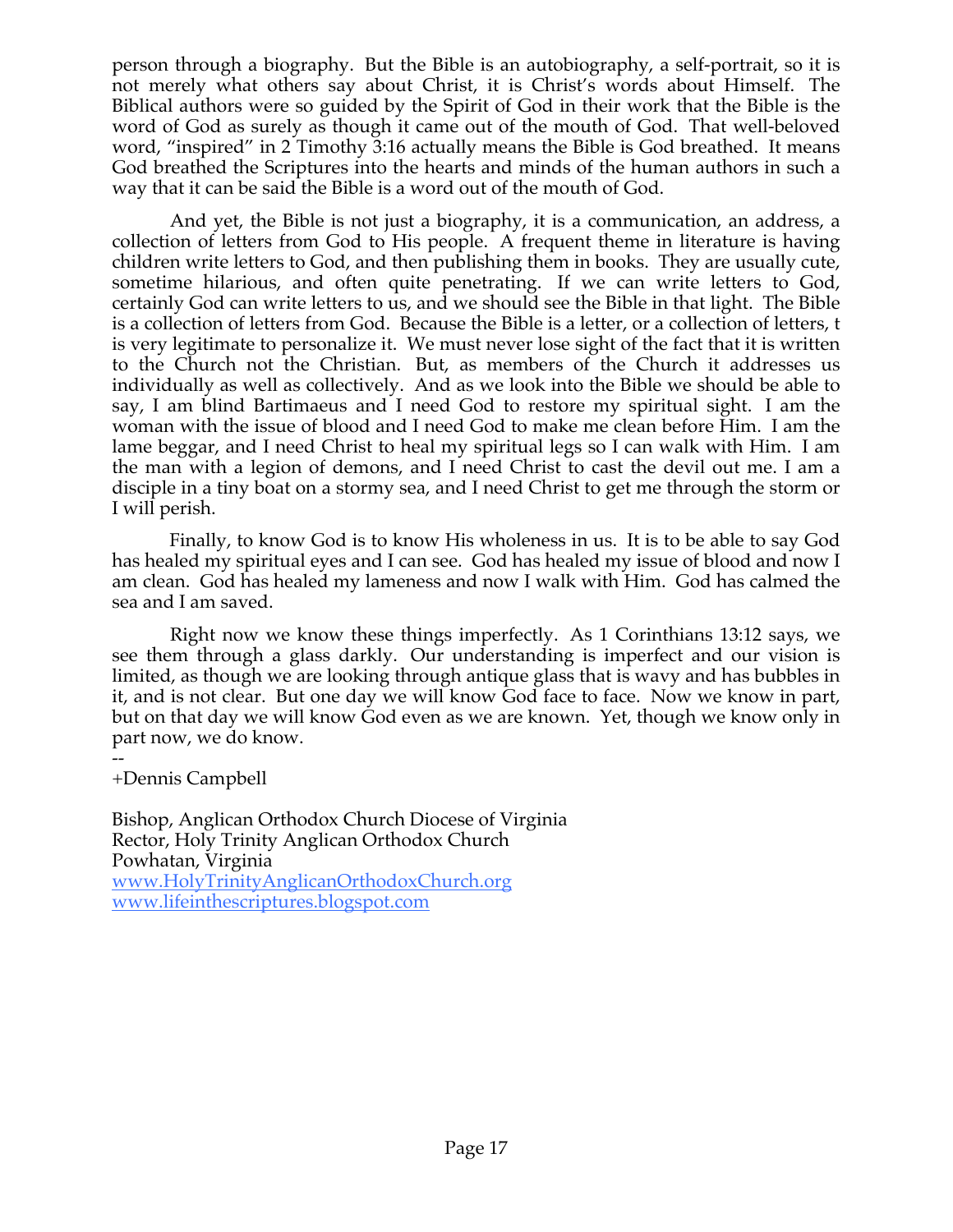## *Rev Rick Reid of Saint Peter's Sunday Sermon*

We are happy to have a sermon from Reverend Rick Reid, minister of Saint Peter's, whose congregation is right at the Worldwide Headquarters of the Anglican Orthodox Church. Rev Rick has all the resources and challenges right at hand.

## *Quinquagesima Sunday (Luke 18-31-43)*

Good morning and Happy (Que-qua-gees-e-ma) Sunday. Quinquagesima is the name for the Sunday before Ash Wednesday; it was also called Shrove Sunday. The name



Quinquagesima is Latin, referring to the fifty days before Easter Day, since the forty days of Lent does not include Sundays. The first day of Lent, is Ash Wednesday so please join us for our Ash Wednesday Service, (this Wednesday at noon).

In this morning's Gospel, we read that as Jesus approached Jericho, a blind man was sitting by the roadside begging. When the blind man heard the crowd going by, he asked what all the commotion was all about. They told him, that Jesus of Nazareth is passing by. Beggars were often found at the city gate where the people passed in and out, begging for money. Here we find a blind man, who is identified in St.Mark's gospel as Bartimaeus, son of Timaeus.

 Once Bartimaeus is told that Jesus of Nazareth is passing by, he begins to yell at the top of his lungs, "Jesus, thou son of David, have mercy on me!" Those who went before, rebuked him, that he should hold his peace, (in other words) they told him to be quiet. But he cried so much the more, "Thou son of David, have mercy on me!" He keeps on shouting. He won't be quiet, even though the crowd continues to tell him to stop. What motivates his persistent cry for healing? His Faith!

To call someone "Son of David" as a title, is equivalent to calling someone, "Messiah," for it signifies to the Jews a person who is the promised descendent of David who will sit upon the throne of Israel, as we are told in the book of Isaiah:

*5 And in mercy shall the throne be established: and he shall sit upon it in truth in the tabernacle of David, judging, and seeking judgment, and hasting righteousness.* Isaiah 16:5

The blind man calls Jesus, "Son of David". This means he understood Jesus to be the long awaited Messiah. It is interesting to note that a poor blind man could see that Jesus was the Messiah, while the rich religious leaders who saw His miracles were blinded to his identity, and refused to acknowledge Him as the Messiah. If you don't count the phrase that appears in Jesus' genealogy (Luke 3:31), this is the first time in Luke's gospel that the term, "Son of David" is used.

These words are also shouted by the crowds during the triumphal entry that follows Jesus' healing of Bartimaeus by only a few days. *And the multitudes that went before, and that followed, cried, saying, Hosanna to the son of David: Blessed is he that cometh in the name of the Lord; Hosanna in the highest.* (*Matthew 21:9).*

During most of his ministry, Jesus does not encourage others to refer to him as the Messiah, because the implications of this title would prevent him from being able to minister effectively. But now his hour is come. His objective is Jerusalem where he will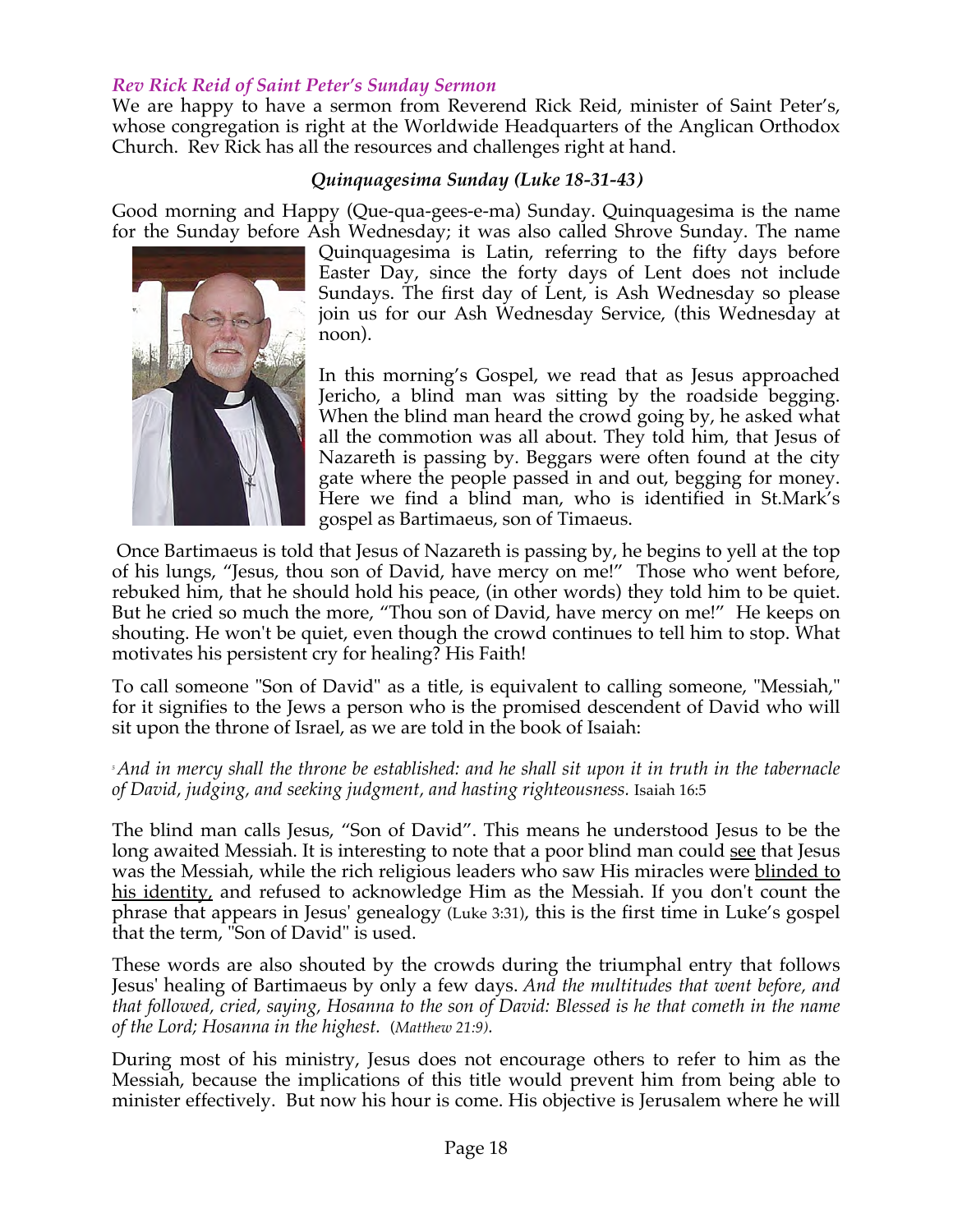be crucified, in large part for his unwillingness to renounce the title of "Christ" and "King of the Jews".

In Bartimaeus' request for mercy he uses the same words of any other beggar. But this beggar's address to Jesus is startling. When he asks the "Son of David" for mercy, he is expecting far more than money. And he has faith that the Son of David, the Messiah, will grant his request.

"Jesus stopped and ordered the man to be brought to him. When he came near, Jesus asked him, *what wilt thou that I shall do unto thee? And he said, Lord, that I may receive my sight.* It is fascinating that Jesus asks the man what he wants. You might think that it would be obvious what he wants, but why does Jesus ask the obvious?

In this case, I think Jesus is trying to get him to vocalize his faith, since Jesus responds to him, *receive thy sight: thy faith hath saved thee.*

What is so special about Bartimaeus' faith? Once he hears that Jesus is there, he immediately begins to ask mercy of Jesus as the Messiah, exhibiting insight into Jesus' true mission. But, he also has an unstoppable faith, a faith that won't take no for an answer. The crowd tells him to be quiet, but he calls out all the louder. The people are embarrassed as the local beggar gets louder when Jesus comes to town, but Bartimaeus doesn't care. He has an intensity of desire that overcomes obstacles, rebuke, and embarrassment, to achieve what he desires. Jesus is pleased by him. Why does Jesus emphasize the blind man's faith time after time? Notice that Jesus doesn't emphasize or point to his own power; He gives glory to God and often times points to the faith of the person who is healed.

This is to encourage our faith even more. He's saying, "See what your faith in God is able to do". Jesus is a bridge to the Father; He keeps encouraging our faith and pointing us to the Father. John 16:22-28

*22And in that day ye shall ask me nothing. Verily, verily, I say unto you, whatsoever ye shall ask the Father in my name, he will give it you.24 Hitherto have ye asked nothing in my name: ask, and ye shall receive, that your joy may be full.*

*25 These things have I spoken unto you in proverbs: but the time cometh, when I shall no more speak unto you in proverbs, but I shall shew you plainly of the Father.*

*26 At that day ye shall ask in my name: and I say not unto you, that I will pray the Father for you: 27 For the Father himself loveth you, because ye have loved me, and have believed that I came ….out from God.*

*28 I came forth from the Father, and am come into the world: again, I leave the world, and go to the Father.*

We as Disciples of Christ can also serve as bridges for people. At first, they are often very dependent upon us. We shouldn't be afraid of that, but should not seek it. Rather, we need to see it as an early stage of faith. Our goal is to help transfer their faith in us, to faith in their Heavenly Father. Only when we have achieved this have we succeeded, only then have we become more like Christ.

*And immediately he received his sight, and followed him, glorifying God: and all the people, when they saw it, gave praise unto God.* The once-blind man now becomes a disciple, and praises God. The demonized man of the Gadarenes whom Jesus healed begged to go with him, but Jesus told him:*Return to thine own house, and shew how great things God hath done unto thee. And he went his way, and published throughout the whole city how great things Jesus had done unto him. (Luke 8:38-39).*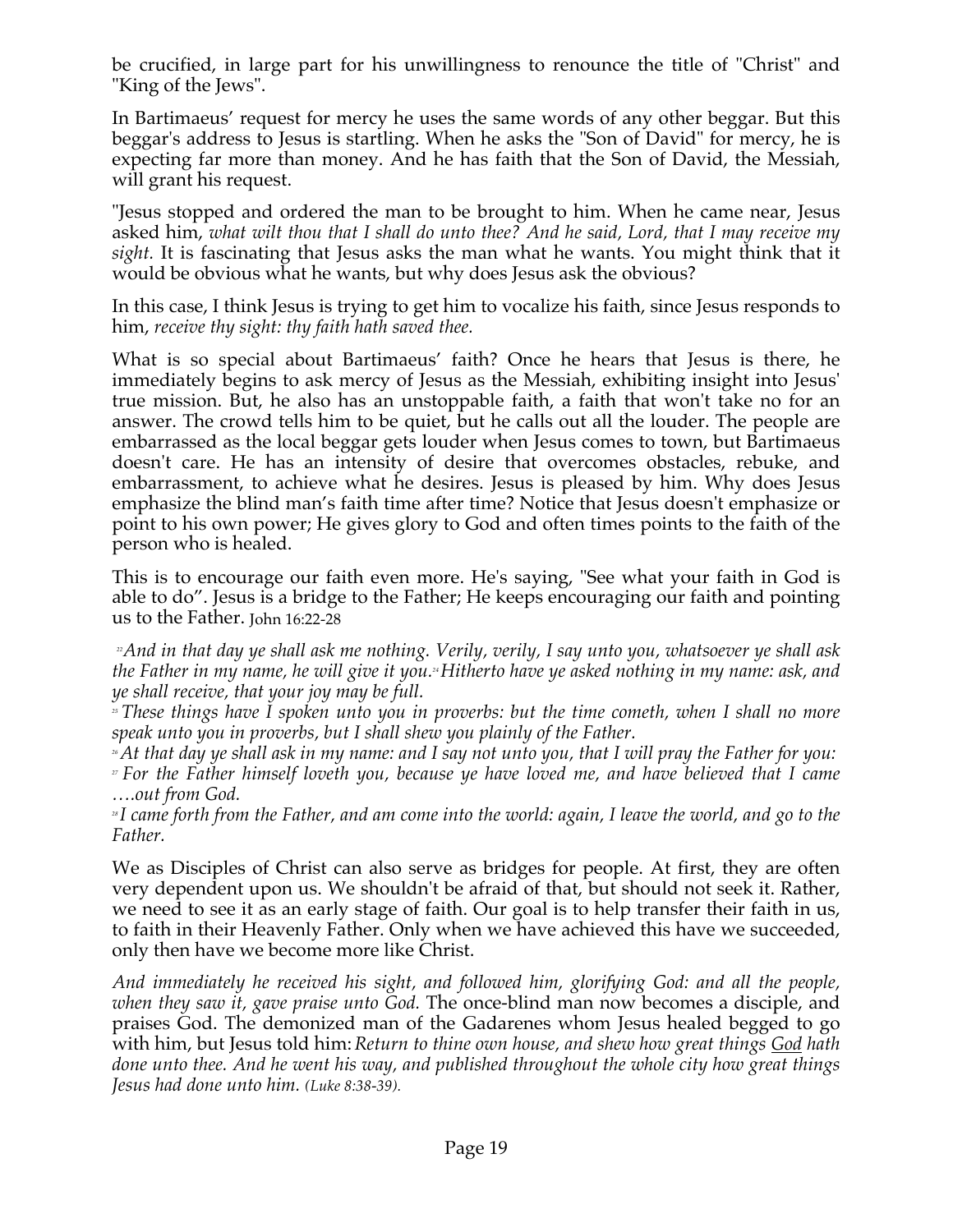Bartimaeus serves as tremendous encouragement to others. When newcomers ask about Jesus, the disciples could point to Bartimaeus and say, Jesus healed him of blindness. Full of praise to God, Bartimaeus brings glory to God.

Does your faith also bring Glory to God? Amen.

# *Rev Bryan Dabney of Saint John's Sunday Sermon*

We are fortunate to have Bryan's Sunday Sermon. If you want people to come to The Truth, you have to speak the truth, expouse the truth and live the



truth. This is really a good piece and I commend it to your careful reading.

## **Quinquagesima Sunday**

As we heard from St. John's first epistle (I St. John 2:15), we are admonished to Love not the world, neither the things that are in the

world. If any man love the world, the love of the Father is not in him. This is a difficult passage for many because they do in fact love the world and revel in its several and sordid attractions. The Rev. Matthew Henry observed that, "the world draws down the heart from God, so the more the love of the world prevails the more the love of God dwindles and decays." Dr. Merrill Unger once noted concerning the epistle of St. James on this subject that, "James rebuked the worldliness of those around him by stating: From whence come wars and fightings among you? come they not hence, even of your lusts that war in your members. Ye lust, and desire to have, and cannot obtain: ye fight and war, yet ye have not, because ye ask not. Ye ask, and receive not, because ye ask amiss, that ye may consume it upon your lusts...know ye not that the friendship of the world (kosmos) is enmity with God? whosoever therefore will be a friend of the world (kosmos) is the enemy of God (St. James 4:1-10)".

There are several Greek words for the world such as oikoumene, which is used sparingly in the New Testament and refers to a particular political sphere such as an empire. Ge is used only once in the New Testament and refers to the land or the terrestrial nature of the earth. One of the more frequently used Greek words for the world is aion which refers to an everlasting age or time period; while the most used Greek word for the world in the New Testament is kosmos which refers to a world system, or if you will, a world order. While there are important distinctions in their precise meanings, Gail Riplinger (New Age Bible Versions, p. 288) noted that, "Although the pagan Plato used aeon to mean timeless, Aeschylus in his Septum Contra Thebas uses it to mean world. So evidently at the time of Christ, [aion or aeon]'s meaning was adjusted to the cosmology of the user, just as it is now." So we need only read into a particular passage what the Holy Spirit is telling us via its wording because the Bible contains within itself an apt explanation for the words which are used.

Concerning the word *kosmos*, one Bible commentator noted that it had an "ethically bad sense of usage" because it refers to "Satan's ordering of the world of unbelieving mankind upon his cosmic principles of force, greed, selfishness, ambition and pleasure. While this system appears outwardly religious, scientific, cultured and elegant," it is more gild than gold. What lies beneath its facade is a boiling pot "seething with national and commercial rivalries and ambitions... upheld in any real crisis by armed force and dominated by Satanic principles." As our Lord warned his hearers in the "Sermon on the Mount", No man can serve two masters: for either he will hate the one, and love the other...You cannot serve God and mammon (St. Matthew 6:24). While our Lord was referring specifically to the wealth of this material sphere; the Holy Ghost,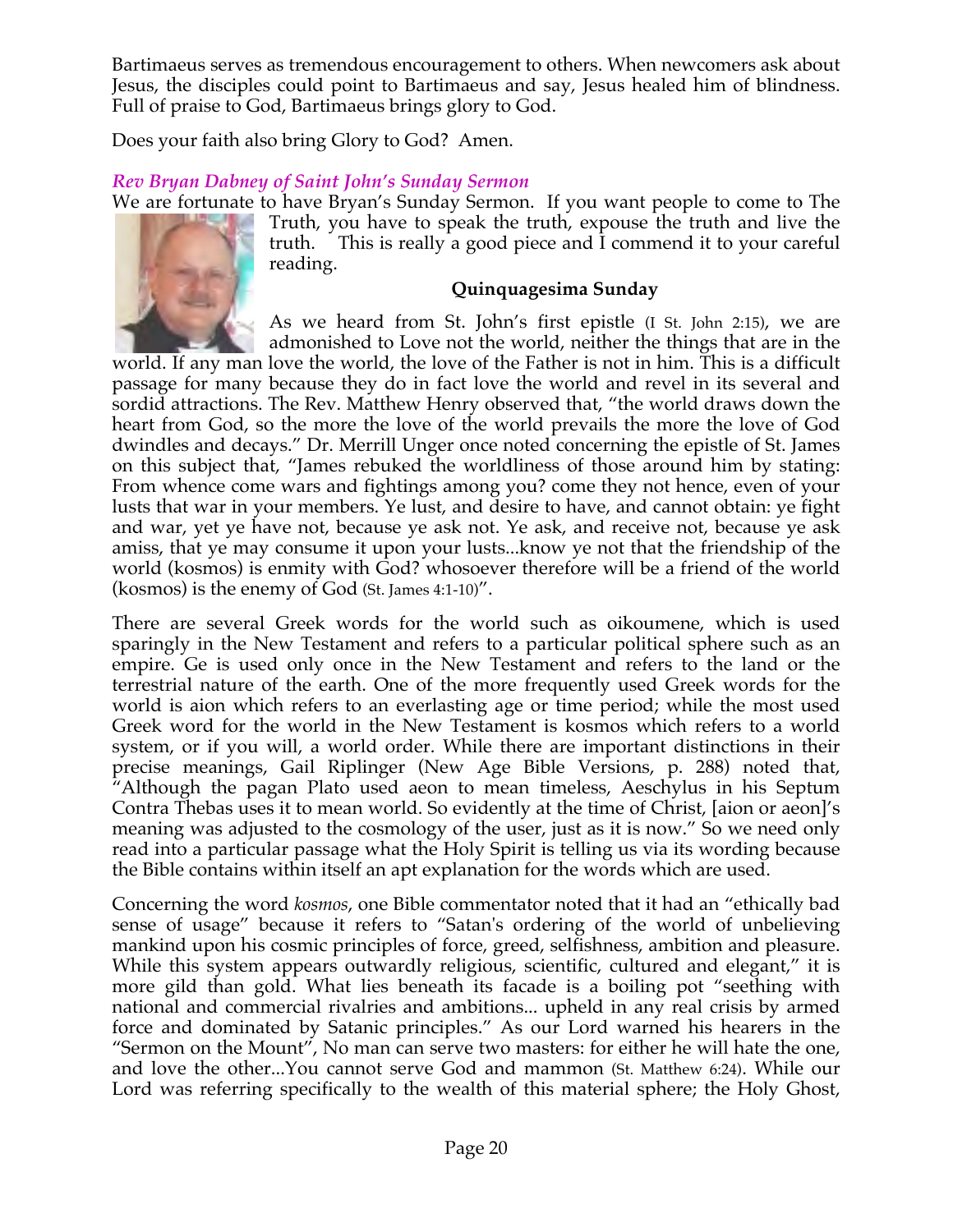which guides us into all truth (St. John 16:13), revealed to the apostles that an inordinate desire for earthly things will blind a person to the benefits of the gospel of Christ (II Corinthians 4:3-4).

St. Paul warned Timothy that, ...godliness with contentment is a great gain. For we brought nothing into this world (*kosmos*) and it is certain we can carry nothing out. And having food and raiment let us be therewith content. But they that will be rich fall into temptation and a snare...for the love of money is the root of all evil... (I St. Timothy 6: 6-10, 17-19).

Professor Unger also noted the distinction of the word kosmos in Greek literature as opposed to its meaning in the Scriptures. In the former it "signified...an apt and harmonious arrangement or constitution." While in the latter, it was used "to portray the whole mass of unregenerate men alienated from God, hostile to Christ and organized governmentally as a system or federation under Satan." He then went on to supply several points concerning the orderings of our world:

First of all, "Satan is its directing head." On several occasions our Lord referred to Satan as the prince, or archon, of this world. An archon was a ruler or governmental chief in the Greek language (St. John 12:31; 14:30 and 16:11). St. Paul referred to Satan's status as an archon of the supernatural realm (kosmos) (Ephesians 2: 2). He also identifies Satan in a religious sense as the god of this world (aion) (II Corinthians 4:4). St. John noted that the present world system (kosmos) is under the control of Satan (I St. John 5:19). As Professor Unger observed, "Satan's leadership as [an archon]...extends to both the celestial and terrestrial spheres, and these two realms interact in the events that transpire upon the earth."

Secondly, "the world system itself is wholly evil." While some may be loathe to speak out against the world in light of human progress in our modern age. Still, most people tend to forget about mankind's fallen state (Romans 3:10, 23). God's standards are beyond the comprehension of the unregenerate masses (Isaiah 55:8-9). And, man's many advances would in no way cover his egregious acts of violence and depravity which, after all, are the products of his ever-active cheerleader and agent provocateur: Satan (Ephesians 6:12; Revelation 20:2-3).

Thirdly, "it is limited and temporary." God has appointed a time in the future when he will put an end to human history and bring on the judgment of Satan's kingdom (Daniel 7:19-28; 8:19; St. Matthew 28:20; I St. Timothy 6:13-14; St. James 5:7; II St. Peter 3:10-14; St. Jude 14-15; Revelation 19:11-16; 21:1-7 and 22:12-14).

Fourthly, "it is characterized by pride, lust and war." This current world system employs numerous temptations to lure mankind into the snare of sin and keep him there by appealing to his petty desires and selfishness (St. James 4:1-10). Often these cravings result in conflicts of every sort. Our Lord warned his disciples in the Olivet Discourse that those in the end times would witness an increasing level of violence and warfare which would be accompanied by famines, disease and earthquakes in different places (St. Matthew 24:6-7).

And last but not least "the Satanic world system present a perpetual peril to the child of God." The Devil and his minions possess the capacity to use tempt and ensnare a Christian (St. James 1:13-15). They might also fetter a believer in the body such as through a disability (St. Luke 13:10-17). They might, via divine permission, take a believer's possessions, health, family and life (Job 1:9-12; I Corinthians 5:5). They may sift a believing Christian as wheat (St. Luke 22:31- 32). They can hinder the prayers of even the elect of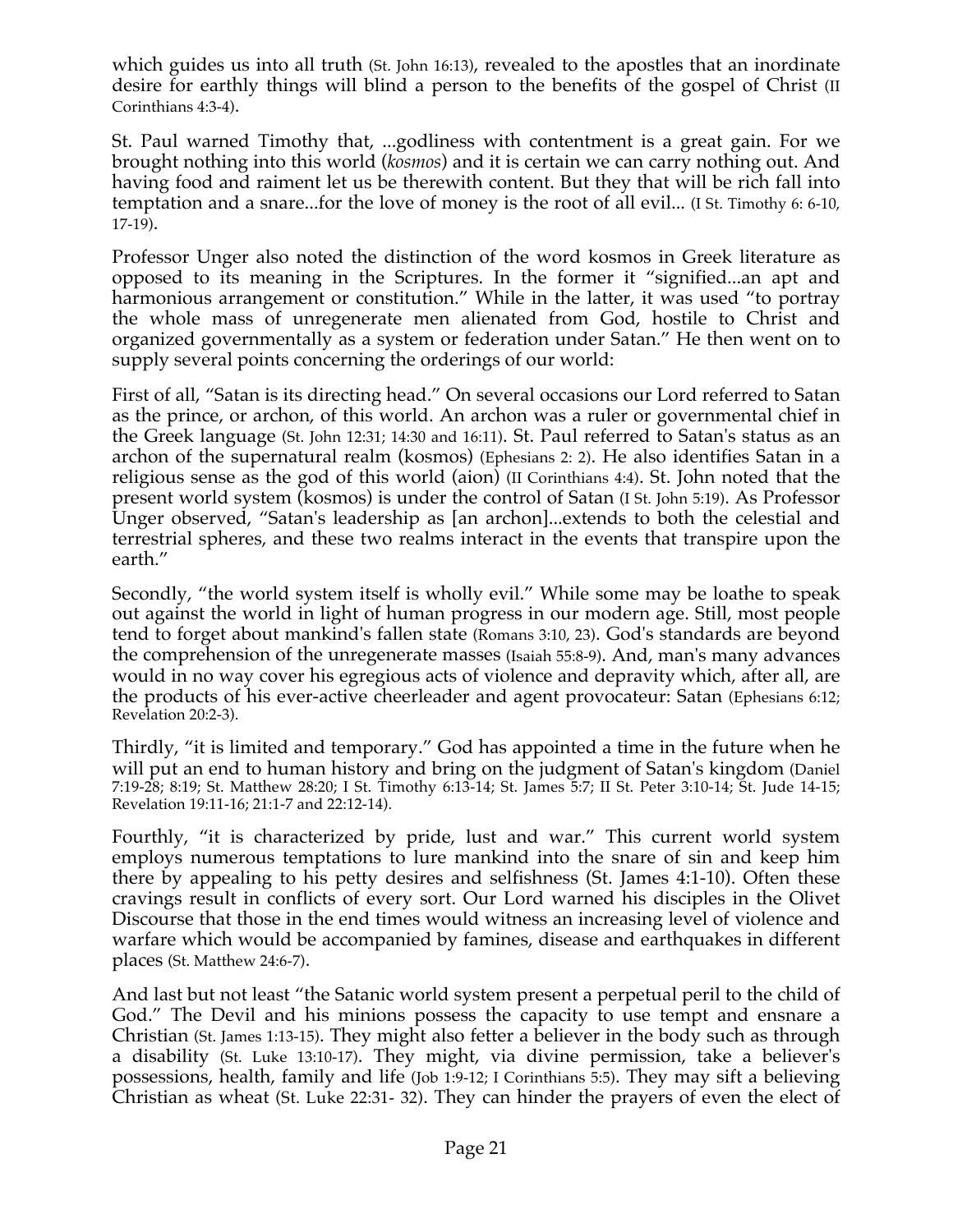God (Daniel 10:12-13). The might stir up trouble and persecution against the people of God (Acts 4:25-27). They might buffet a Christian (II Corinthians 12:7). And they have the power to inflict physical death (Hebrews 2:14)."

When we look about us and see the nature of things, the beauty of earth and sky, the changes of the seasons, we cannot help but stand in awe of these wonders of God's creation. But we ought not to transfer these feelings onto the current world system which is passing away. In fact, all that we see now will be done away with in the future. God is going to remake his creation. He will purge away with fire the works of man, and will remove any thing that offends him from its surface. Consider the words of St. Peter in his second epistle (3:10-13), But the day of the Lord will come as a thief in the night; in the which the heavens shall pass away with a great noise, and the elements shall melt with fervent heat, the earth also shall be burned up. Seeing then that all these things shall be dissolved, what manner of persons ought ye to be in all holy conversation and godliness, looking for and hasting unto the coming of the day of God, wherein the heavens being on fire shall be dissolved, and the elements shall melt with fervent heat? Nevertheless we, according to his promise, look for new heavens and a new earth, wherein dwelleth righteousness.

So therein lies the distinction. We are to rejoice over the goodness of God's creation without worshiping it, or extending to it an everlasting permanence which he did not intend for it to have. We have a response in our prayer book where we say "as it was in the beginning, is now, and ever shall be, world (aion) without end, Amen." These words come straight from the Scriptures (Ephesians 3:21) and does not refer to the current world system. It applies to the physical, earthly sphere not this sphere of mortal existence apart from God. Our terrestrial sphere will be transformed much as we will be transformed. God will remove from us the imperfections of this mortal life and give us new immortal and perfect bodies fit for his new heavens and new earth. Regenerated humanity called of God will be returned to the Garden, only this time we will have God with us. He will never leave us nor forsake us, and we will never likewise turn from him.

The New Agers and the pagan moralizers, as well as the rest of unregenerate mankind, cannot grasp this future. They will continue to live in a constant quest for— to paraphrase an old commercial— "all the gusto they can get" in this life because this is all they have. Look around and see for yourself. There is seemingly no end to the quest for entertainment, treasure and inordinate physical pleasure on the part of the unregenerate. Never once do these poor souls consider that what they might be doing, or desiring in their hearts to do, might not sit well with the very God of creation. The old saw of "out-of-sight-out-of-mind" is apropos for them. This sort of thinking is the mark of a "worldling," for such is one who loves this world system and sees not the consequences for loving it as they do.

We have been warned not to love this world for some very good reasons. As regenerate people we understand that all mankind has been appointed once to die and then the judgment. So when you and I stand before the Son of Man on that fateful, future day, will we attempt to justify ourselves, or will we be justified through his shed blood? No one who sought after the pleasures of this world via the many sinful and inordinate affections that the devil may offer, and who is devoid of a penitent and contrite heart whose love of this life and this world system has been his or her principal desire from sunrise to sunrise— will ever see the proverbial "sunny side of heaven." There is only one way to obtain salvation for our souls and that is through a lively faith in Jesus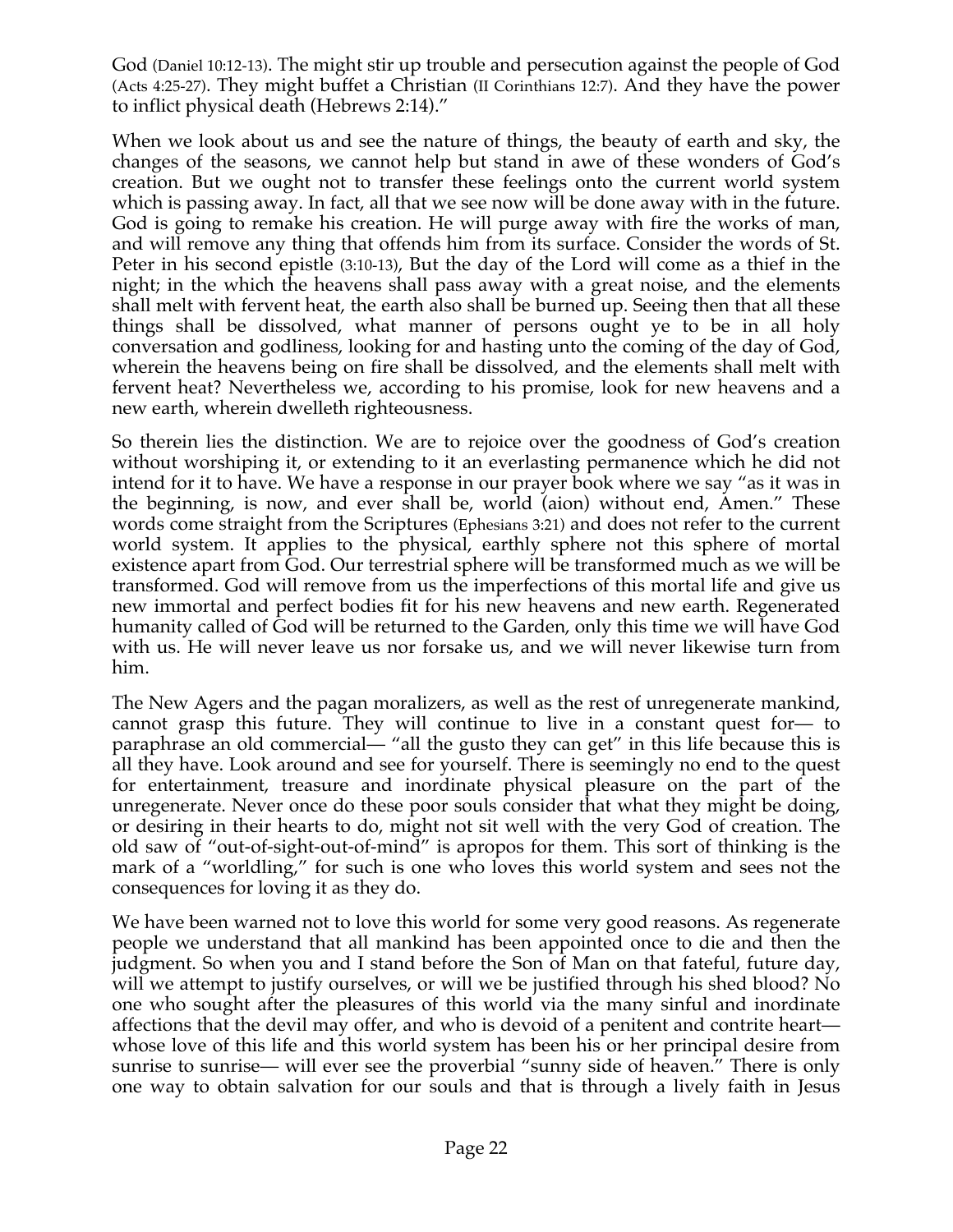Christ. The world, the flesh and the devil are our ever-present adversaries. They will attempt to turn our hearts from the Godhead. Dear listener, resolve today— right now— to belong to Christ alone and to resist the snares and temptations of this world system. Make it your desire today to resist those things which the Devil will use to lure you out of God's straight and narrow way into the broad path which leadeth to destruction. Therefore, love not the world.

Let us pray,

**ATHER**, we come before you in humble reverence, beseeching you to accept our **FATHER**, we come before you in humble reverence, beseeching you to accept our offerings of praise and thanksgiving for the blessed assurance that all who truly believe on thee in the name of thy dear Son are saved and beloved of thee; and help us daily to live lives which show forth thy praise; for this we ask in the name of Jesus Christ, our Lord. Amen.

Have a blessed week, Bryan+

# *After Church Hospitality*

Sadly, no after church snacks. The same story every week, is it not? The fact is that we are supposed to be on a low carb diet and there really aren't any low carb snacks that appeal to us. So, with no fatted dog nut in sight, we were out of luck! Please someone, between now and next Sunday invent some no-carb dog nuts.

After church goodies providers as currently signed up:

| Date          | <b>Name</b>                                          |
|---------------|------------------------------------------------------|
| 9 March 2013  | <b>Opportunity Available - First Sunday in Lent</b>  |
| 16 March 2013 | <b>Opportunity Available - Second Sunday in Lent</b> |
| 23 March 2013 | <b>Opportunity Available - Third Sunday in Lent</b>  |
| 30 March 2013 | <b>Opportunity Available - Fourth Sunday in Lent</b> |
| 6 April 2013  | Opportunity Available - Fifth Sunday in Lent         |
| 13 April 2013 | <b>Opportunity Available - Palm Sunday</b>           |
| 20 April 2013 | <b>Opportunity Available - Easter Sunday</b>         |

#### *People in our Prayers* - http://faithfulcenturionprayerteam.blogspot.com/ **Why? Prayer is an extremely important activity.**

It is not that God knows not our needs, for He surely does. Yet, Jesus commanded us to ask God for those same needs. In addition to the obvious of asking God for help, offering thanksgiving and the like, prayer helps us focus our thoughts on how we might do God's work.

The Prayer Team of the Church of the Faithful Centurion was established to help our members and fellow Christians pray for those in need and to give thanks as well for the blessings we have been granted.

## **Who can be on the list? Do I have to be a member of the Church of the Faithful Centurion to be prayed for?**

No! The only qualification to be on the list is that you want our prayer team to pray for you. We are Christians and are happy to pray for you, no matter who you are. If you want help from God, you are our kind of people.

# **What is the commitment from the prayer team?**

Each member of the team will pray for the desired outcome at last once per day.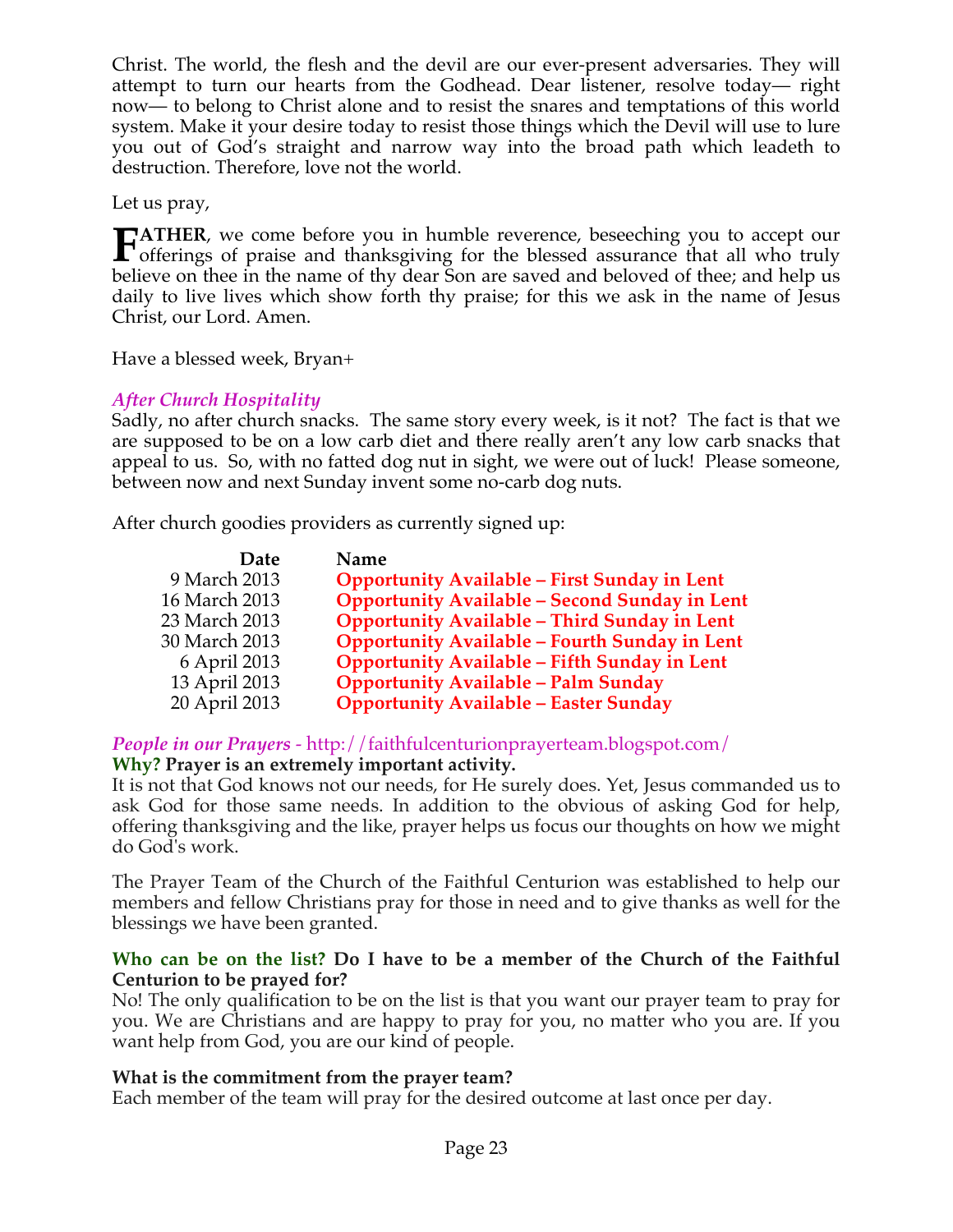# **How do I get myself or someone else on the prayer list?**

You can email one of the prayer team leaders: Jack - jack@faithfulcenturion.org or Dru dru@ faithfulcenturion.org, or call the church office at (619) 659-3608 or fill out a prayer card at church.

## **What should I ask for?**

Depends on what you want. Some people merely want God to be asked to heal their ills and be mentioned by their first name, others want a specific outcome and / or have more of their personal information known to the team. Ask for what you want. It is your desire and need for prayer the team is attempting to meet. For typical examples, see the list below.

#### **Updating the Team**

If you are on our prayer list, or if you have submitted a person that you have asked us to pray for, please update one of the team members or Hap in person, by telephone or email. It helps to be able to pray specifically for these individuals including their specific needs; plus if they get better, it is nice to give thanks!

Please note that on the yellow (maybe green or orange if you get an old one) cards at church, you can ask that those to be prayed for have their names disseminated to the prayer team. Those names will be said in church and appear here. Or, you can ask that their names and purpose be kept confidential, then only Hap will know to pray for them.

*Prayer List Notice – If you have someone on the prayer list and their needs have changed, please let us know. We'd like to update our prayers to reflect the need and most important to give thanks!*

#### *Travel*

No known travel this week.

## *Birthday*

*Dru Arnold* celebrated her 59<sup>th</sup> Birthday on 2 February 2014. For the record, she did not see her shadow, thus we are faced with six more weeks of winter.

#### *Anniversary*

*Hap and Dru Arnold* celebrated their 27<sup>th</sup> Anniversary on 21 February 2014.

#### *Move*

*The Thomas Family* is now in Okinawa for a second short tour. Please pray for this new assignment to go well for Kurt and for Mary and the kids to make new friends. In particular pray that Kristyna and Mitchell will develop good friends and schoolmates there so as to further their development as both Christians and citizens. Give thanks the safe move and ask for continued good developments.

#### *Departed*

*Rev. Younis Gill* passed away on 19 February 2014. Please give thanks for his time here on earth and pray for comfort for those who remain behind, in particular his family*.* 

#### *Nearing the end of their time here on earth*

*Alan* is a victim of metastasized colon cancer already destroying his liver. His youngest sister has put aside her hard-earned career to care for her brother in these days on earth. Please pray for him as he prepares to go home to be with his family who have gone before him. Please pray for comfort, understanding, strength and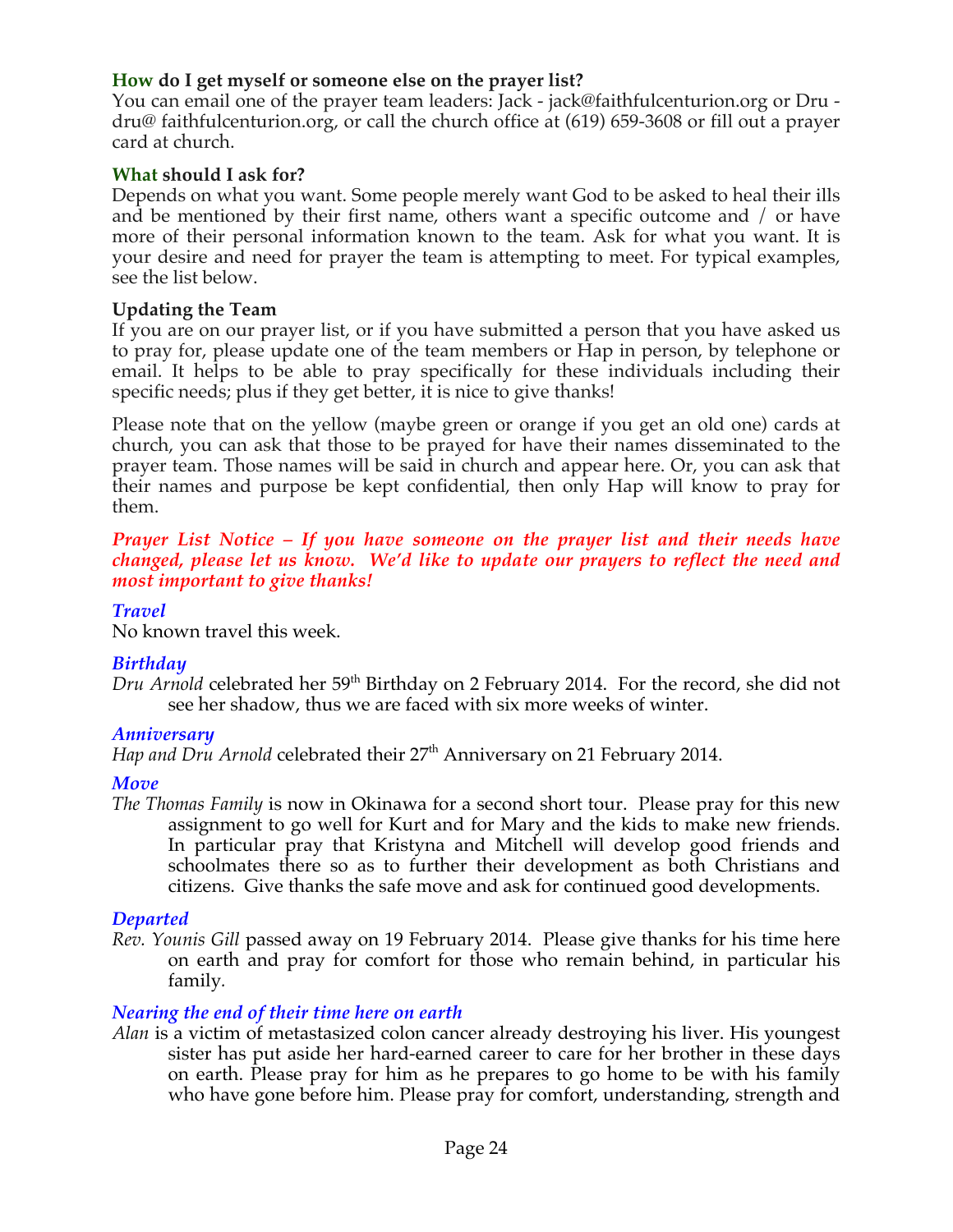guidance for Alan and his family who will of necessity remain behind.

- *Paul* has dementia and does not remember to eat. He has been in the hospital the last few days and will return to the Nursing Home today. Pray he will eat and that his family will be together in one accord as they take care of him. He is being moved from one hospital to a larger one this morning because of blood issues.
- *Saundra* is in ICU with congestive heart failure after a heart operation. She is aged and frail. Saundra is near the end of her time here on earth. Please pray for comfort, understanding, strength and guidance for Saundra and her family who will of necessity remain behind. Pray for the love of God to stay foremost in their hearts.
- *Polly* is in hospice care with dementia and spinal stenosis. Please pray for her as she prepares to go home to be with her family who have gone before her. Pray for the faith of her family to build and the transition to be good.

## *Homebound or Infirm*

- *Marian* has moved to a nursing home in Fresno where her niece Cathy can keep an eye on her and visit more often. She is weak and tires easily. Marian seems to not be interested in this world. Cathy would like her to stay with us and enjoy here time here on earth. Pray that the Holy Ghost might be able to enter into Marian's heart and bring light to her; pray also she might gain strength. Pray that Cathy might be given inspiration on how to help and the strength to do so.
- *Joan* has had serious medical problems that have kept her confined. On 26 September 2013, she took a fall and fall and after test and time in the hospital she does not have any broken bones. Please pray that in the weeks ahead her health will remain stable.
- *Lou* has aspiration pneumonia. Please pray for the infection to be knocked down and for her continued recovery.
- *Frank* has been coping with various ailments from older age. He is in his 90s and it has been a difficult year. Pray he will find comfort in God, that those who provide care to him will pay attention to him, do their best and give him the love we all desire. Pray that the coming year will provide relief to him.
- *Norma, Sara's mother* is in a state of deteriorating health, both physically and mentally, with both dementia and Alzheimer's. She is slowly drifting away, though she still recognizes Sara and prayer gives her a sense of peace. Please pray for both Sara and her mother to put their cares and worries on God's shoulders so they can deal with the many problems involved.

# *In need of a miracle or understanding of God's Plan*

- *Ronnie* has kidney cancer that has spread and the surgeons are very concerned. Please pray the medical team to formulate a successful treatment plan and for a miraculous remission; that Ronnie's remaining time here on earth might be good. Help Ronnie and family put their trust in the Lord and let Him carry their worry.
- Levi was cancer free for 4 years and just discovered he has kidney cancer. Levi has a great deal of faith and said whether he is healed or God takes him home he will be fine. Please pray for the medical team to pay attention and to their best and for a good outcome. Pray also that Levi and family will be able to put their worry on God's shoulders. In particular, please pray for pain relief; Levi is 22 years old.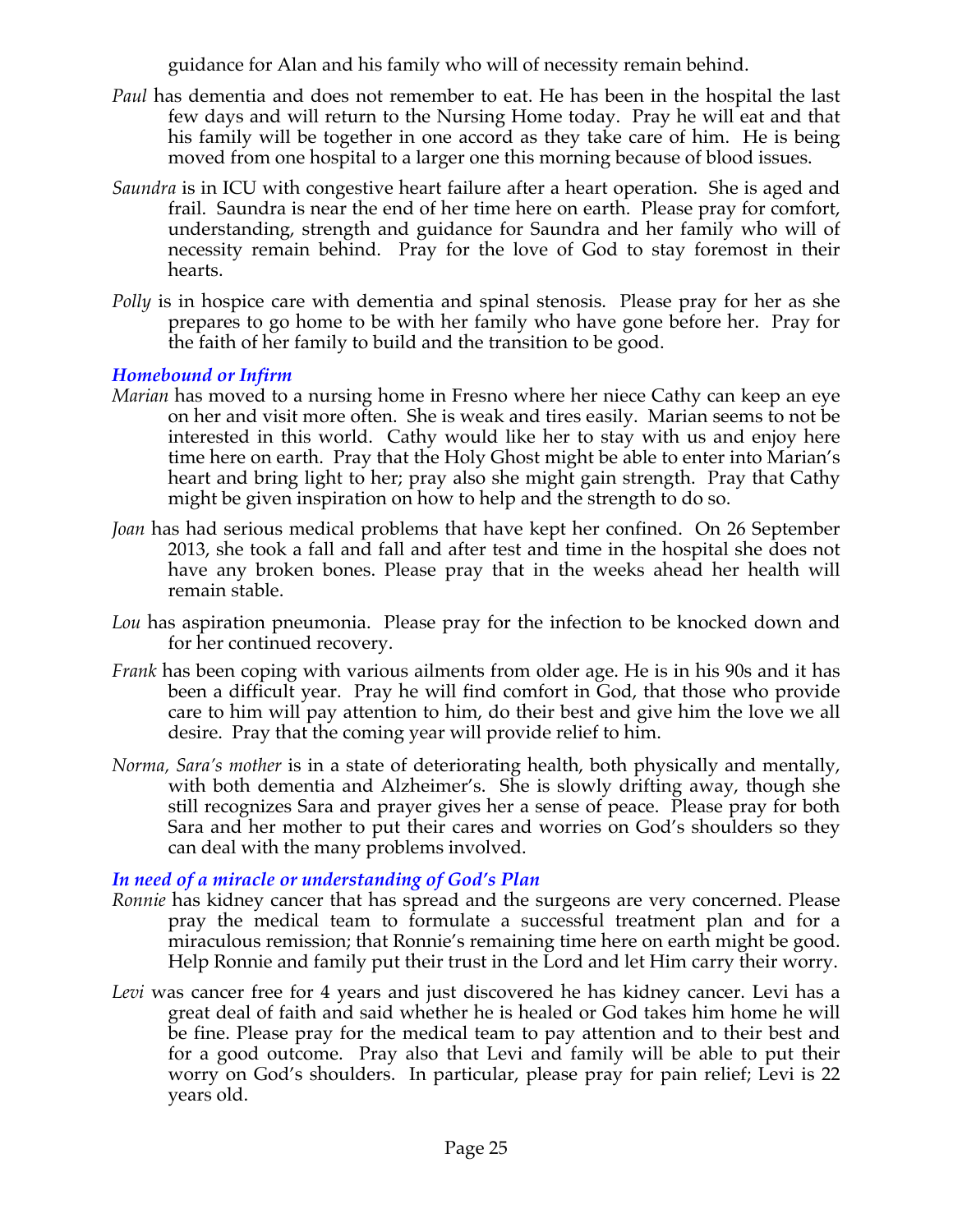- *Ray Daley* is a member of the Royal Canadian Legion and served his country during the Korean War era. Ray is taking chemotherapy treatments for cancer. Meanwhile his son Trevor is in the hospital in a coma and seems to have lost the will to live. As volunteer chaplain, I have been asked to visit this family and offer prayers and encouragement. Thanks for your prayers in advance*.*
- *Pat* has been under treatment for colon cancer for sometime. He has had major complications the last few days and your prayers will be appreciated by family and friends.
- *Sasha* a young lady with a husband and two children had diagnosed with breast cancer whose cells have spread. They are now in the bone marrow, without a miracle from God she will be leaving soon. Right now she is in the hospital. Her spirit is still strong and asks you continue to keep her in your prayers. Please pray for a miraculous remission; that her remaining time here on earth might be good. Help Sasha and her family, particularly her husband, put their trust in the Lord and let Him carry their worry. Sasha is grateful for all who pray for her and asks you continue to pray for her remaining time here on earth.
- *Dorothy* had pneumonia, on checking her lungs they found tumors which permeated the lung area. Further investigation found a primary site in the colon, with the lung being secondary. It would appear there is no viable treatment at this time. Please pray for a miraculous remission; that her remaining time here on earth might be good. Help Dorothy and her family put their trust in the Lord and let Him carry their worry.
- *Scott,* one of our Lord's ministers who collapsed a week ago and is in the ICU of a Medical Center since he had a pulmonary embolism, with a concurrent infection of several bacterial agents. He has stopped breathing on several occasions, and may have undergone brain damage. He currently is on DNR. Please pray for recovery so that he will continue to do his Lord's calling*.*
- *Becky* has fourth stage metastasized lung cancer and is not doing well with chemotherapy treatments. Please pray for Becky and her husband as they are together during this difficult time in their lives.
- *Larry Howes* suffered a fairly severe stroke. 4 December 2012, doctors replaced a valve in a shunt that had been put in about two weeks before, and Larry responded very well. He was able to go home.

Pray also for confidence in our Lord for Larry and his family. Larry needs a miracle, pray for one. Please.

- *Colleen* has been battling pancreatic cancer over the last year and it has now spread to one of her lungs. Please keep her and her family in your prayers.
- *Christine* has cancer of the colon, which spread to her liver; she is receiving chemotherapy and is having difficulty eating. Please pray for the medical team treating her to pay attention and do their very best; pray also for confidence in our Lord for Christine and her family.
- *Todd* and *Kenny* have both been fighting osteocarcinoma for over five years and have been told their time here on earth is nearing its end, absent a miracle from God. Both are ready to go home and leave the pain, but would like to stay. Please pray for them and their families.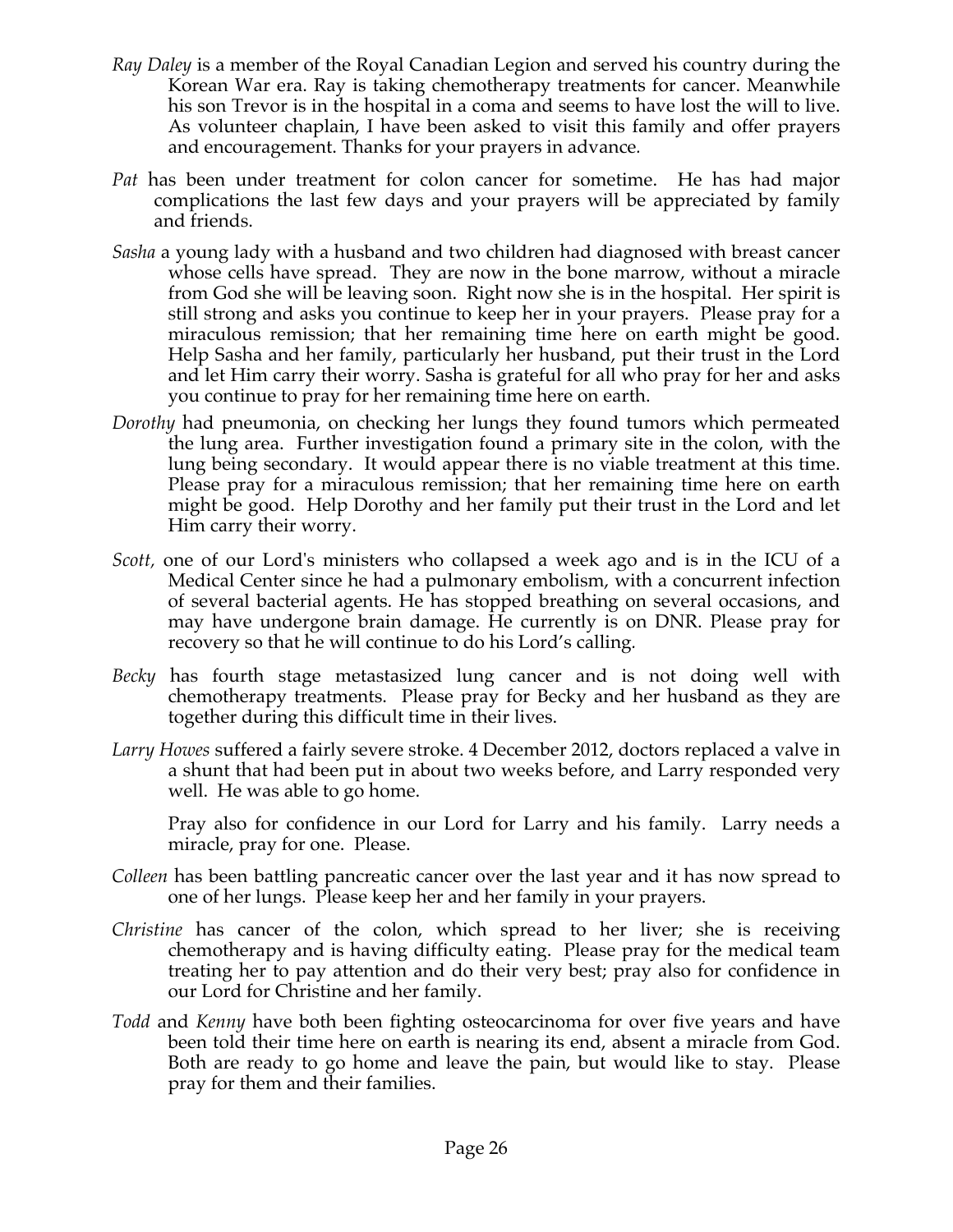# *Surgery*

- *Melody Summers* of Gold Creek, Montana has been diagnosed with a brain tumor. She is a very special person in the Gregr family's lives. Please pray for the surgical team to pay attention and to their best and for a good outcome. Pray also Melody and her family will be able to put their worry on God's shoulders. Pray for a special miracle for her and her family.
- *Mario* has early-diagnosed prostate cancer and will have surgery this week. Let us offering thanks for this early diagnosis. Please pray for the surgical team to pay attention and to their best and for a good outcome. Pray also Mario and his family will be able to put their worry on God's shoulders.
- *Priscilla* was released from the hospital and is now walking and without pain. She is waiting for doctors to come from the USA and will then have an operation. Pricilla and her family thank you for your prayers. Please pray for the surgical team to pay attention and to their best and for a good outcome. Pray also Priscilla and her family will be able to put their worry on God's shoulders.
- *Dustin* who was injured in a work accident when stainless steel sheet metal fell on his right hand. His thumb was severely injured as some of the bones were crushed. Dustin will have surgery on Thursday 22 August 2013, to reconstruct and reset his thumb. They do not expect him to lose his thumb. Please pray for the surgical team to pay attention and to their best and for a good outcome. Pray also that Dustin and family will be able to put their worry on God's shoulders.
- *Dave Pressey*, a bishop with the Anglican Episcopal Church, one of our close fellow jurisdictions, had cataract surgery; his retina tore and he had emergency surgery on Memorial Day. He still has only very blurred in his eye and has headaches. Please pray for healing for his retina and for peace of mind for Dave and his family.
- *Eddie* has upcoming bladder surgery. Please pray for the surgical team to pay attention and to their best and for a good outcome. Pray also that Eddie and family will be able to put their worry on God's shoulders.

## *Testing and Treatment*

- *Jim* who been hospitalized and had several operations for cancer the last few years. The physicians have discovered a number of spots and Jim will be seeing them on Tuesday 4 March 2014 Pray for strength, courage and understanding for Jim and his family; as well as for God's guidance for the medical people treating him that they might find the best course of treatment.
- *Amos* was in the hospital a few months ago because of severe eye problems and is back there with the doctors examining him. Pray for strength, courage and understanding for Amos and his family; as well as for God's guidance for the medical people treating him that they might find the best course of treatment.
- *Nathan* thought he was having a heart attack a week ago and the doctor has now told him he has a tumor near his heart. Pray for strength, courage and understanding for Nathan and his family; as well as for God's guidance for the medical people treating him that they might find the best course of treatment.
- *Joe* has had a preliminary ALS diagnosis. Pray the final diagnosis will something that will allow him to continue taking care of his devoted young family. Pray for strength, courage and understanding for Joe and his family; as well as for God's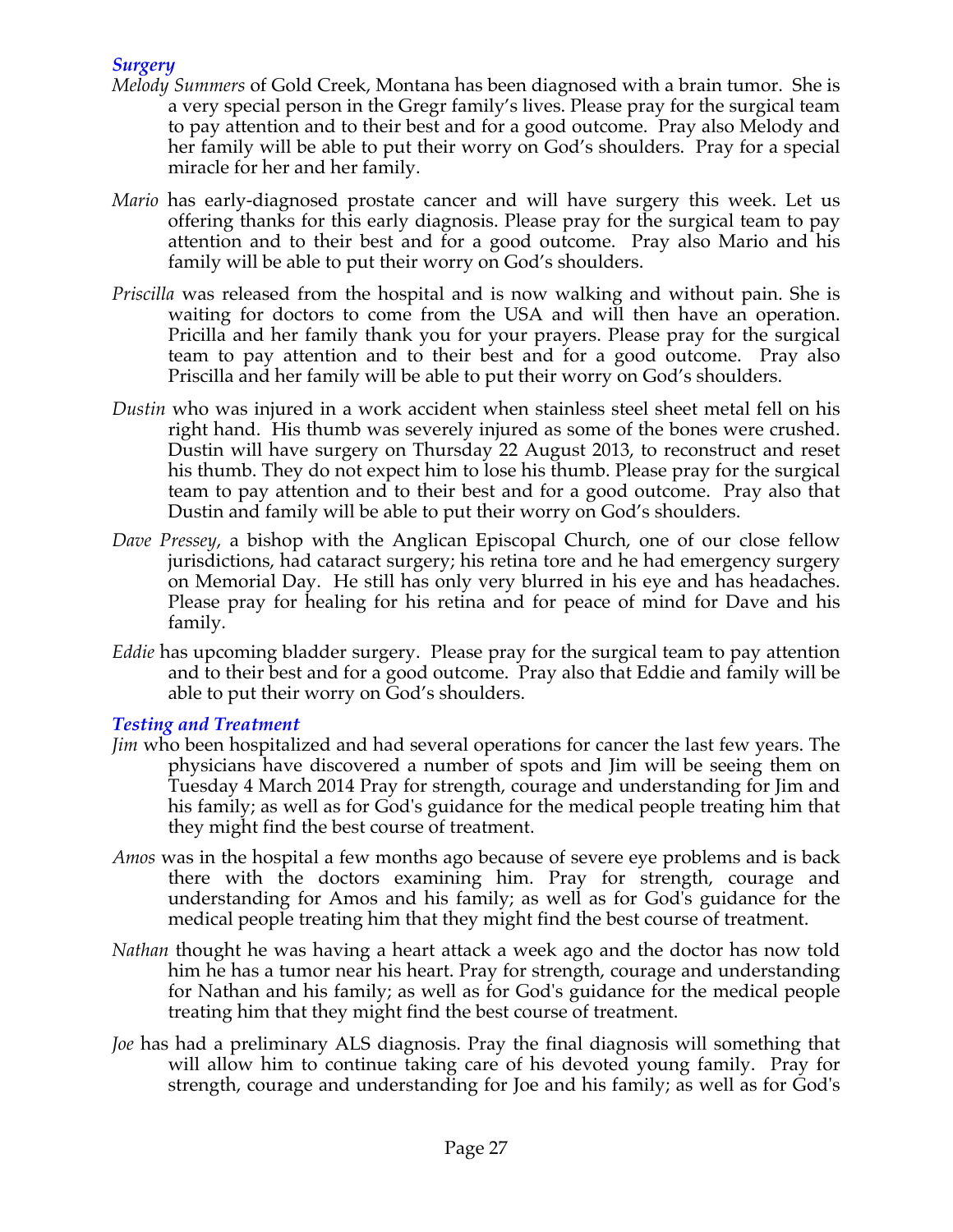guidance for the medical people treating him that they might find the best course of treatment.

- *Mark* had swelling and fluid buildup in his lungs. It appears things may be getting under control. He needs to use a Bi-Pap mask to breathe until his lungs clear and he hates it. Pray that he will be able to adapt so his lungs can clear. Please pray for peace of mind and trust in the Lord for Mark, as well as for his family, and for God's guidance for the medical people treating him that they might find the best course of treatment.
- *Preston* is reacting poorly to recent neck surgery and now has problems with his liver count; Physicians feel that dialysis will help. There may be a blockage in the bowel and an operation might be necessary. Please pray for the medical team to pay attention and to their best to determine how to help Preston and for a good outcome. Pray also that Preston and family will be able to put their worry on God's shoulders while Preston does his best to facilitate a return to good health.
- *Marianne* is hospitalized with a perforated colon. Please pray for peace of mind and trust in the Lord for Marianne, as well as for her family, and for God's guidance for the medical people treating her that they might find the best course of treatment.
- *Erica* has a non-malignant Brain Tumor. The tumor is growing and she is scheduled for an operation in January. Please keep her and her family in your prayers.
- *Penny's Mom is having an MRI on 18 November 2013, to explore a knot in her upper leg* that appeared after a procedure last week. An MRI gives her stress and claustrophobia and your prayers will be appreciated.
- *Brenda* is in the hospital because of bleeding on her brain. Please pray for peace of mind and trust in the Lord for Brenda, as well as for her family, and for God's guidance for the medical people treating her that they might find the best course of treatment.
- *Traci* underwent her one year endoscopy on Friday 15 November 2013. Tracy did well on 18 November 2013, with second endoscopy. Both biopsies the doctors feel will be alright. One more to go next week is a mammogram. She and her family will appreciate it if you will continue her in prayer.
- *Mackenzie* is a young girl with leukemia. Please pray for peace of mind and trust in the Lord for Mackenzie, as well as for her family, and for God's guidance for the medical people treating her that they might find the best course of treatment.
- *Anita* was operated on for an Adenoid Cystic Carcinoma tumors and has been in remission for sometime. After a biopsy of her left lung, three nodules were located in one lung and two in the other. She and her husband are traveling a long distance on 25 September 2013, with hopes of being admitted to a research study at a major hospital for Genome Mapping of Adenoid Cystic Carcinoma. Furthermore, Anita is scheduled for surgery on 30 September 2013. Please keep Anita and her family in prayer as they travel tomorrow and the week ahead.
- *Mack* has had diabetes most of his adult life. Circulation in his legs is very bad and doctors are considering amputation. Please pray his medication will help and he will not face amputation. Please pray for peace of mind and trust in the Lord for Mack and for God's guidance for the medical people treating him that they might find the best course of treatment.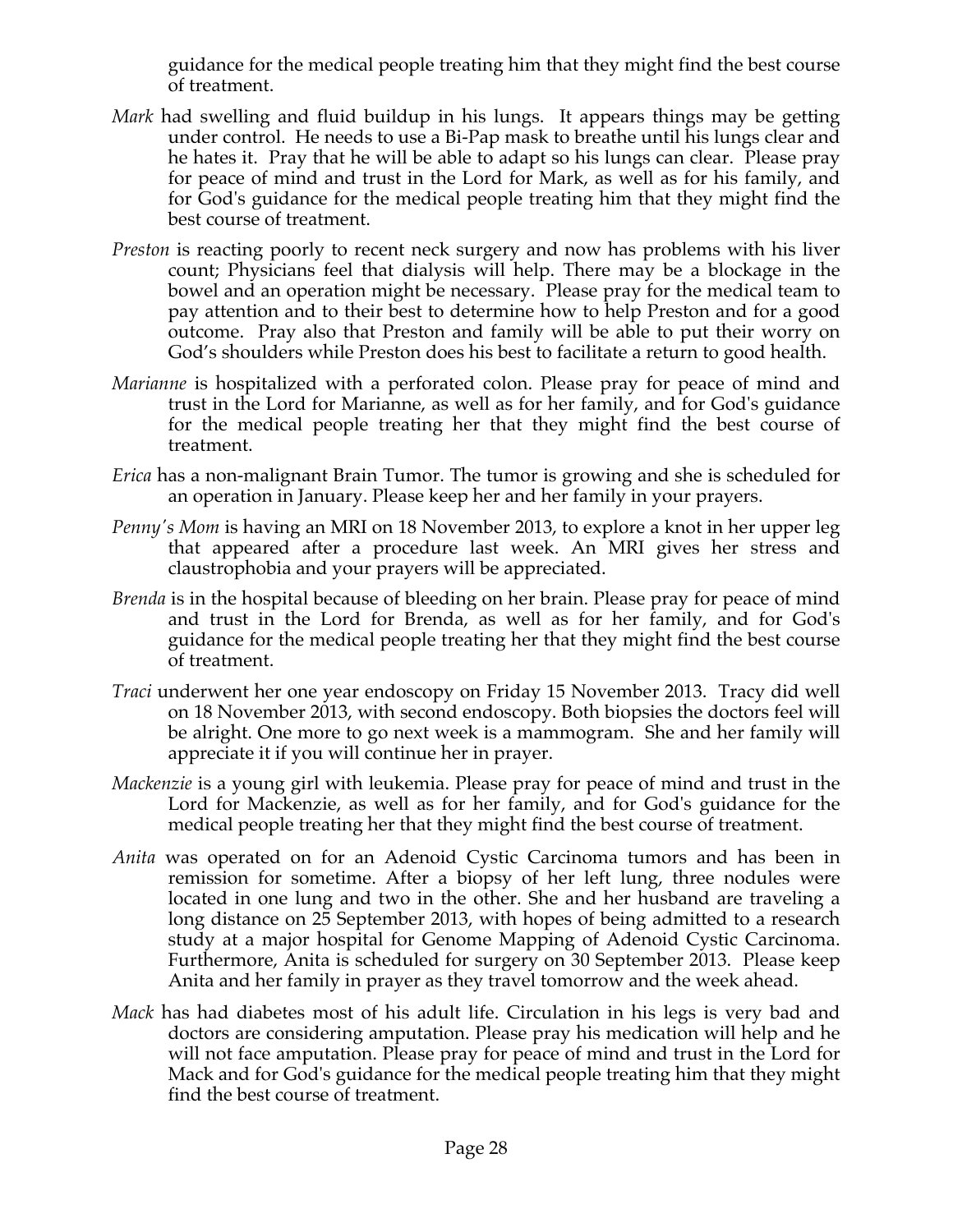- *Michael* has been diagnosed with lung cancer recently after making it through gastro intestinal cancer last year. Please pray for peace of mind and trust in the Lord for Michael and his wife Gayle; as well as for God's guidance for the medical people treating him that they might find the best course of treatment.
- *Ken Strauch* has been tired and is anemic, he had a colonoscopy which found a pair of polyps which were removed and are being tested. Just for good measure they found he has a hiatal hernia with ulcers, basically part of his stomach is pushed up into his esophagus and is bleeding from there. Sounds there may be surgery involved. Please pray for peace of mind and trust in the Lord for Ken and for God's guidance for the medical people treating him that they might find the best course of treatment.
- *Adriano* is in the hospital due to high sugar and high blood pressure. He is very weak and will appreciate your prayers.
- *Heather* recently found out she has cancer. Please pray for peace of mind for her and for the medical team treating her will be guided to the right solution.
- *Jim* has had an aneurism and blood clots. Pray that healing will come.
- *Laurie* has been ill for two years and was admitted to the Emergency Room the night of 23 July 2013, for dehydration. She received a CAT scan, which turned up a spot on her lung. Laurie is an oncology nurse and fears the worst. She has had numerous tests and the Physicians think it would be too risky to operate. Some other problems have been discovered and it is hopeful that new medicine will give her healing. Please continue Laurie in Prayer. Please pray for peace of mind for Laurie and for God's guidance for the medical people treating her that they might find out the source of the problem and best course of treatment
- *Mark Wilson* was hospitalized with stomach problems. They turned out to be a set of very bad ulcers, for which he is grateful as they are eminently treatable. He is out of the hospital and recovering. Please give thanks for the good result and pray he will be able to follow the medical advice.
- *Georgia* has liver and pancreatic cancer. The doctors are evaluating whether to do surgery and how to tackle the disease. Georgia is a faithful Christian and she will appreciate your prayers. Pray for God's guidance for the medical people treating her that they might find out the source of the problem and best course of treatment. Pray also for peace of mind and trust in God for Georgia and her family.
- *Lana's* doctor found something on her lymph nodes and ovaries. Pray for God's guidance for the medical people treating her that they might find out the source of the problem and best course of treatment. Pray also for peace of mind and trust in God for Lana and her family.
- *Sarah* wife of Rev Geordie (AOC UK) has been treating for ovarian cancer. The chemotherapy drugs she had been taking did not seem to be reducing the cancer cells the way it was hoped. She is in to a second round now which has been successful at lowering the cancer count. Sarah has a great attitude, but there are bad days from the chemotherapy side effects that take a lot to get through. Sarah and Geordie both trust all will work out in the end and ask God's help for the interim. They ask He guide them and the medical team treating Sarah and that the team pay attention and do their very best. Pray for strength and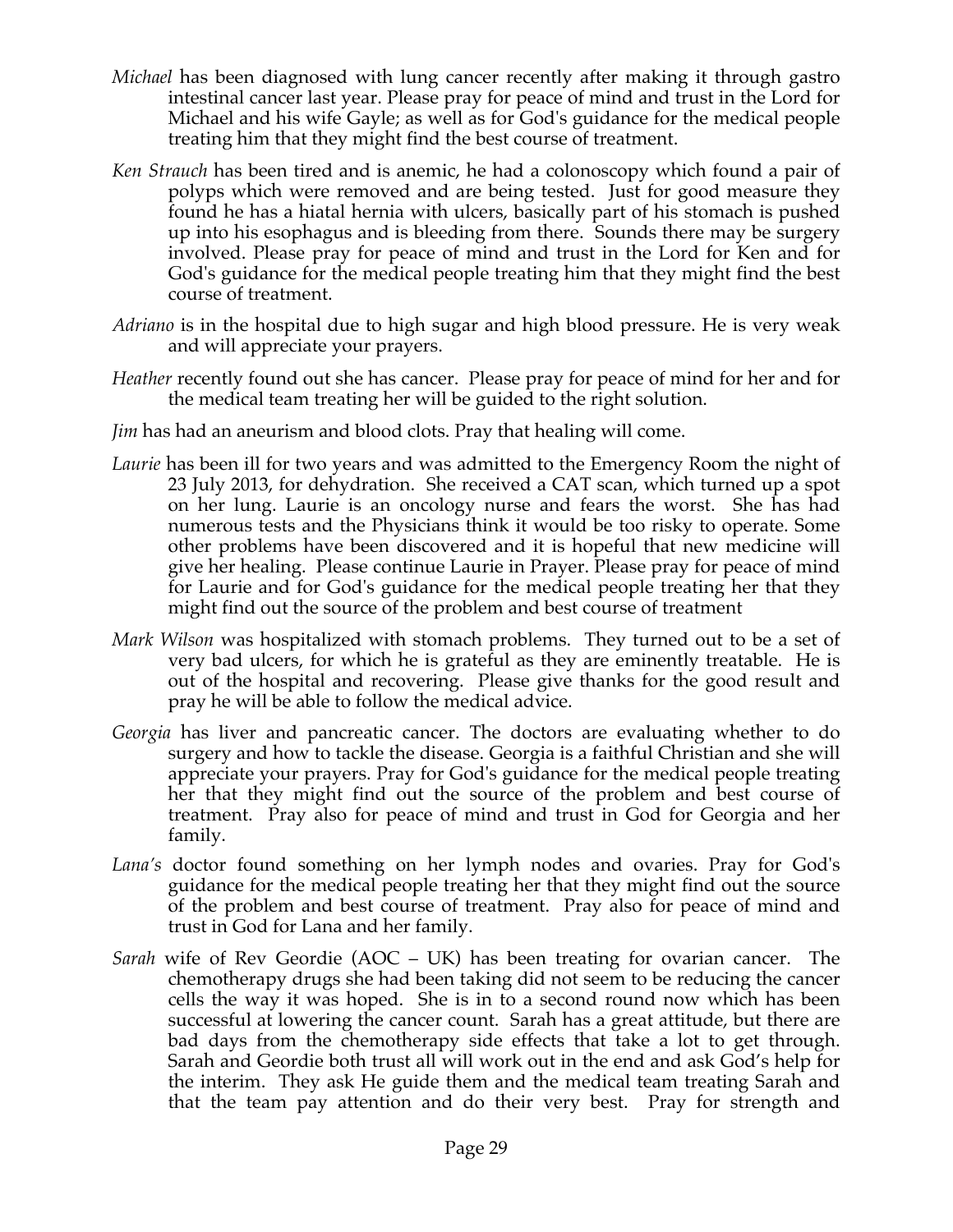tolerance of the chemotherapy for Sarah. They both ask you pray they will be able to let God carry all their worry.

# *Healing*

- *Brian* finished the chemotherapy and final radiation treatment for his upper lung and bronchial area cancer. A biopsy and CAT Scan the week of 9 September 2013, turned out to be a re-occurrence of the cancer in a slightly different location. He cannot have any more radiation, but completed a course of a different chemotherapy, one week on, three weeks off and repeat for several months. Just after that course of treatment, he developed an abdominal pain, the potential source of which concerned him, but a CT Scan on 22 January 2014, showed the cancer virtually gone, although there is fluid buildup. After the fluid draining, he felt much better. Testing found cancer cells in the fluid, so back to a new course of chemotherapy, Tuesdays, three weeks on, one week off. Brian asks we pray for strength to undergo the new process. He is weak and tired; his spirit remains high. Please also pray Brian will rest and not over extend himself. Please pray for peace of mind and trust in God for Brian and his wonderful wife Mel, so he can rest and gain strength; pray for the medical team treating him to continue to pay close attention and do their very best; pray also he can quit smoking NOW.
- *Lucius Dabney* (father of Rev Bryan Dabney) is now at home recovering from an infection. Please pray for a complete healing of the infection and return to health.
- *David* has many concussions and unable to go to school, read books, watch TV and has headaches and migraines. He has trouble sleeping and his family will appreciate your prayers for this 10 year old young man.
- *Edsel* has Alzheimer's Disease and is having difficulty with swallowing. Please pray for him to regain the ability to swallow.
- *Barbara Apple* fell the week of 11 January 2014, in her home, breaking her right humerus (the large upper arm bone) in a spiral fracture, which cannot be set. Movement is very painful and due to a total lack of energy, she is more or less bedridden. Healing is going well at this point, but there is still some to go. Please pray for Barbara to put her trust in the Lord, look to Him for strength and for her to gain energy so she does not lose the mobility she has; pray for a full and rapid recovery. Please pray also for her husband Bob who is taking care of her that he might be comforted and strengthened in this time of stress.
- *Mary Thornell* had surgery on 30 October 2013, at the Riverside Community Hospital to remove a huge mass along with about ½ her colon and part of her lower bowel. Mary starts chemotherapy this week and it will go for six months, every other week. Pray for strength and guidance for Mary as she works hard at recovery. Pray for peace of mind for Mary and her husband Jim, as well as daughter Janice and son Jimmy, she begins her recovery. Please pray also for a full and rapid recovery.
- *Gladys* has breast cancer and has had a lumpectomy. She needs to take a year off of her work to have chemo treatments.
- *Luis Martinez* had a heart attack on 1 November 2013. It appears there may be valve or blockage issues, so they ask that you pray for guidance for the medical team treating him. Please pray for proper treatment, full recovery and peace of mind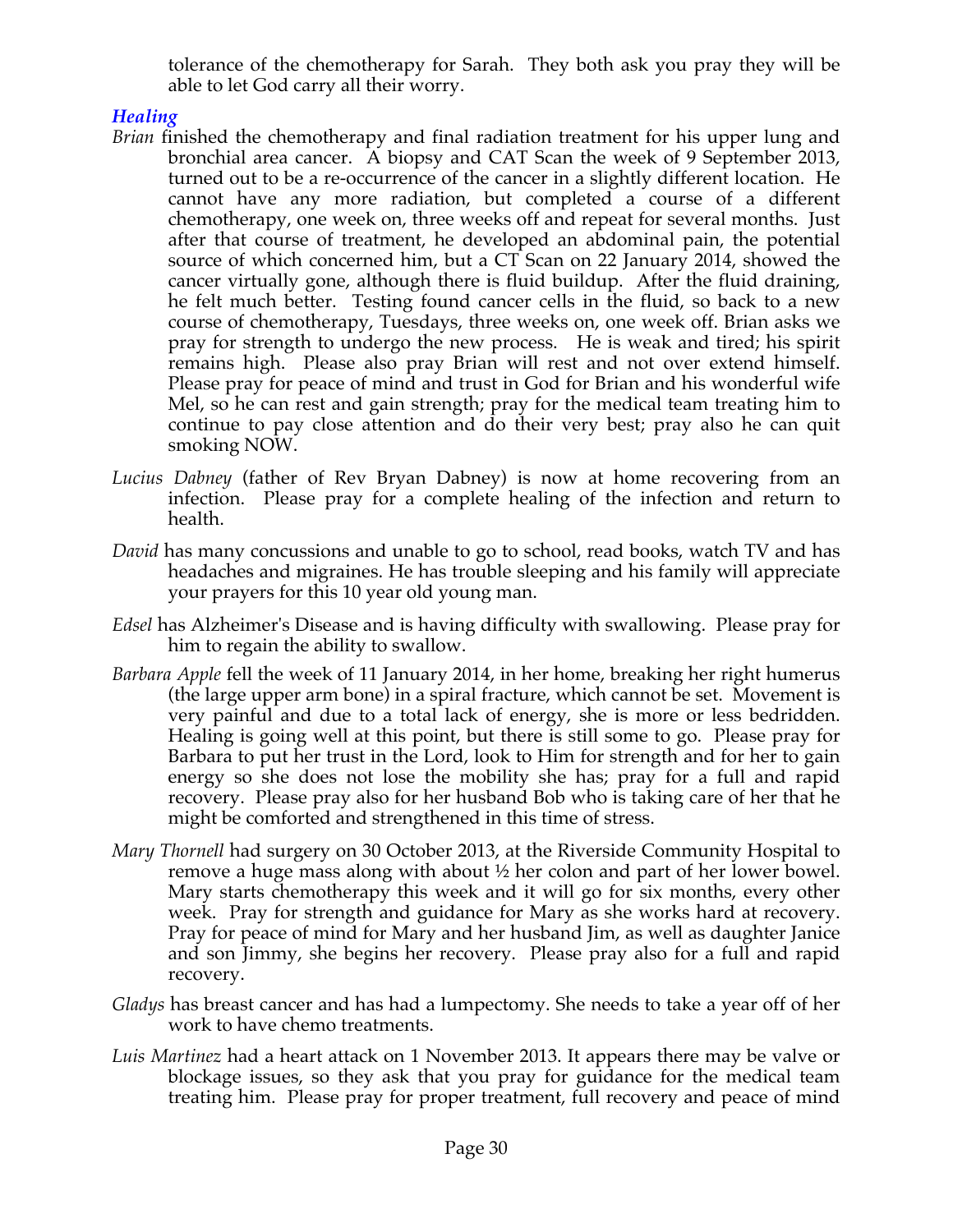for Luis, as well as for trust in the Lord for him and his wife Selma, and the rest of the family.

- *Alwin Jack* has had a stroke and recently has had a relapse. Please pray for those who treat Alwin that they might chose the best possible treatment and pray for peace of mind for Alwin during the recovery phase.
- *Jere Wolf*, Melanie Zimmer's dad had bacterial pneumonia, which him to go into congestive heart failure. An echocardiogram indicates his aortic valve is narrowed and needs replaced as they say a 1mm narrowing is cause for replacement and he is at 8mm and if it does not get replaced (in California) the vicious cycle of congestive heart failure (CHF) will repeat itself. The doctor also said that the CHF could have made it look as though he had a heart attack, but they think he just went into CHF. His heart function is at 30% down 10% from a few months back. An ultrasound of his remaining kidney shows a cyst. The greatest news is that all the doctors agree that he can fly home, as at first they were saying we would need to drive back and with the stops needed to prevent blood clots it would have taken at least 6 days so the news is good. Thanks again for sharing your prayers with us.
- *Sylvia Lee,* Sandra Lee's mother, had been suffering from undiagnosed kidney failure; doctors finally figured out what the problem was and offered her "hospice care", a second opinion suggested dialysis. She is now on dialysis. Please pray for strength and vitality to return to her and for peace of mind for Sylvia and her family, as well as their continued faith and in God as the Great Physician. They pray for help to listen to God's voice and guidance through this journey together.
- *Carolyn* has Multiple Sclerosis with complications. Pray Carolyn and her children will be close to our Lord Jesus Christ as they and family members help to ease the problems.
- *Jeong* was in an auto accident and sustained a serious back injury. Please pray for a full and rapid recovery.
- *Dale* was hospitalized Sunday 25 August 2013, after a heart attack. Please pray for guidance for the medical team treating him and for peace of mind for Dale and his family.
- *Gil Garcia* developed a bed sore which precludes sitting and is now confined to his bed. Gil has very smooth and delicate skin, please pray for a rapid healing of the sore so he can get out of bed and move around in his chair. Gil spent almost a year in the hospital the last time this happened. His faith and his attitude are almost beyond belief, he is an example to us all. But, we pray this time he will heal quickly. Pray also for his lovely wife Mary who takes care of him. Pray for both of them also for strength to deal with the loss of their son Bernie.
- *Bill* had malignant growth removed from a lip last month and seems to be experiencing a re-growth of the cancer. He asks your prayer for the medical team treating him and for peace of mind for himself.

*Sarah* was in remission but it has appeared again and she will begin chemo again..

*Hank* has osteoporosis, which has caused him a great deal of pain and inconvenience in the past few years. Pray for his healing and that his medical bills will be met.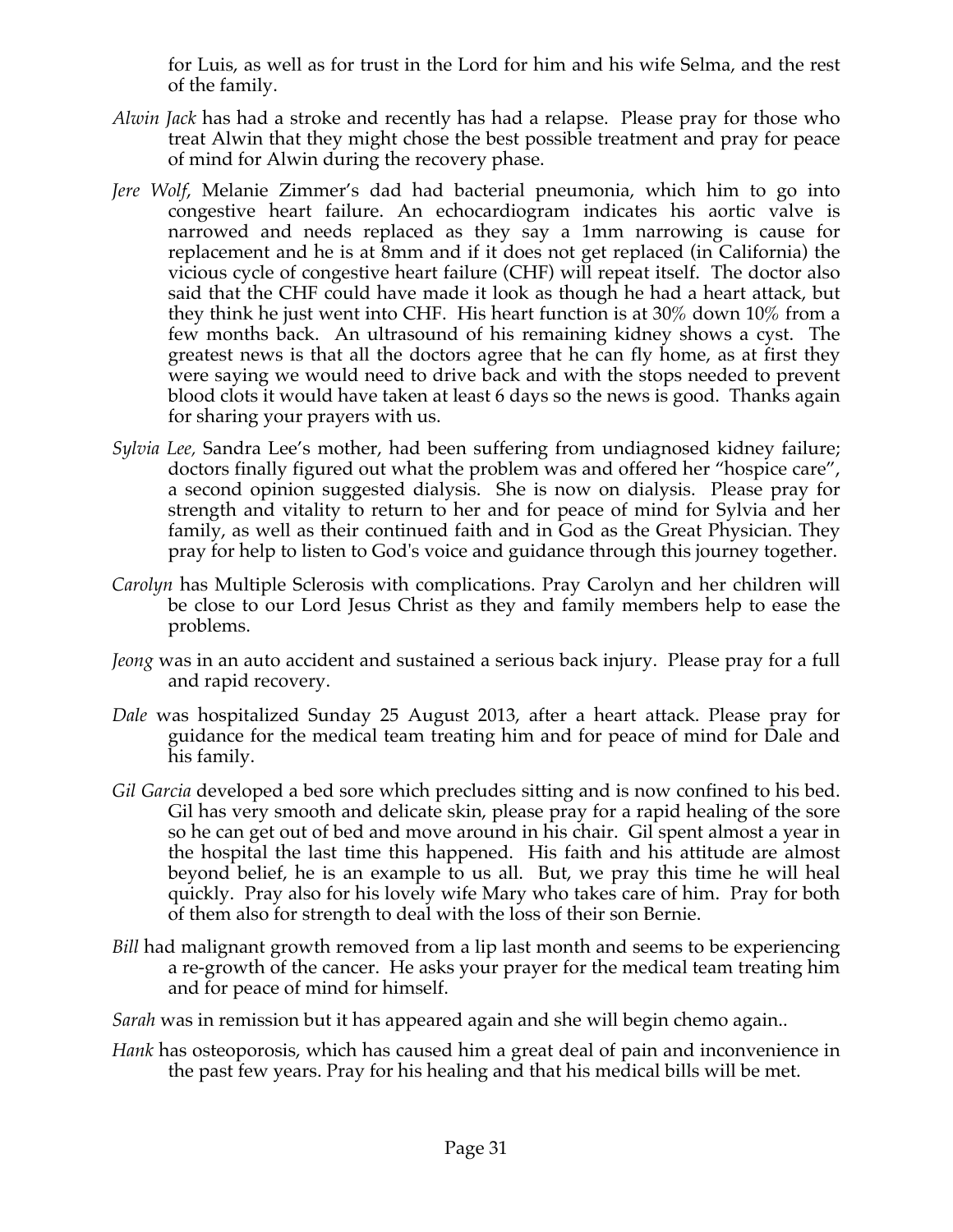- *Evelyn is* an elderly woman who has had problems with her eyes and is now blind. It appears some sight will return shortly, pray for that to happen!
- *Joanne* has begun kidney dialysis as a result of kidney failure due to extensive chemotherapy. Additionally she cares for an adopted drug addicted baby who is now nine years old. Please pray for her to keep her faith, to let the Lord carry her worry and concern and to give her strength. Pray also for those treating her that they might pay attention and do their best.
- *Mr. N. Anand* is in the hospital and is seriously ill. He is being encouraged to pray for repentance of his sins and to depend upon our dependable God for a cure and recovery of his health. Pray that he will be a strong witness for Christ.
- *Jacob* has been going through some dental procedures and has some pain and aggravation with the numbness. Please pray for comfort and strength for him, as well as for guidance for the medical team treating him that they might pay attention and do their best.
- *Jean* fell and broke her ankle in three places. She will be in the hospital for rehabilitation for the next 6 weeks. Please pray for comfort and strength for her, as well as for guidance for the medical team treating her that they might pay attention and do their best.
- *Bud and his wife* for their continued welfare and enthusiasm. Bud has been advised of an aneurism in his heart of a size not mandating immediate surgery. This comes at a time when he has sole care of his wife who recently broke two vertebrae and thereafter sustained pneumonia.
- *Virginia* has Sinus and Allergy problems giving her severe problems. Pray that the Doctor will discover why it continues and find a cure.
- *Steve Thornell* had a brain aneurysm, which was found before it burst. He is home from the hospital and working hard on recovery. He lacks energy from seven days in the hospital. His doctor told him he has to make serious life changes. One of the two main arteries in the back of the head is now completely closed. He must take blood thinners, he has thick blood and recent chemotherapy made it worse. Steve has always operated at 110 percent, he needs help to slow down. Please pray for trust in the Lord and a full and rapid recovery. Pray for peace of mind for Steve and his family.
- *Arlen* is receiving treatment for lung cancer and recently experienced a ruptured colon during treatment. She is alone in Oregon but does have a friend who has traveled a great distance to be at her side. Please pray for guidance for the medical team treating her and for strength and trust for Arlen.
- *Oscar* discovered some time ago he had blood clots in his leg and lung. He has been treated for them and has not been cured. He now will be facing surgery. Please keep him in your prayers.
- *Angela* had an ischemic stroke (clot). Please pray for guidance for the medical team treating her and for strength and trust for Angela. Please pray also that she and her family might put their worries on our Lord's back so she can work hard towards recovery.
- *Nora* had a stroke mid February 2013. Please pray for guidance for the medical team treating her and for strength and trust for Nora. Please pray also that she and her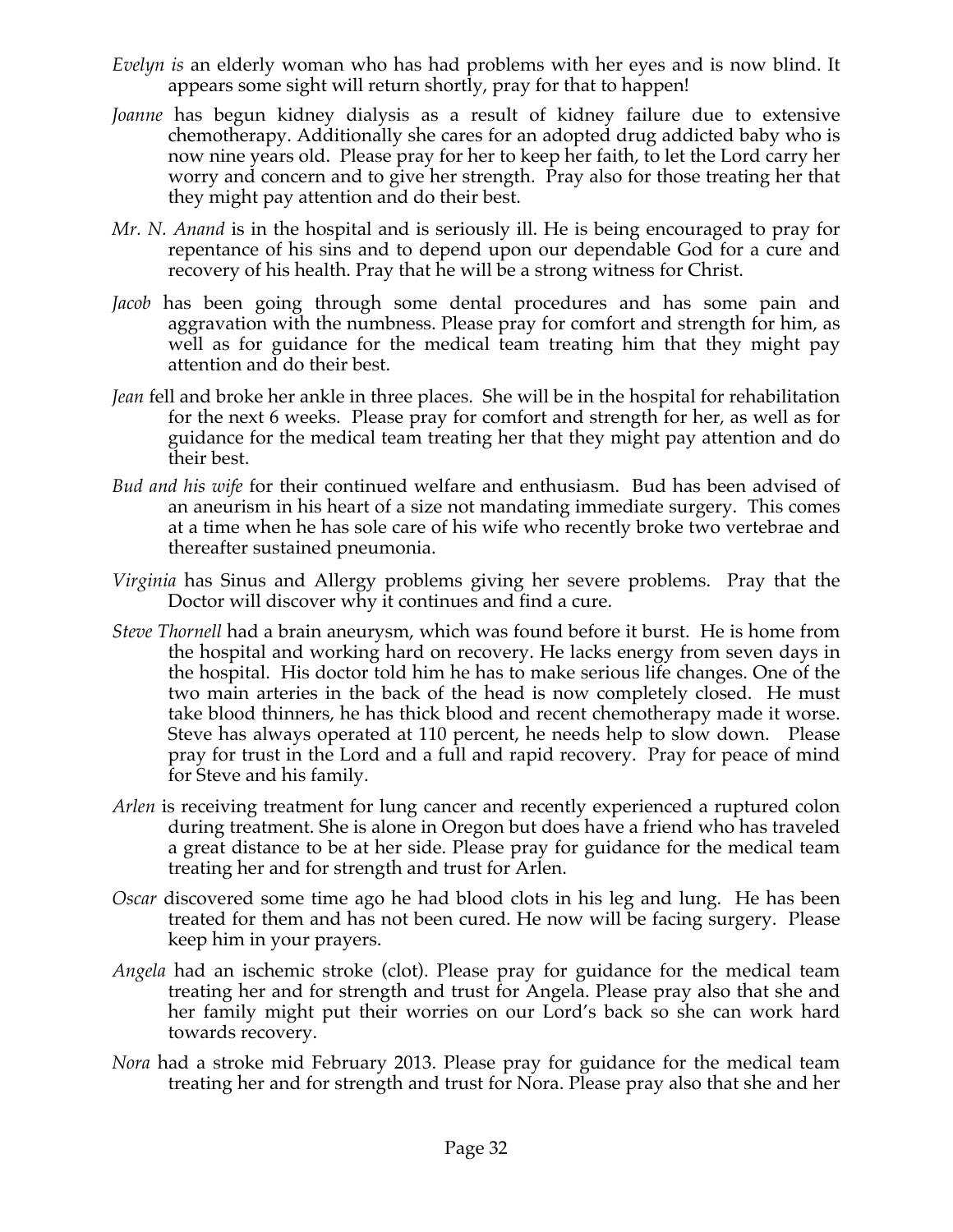family might put their worries on our Lord's back so she can work hard towards recovery.

- *Linda* has been hospitalized for several days with a gastrointestinal problem. Please pray for guidance for the medical team treating her and for strength and trust for Linda.
- *Dester* is suffering from unknown skin and diseases. Please guide the medical team treating him to find out what the problem is and cure it. Pray also for Dester to trust in the Lord.
- *Lee* has Arterial Fibrillation; the medical people are not sure how to help her. Please pray for guidance for the team treating her and for Lee and her family to make the right decisions regarding treatment..
- *Nell* recently adopted two children and has just been diagnosed with multiple myeloma.
- *Sarah* is recovering from a stroke, but fell and broke bones. Please pray for her peace of mind and rapid and full recovery. Pray for trust in God for her and her family.
- *Mary Lou* has been suffering with seizures. She was in the hospital with a 24 hour monitor and is being sent home from the hospital with two medications and orders to return in 2 months for another MRI to review whatever is going on in her brain. Please pray for guidance for the medical people treating her, as well as peace of mind and trust in God for her and her family.
- *Kathleen* has spent the last two weeks in the hospital. She has been diagnosed with colitis, shingles and possibly colon cancer. Pray she will be comfortable and begin to heal.
- *Rachel* has Mitochondrial Myopathy. This is a hereditary disease of the muscles and they do not have a cure for it. Part of her pain is her family does not believe she is indeed ill, as she appears to be just fine. Please pray her family will learn the truth and be supportive of her; pray also the medical people treating her will find the right measures to minimize the disease. Most particularly pray for Rachel's trust in God.
- *Nicolas* is in the hospital with serious symptoms of a heart disorder. Please pray for peace of mind for him and guidance for the medical team looking for the cause and cure.
- *Mrs. Baek* an elderly women fell and injured her spine. Doctors cannot repair the spinal injury due to her age. She fell again the morning of 12 December 2012, breaking her collar bone which is also untreatable. Mrs. Baek is in severe pain and will appreciate your prayers.
- *Juanita* is a young girl who was in a coma because of a blood disease. She has not come out and is gaining strength. They are awaiting results from blood samples. Her family thanks you for your prayers and asks that you continue.
- *Barbara* had a accident while cooking and the pressure cooker blew up in her face, causing second and third degree burns over her face and upper body. Because of this she has incurred kidney problems and may need a transplant.
- *George* had foot surgery. Please give thanks for the surgery and pray for a full and rapid recovery.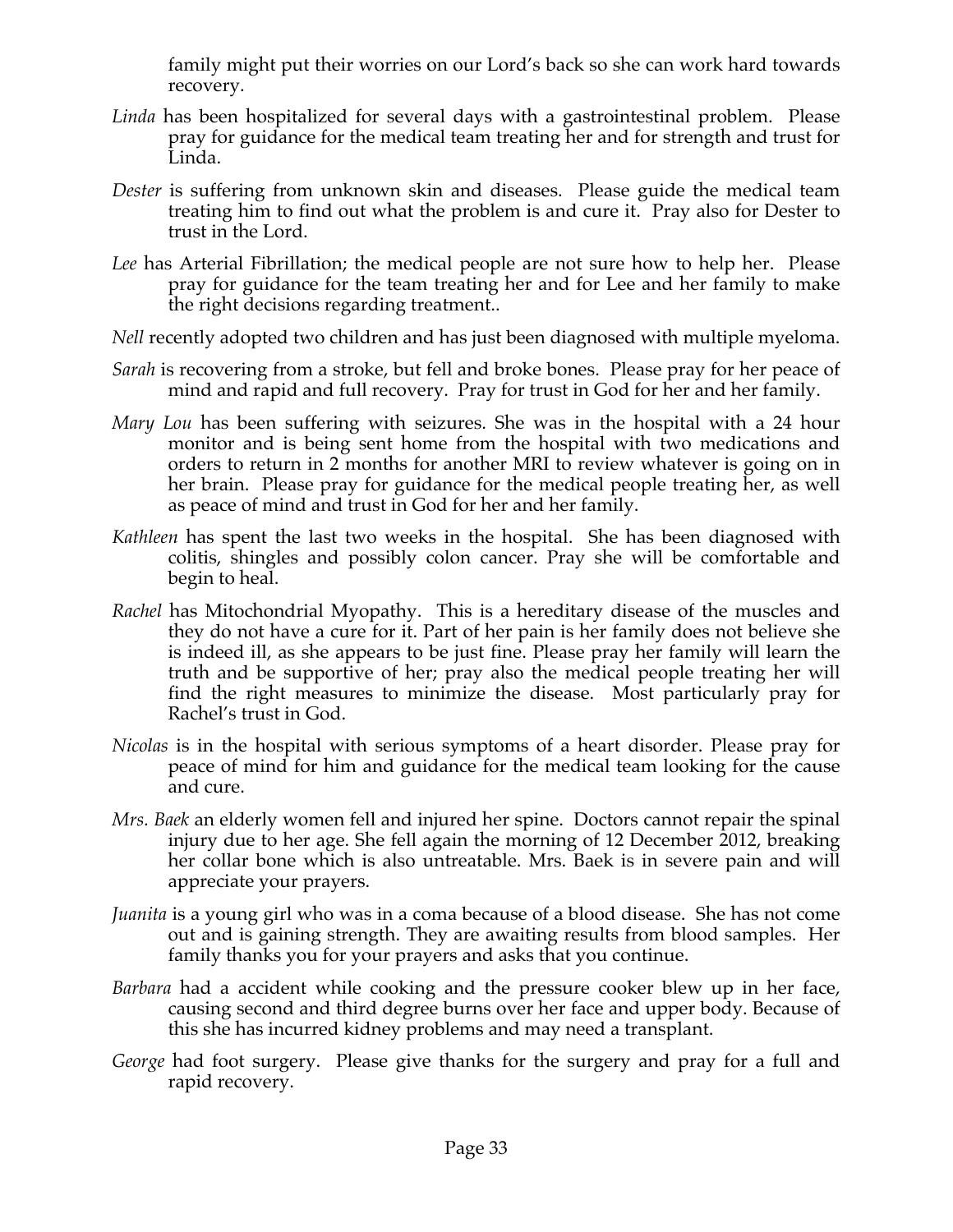- *Nellie* is in the emergency room of a hospital in a great deal of pain. Please pray for peace of mind for her and guidance for the medical team looking for the cause and cure.
- *Lauralee Meade* underwent a lumpectomy on Friday after Thanksgiving. A further anomaly has been discovered and she had additional preventative radiation treatment. Please pray for a complete remission of the cancer. Pray also Lauralee will maintain her great attitude and trust in God.
- *Kevin Gerhart* discovered cancer on his neck. He underwent radiation and chemotherapy. Please pray for the medical team treating Kevin that they might pay attention, do their very best and find the source; that the treatment might be successful and he might live a long and healthy life to His honor and glory. Pray also for trust in God and peace of mind for Kevin, his wife and family.
- *Bill, Sara's husband,* had a third abdominal surgery on 22 November 2011, to remove a tumor. Bill is doing better keeping the doctor's instructions, for which we are all grateful, including taking chemotherapy once a day for two more years. He has radically decreased the consumption of alcohol and eating at least mostly properly. Please pray for help for him to continue do all this. Please pray also that Bill might turn his heart outward to help those around him, as well as live a long and healthy life to the honor and glory of God. Pray also for peace of mind for Bill and his wife Sara.
- *Kay Denton* (Mrs. Kay) has had a chest infection, perhaps viral, but seems to be getting better. She actually sent an iMessage last week, but did not hang around for a response a minute later! Please pray for continued peace of mind for Mrs. Kay and her family. Give thanks for her trust in the Lord and her positive attitude.
- *Matt Alcantara*, age 15, came back with ZERO SCANS again in December 2013! Matt has Osteosarcoma (bone cancer), a very rare and often lethal form of cancer with limited treatment options. This is a disease that is about 90 percent fatal in a couple of years. He has no hip joint on one side, but he walks and swims! Courage? Guts? You bet! Please also give thanks for the great faith of Matt and his entire family. Their faith and trust is a wonderful example for each and every one of us. But, now is not the time to stop praying. Actually, it never is the time to stop praying!
- *Judith Clingwall*, is afflicted with Multiple Sclerosis (MS). She is currently in Laurel Place, an extended care facility in Surrey, British Columbia. Judith's condition has worsened recently. Please pray for her to take an active part in her own life, for her strength, peace of mind, trust in God and remission of the disease so she might return home to her family. Pray also for strength for her husband Martin as he deals with all the problems and stress of Judith's situation.
- *Vince (age 15),* reoccurrence of Osteosarcoma, recent testing found a nickel sized tumor in his lungs. The doctors are consulting with a specialist in Houston. Please pray for guidance for the medical team and for peace of mind for Vince and his family.

## *Thanksgiving and Continued Healing*

*Elma* is suffering from cancer. She was taken home from the hospital on the advice of her Doctor. We were asked to pray that Elma's remaining time here on earth might be good and that Elma and family might put their trust in the Lord and let Him carry their worry. Since then, Elma's Bishop told us a great Miracle of the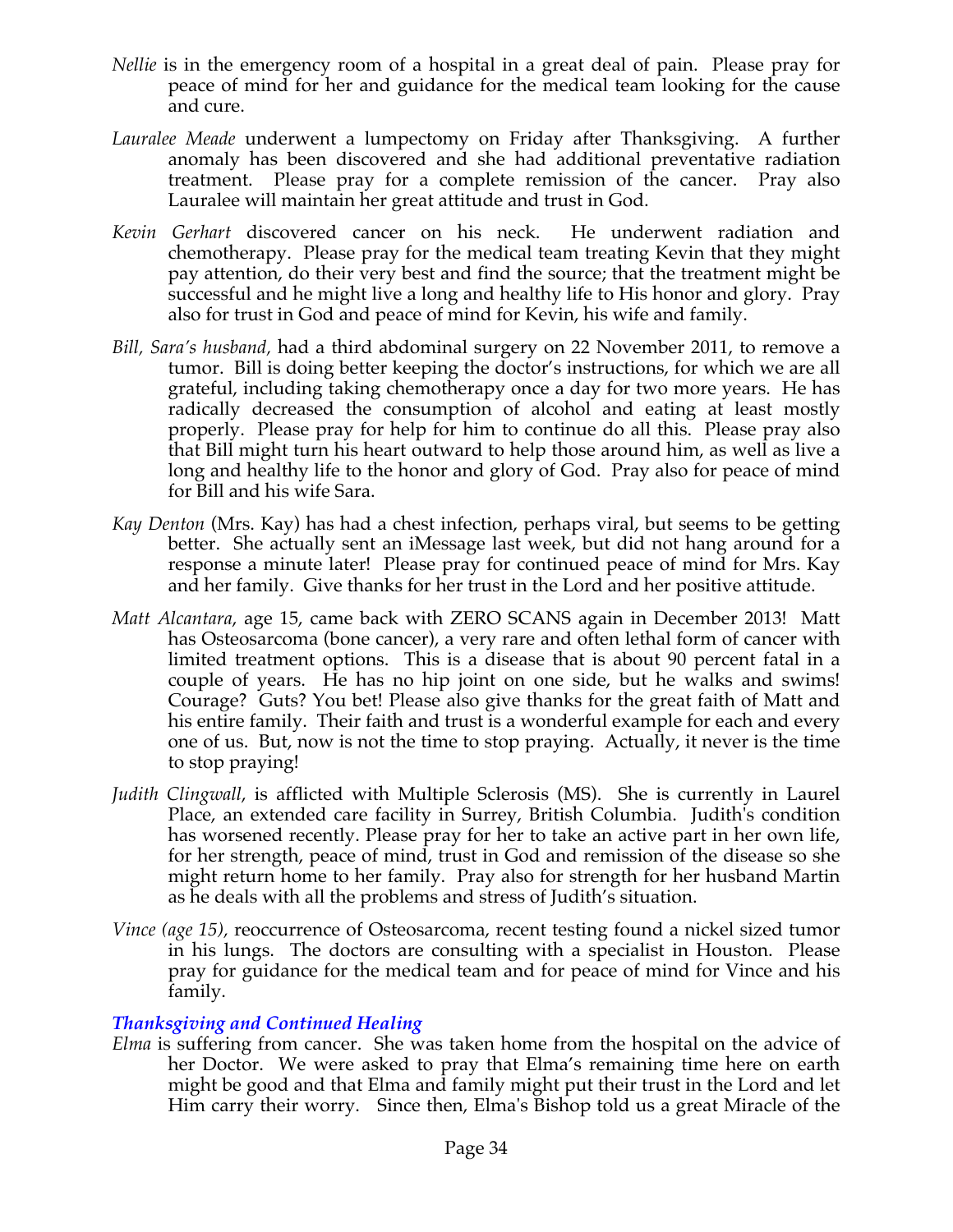Lord is working over Elma. Doctors sent her home to die, but now she seems to be doing all right. On behalf of her, thank you for all of your prayers. Please continue praying for her complete healing.

- *Ian Allen* had back surgery on 5 February 2014, which went very very well. He is home and pain free. There is a recovery process head, but he has his daughter with him for the next week to help with that. Please give thanks for the surgical team paying close attention, doing their very best and for a good outcome. Pray for peace of mind for Ian and his family as healing continues.
- *Erica* had surgery on 7 January 2014, for a non-malignant brain tumor. They got most, but not all of the tumor, things seem good for now. Please give thanks for the surgical team doing their very best and for a good outcome. Pray for peace of mind for Erica's family as healing and treatment continues.
- *Jim Curl* had a stroke November 2013; he has recovered pretty well, but still has memory issues. Jim asks that you give thanks for his great recovery and pray that his memory will continue to improve.
- *Otto* had massive blood clots in both lungs and a smaller one in one of his legs, treatment worked and he is recovering at home, he tires and is still on medication, but able to sleep and be free from hospital routines. His family and friends thank you for your prayers. Please pray for peace of mind and trust in the Lord for Otto, as well as for his family, and for continued recovery.
- Please join together in thanking the Lord for strengthening *Christopher*, a young man with psychological problems who departed meds to a bad effect, for his maintaining healthy discipline the last six months, and join together in praying that he continue to be infused with strength and rationality.
- *Pat* underwent successful major heart surgery on 25 September 2013. Please give thanks for the successful outcome and pray for continued healing and a complete recovery for Pat.
- *Jane*, US Army Korea, had a tumor. She returned to the CONUS, underwent five hours of surgery which went exceedingly well. The tumor came out completely, on the surface it appears non-malignant, testing will be done to confirm. Please give thanks for the surgical team doing a great job and the great result. Pray for a complete recovery for Jane.
- *Dennis* has heart problems; now the medical people treating him discovered a large mass on his liver which turned out to be a cyst, just like Kathy above! Please give thanks for this great development and pray for peace of mind and trust in the Lord for Dennis and for God's guidance for the medical people treating him that the contemplated surgery might go well.
- *Dwight* had major oral surgery, for which he gives thanks. He is recovering slowly and asks your prayers to speed the process.
- *Joyce* broke her left leg and sprained her right foot in a fall and had surgery the morning of 24 July 2013. She asks you to give thanks for the surgery having gone well and asks you also pray for her continued healing, she will be spending several weeks her right leg in a walking boot and several months with her left leg in a cast.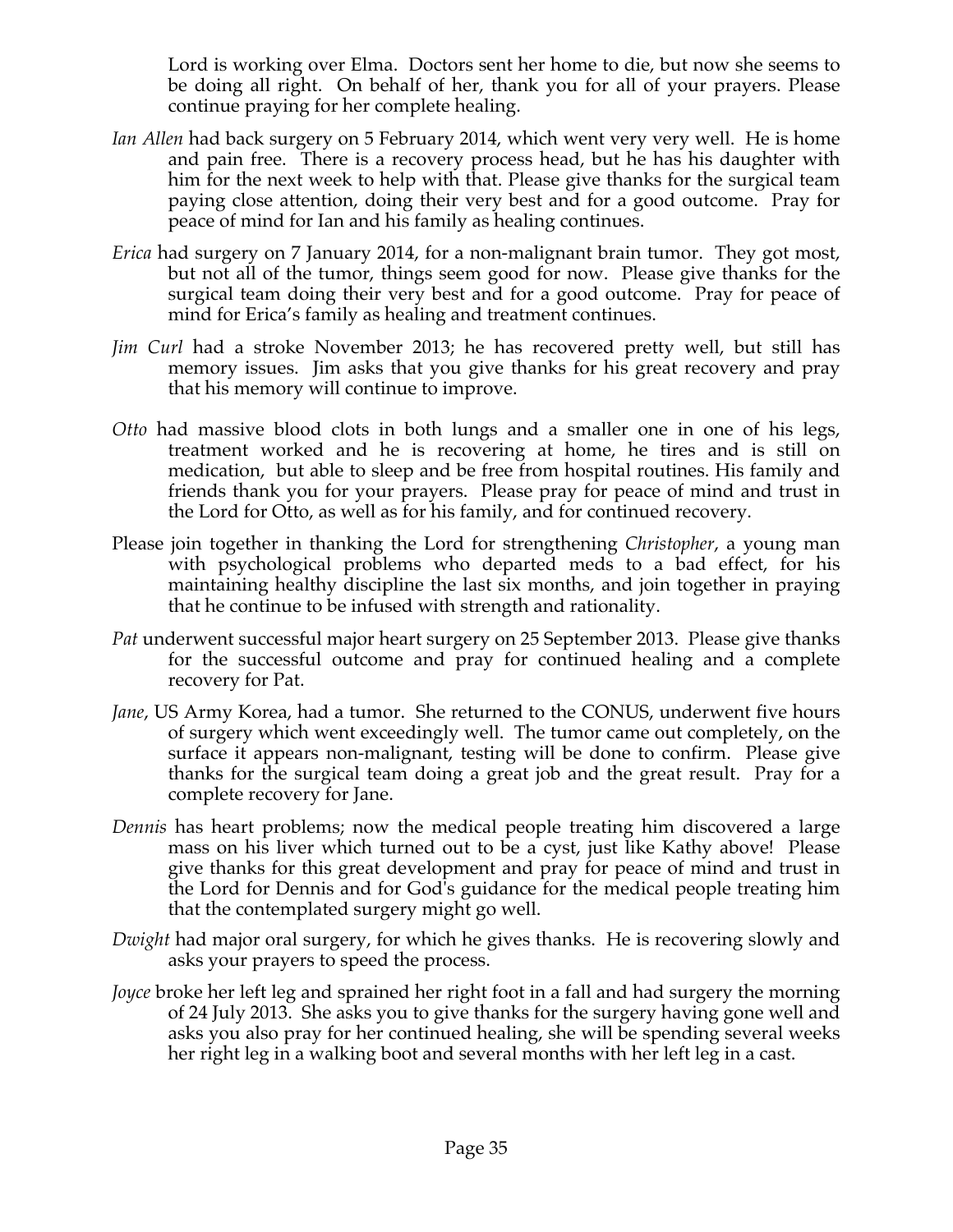- *Mike* was very ill in hospital. He is doing much better now and his family asks you to give thanks for the miraculous recovery. Mike is a veteran who has served his country when she called. Please pray he will open his heart to God so He can make Mike's crooked road straight and pull him towards the summit rather than to the pit.
- *Dick*'s left arm was amputated after treating for Merkel Cell carcinoma over a year. He is now believed to be cancer free and is waiting to be fitted with an artificial arm. Please join Dick and his family in giving thanks to Our Lord Jesus Christ for his recovery as well as for their trust in God.
- *Traci* had surgery colon cancer on 27 December 2012. The surgery went very well and she appears to be cancer free. But, she had a pulmonary embolism and another clot in the artery to the spleen which will keep her in the hospital for at least several days. Traci is beginning to be weary of her medical situation. Please pray that she will not become despondent. Pray that she will open her heart to God's Grace that He might enter in to her heart and strengthen her.
- *Bob Smouse* had shoulder surgery on 28 November 2012. While the surgery went well, he is still in pain and would also appreciate prayers for continued healing and the pain to subside. He promises to work very hard on recovery therapy.
- *Carol Stone*, the sweet wife of Mike Stone, recovered far better than expected from a severe brain bleed, but fell recently and broke her hip.

Please pray for peace of mind and trust in God for Mike, guidance for the medical team treating Carol and strength for Carol as well as faith and trust. No one can ever understand the why of these things here on earth. Sara who passed this request on asks that you pray in both faith and hope.

#### *Business*

*Mark's* business is in difficulty. He works in a shrinking field, of which he is one of the country's true masters, but there is little work available. He asks that you pray that he can find a way to survive in his industry, which he loves and needs his talents. Pray he can find new sources of business and new ways of doing things, perhaps someone to partner with to better use his talents. Pray also for those who work for and with him that they might do their best to help.

*Financial Guidance and Employment*

- *Charlie* is in need of both financial guidance and employment. Charlie feels that he has no skills, which is clearly incorrect, but nonetheless he feels that way. While on the one hand, he knows that is not right, on the other hand, he cannot shake that belief. Ask that God send the Holy Ghost into his heart for guidance. In addition, Charlie needs God's guidance as to how to handle his life from this point forward. After many years in the aerospace industry, he is looking for a place to employ his talents to the mutual benefit of a company. He asks that you pray for God to guide him to a new place to allow him to gain an even financial keel.
- *Chris* and several others at his firm were let go after many years of faithful service. Please pray that they might find a company that can use their considerable skills and dedication to their mutual benefit. Pray also for those who remain behind that they might find peace in the confusion caused by the departures.
- *Doug* recently became unemployed from his job of 18 years. He has been applying for jobs, but unable to get one at this time. His wife is working; this is not enough for the family. Please pray he will find employment with a firm that will be able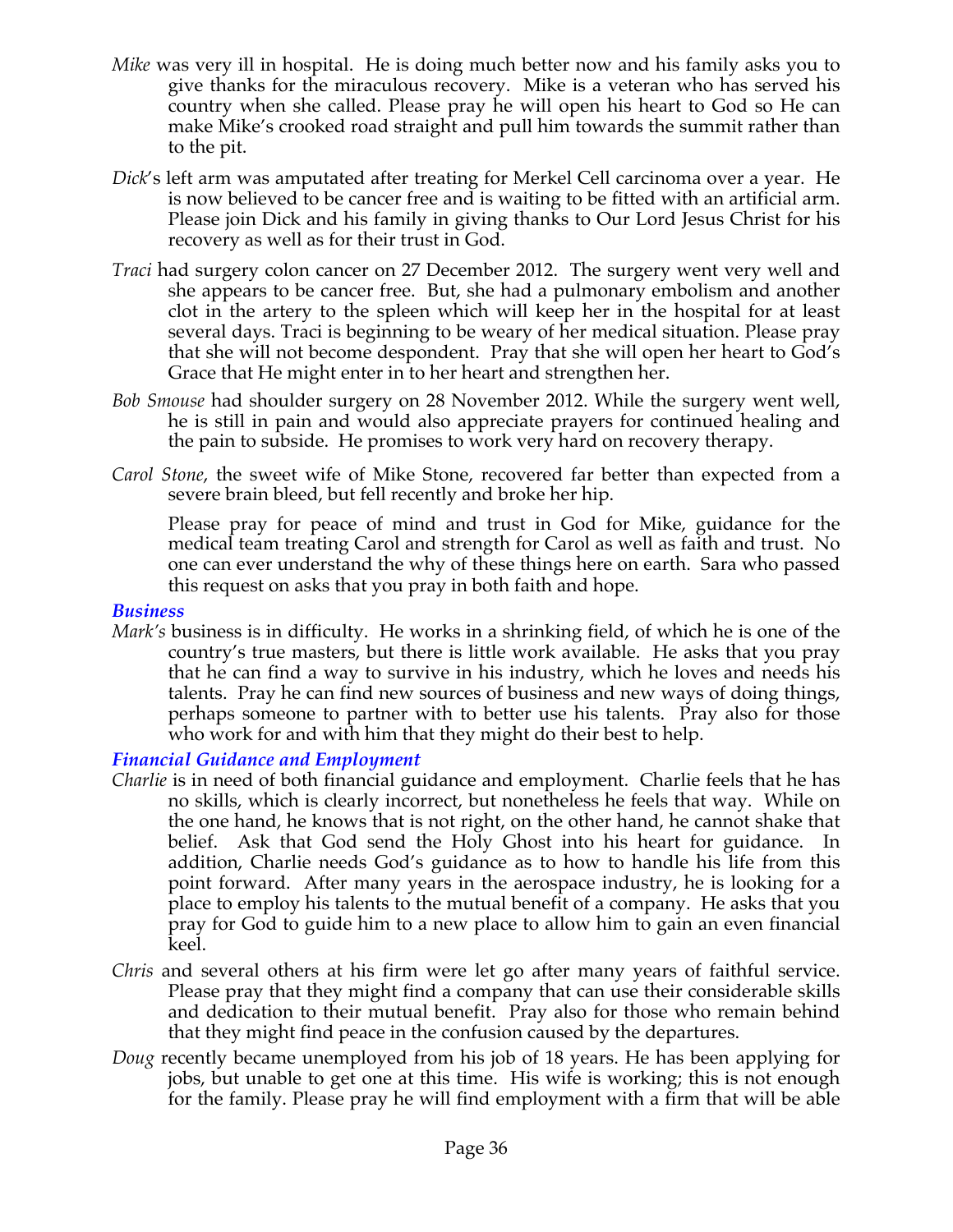to use his considerable skill and hard work to benefit both the firm and the family.

- *Catherine and Lewis* are at a low ebb due to a struggle for employment. Your fervent prayers will be appreciated.
- Lori is considering a potential change in her employment. Please pray for God's guidance in considering all aspect of her potential work.
- *Rodriguez Family* are looking for work. It seems many obstacles have been put in their way of finding employment. Please pray they will find employment with a firm that will be able to use their considerable skill and hard work to benefit both the firm and the family.
- *Sarah* is concerned about the future with her company. She would appreciate prayers for her continued employment and that her firm might find more and better ways to use her considerable skills.

## *Financial Guidance and Healing*

*David and Lorna* are having financial problems. They are trying to find a smaller home which may be more affordable. *Lorna* has had an ongoing battle with brain cancer, her trips back and forth to the hospital have drained their finances to the point they sometimes struggle to have enough food in the house. Pleaser pray for Lorna's healing and guidance on how they might handle the financial difficulties in which they have found themselves.

## *Guidance*

- *Aaron* has a problem seeing is where his life should be leading him. Please pray that he can listen to his father Paul and those around him who want him to work hard and obtain a real education now rather than just coast towards oblivion.
- *Danielle* has accepted Christ as her Saviour. Pray she will read the Bible and meditate on His Word so she can grow in him.
- *Laurie* is going through very trying personal problems right now. Please help her to open her heart to God's solutions to her problems.
- *Helene and her family* ask your prayers for them as they deal with the loss of Alan, husband and father.
- *Stephanie* seems to be very deeply into post partum depression after her baby was born prematurely. Please pray for her Mother in Law who is going a great distance to help Stephanie and her new Grandson. Pray that Stephanie will be able to direct her attention outward, rather than inward.
- *William* is an elderly man living with his Son and Daughter in-law. William is causing trouble in the family because of his demanding ways and continually using bad language. The family is at wit's end to know how to handle him and will appreciate your guidance and prayers.
- *Caitlin* is in the grip of the Prince of Darkness; she thinks there is escape from reality in drugs. The saddest part is that reality is not as she sees it. Her family is despairing as they can do nothing to help her and ask that you pray for the Holy Ghost to enter into heart and show her the need for change before it is too late.
- *Nathaniel* is in spiritual turmoil. His family and friends will appreciate it if you will keep him in your prayers for him to find the root of his trouble and accept God's help to heal his heart.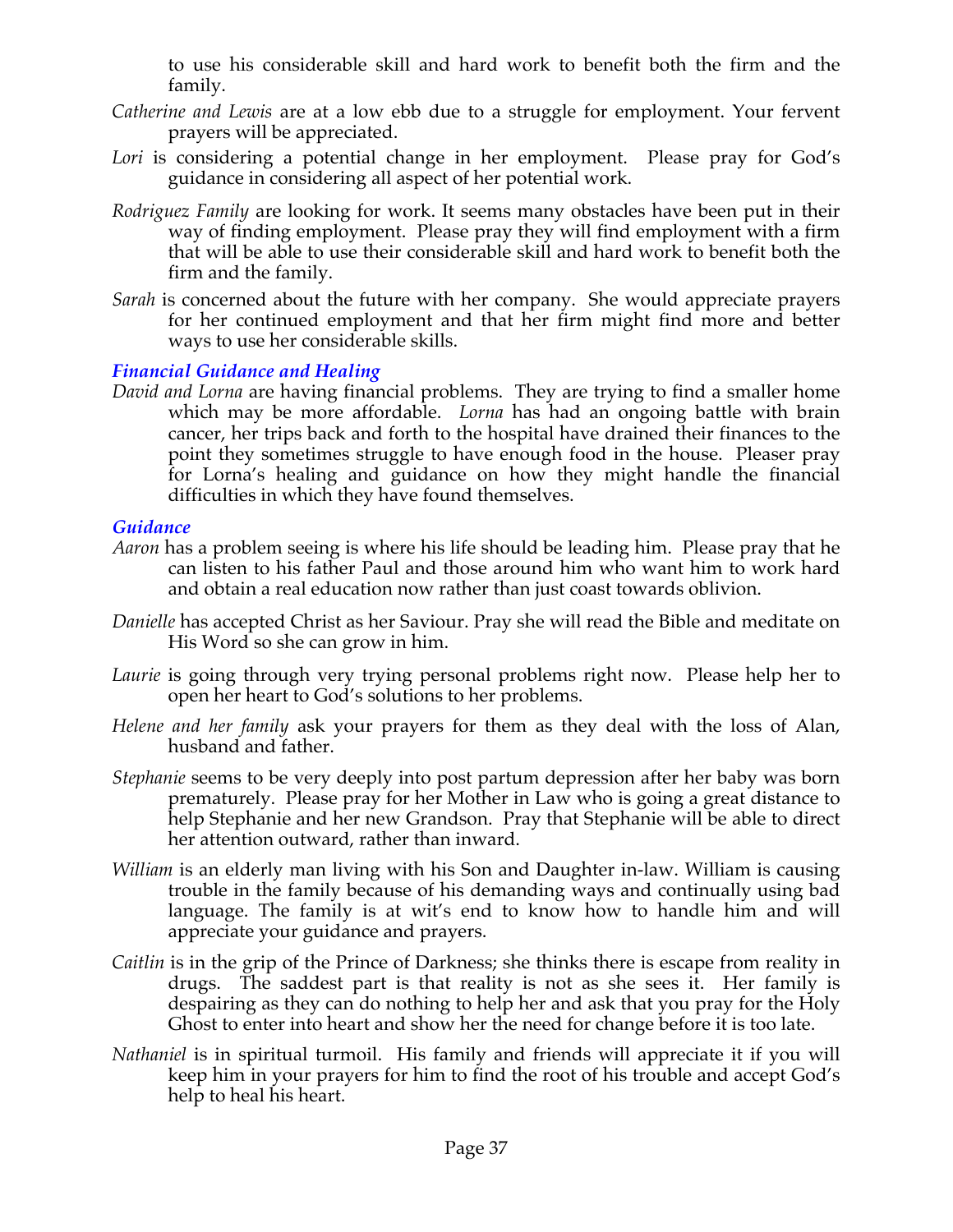- *Sam* and her *two children* that have been living in a shelter and are to lose their place there. Please pray a place will be found they can stay in and recover.
- Please pray *Darlene* will surrender her life to Christ.
- *Norrie* is facing daily exams in the weeks ahead. Pray for calmness and concentration and to do the best possible.
- *Jonathan* is addicted to drugs. He is now in jail awaiting trial. His parents and friends will appreciate it if you will keep him in your prayers for him to find the root of his trouble and accept God's help to heal addiction.
- *Beth* is suffering from ungodly treatment in her marriage. Please pray God will guide her in her behavior, actions and thoughts that she might be able to lead her husband to God so her marriage might prosper to the benefit of them.
- *Brandon* a young man from a Christian family who married a year ago and almost immediately became estranged from him family. As a result he has had a serious problem with keeping the civil law. Please pray for Brandon that he will return to the Lord and the many problems will be eventually settled. Pray the hurt he has caused so many will be helped with our Lord's care and love.

*Dennis* has some decisions to make and will appreciate our Lord's guidance.

*Earl* to read and understand Scriptures he has been given.

- *Jeanette* has had many members of her family die from diabetes and several are near death now. Jeanette does not know the Lord and is despondent and perplexed about her family and herself. Please pray she can open her heart to allow the Holy Ghost in to bring her knowledge and understanding.
- *Christy* just lost her sister in an automobile accident; this follows closely the loss of two family. Please pray she can let our Lord Jesus Christ carry all her sorry, worry and care at this extremely difficult and stressful time.
- *Dr. Elizabeth Raj* is teaching a biblical approach to the psychological problems facing many in our society today. She is battling against the growing influence of worldly psychology adopted by the churches themselves. Elizabeth constantly stresses answers are found between the covers of that precious Book, the Holy Bible. Please pray for encouragement, strength, fortitude and courage for her.
- *Daniel and Danielle* are experiencing family strife as a result of custodial issues with a daughter. Please pray they and those they strive with might look to the child's best interests in their time of difficulty and disagreement; to work for her best interests and not use her as a weapon amongst themselves.
- *Abigail* is a teenager who has behavior problems. She feels she is in an area of mental darkness. Please pray that she might look to God for help and not within herself.
- *Sara* asks that you pray for guidance for her as she deals with the stresses of her family and life. Pray that she can separate those things which she can affect from those things which she cannot and give her grace to accept that she cannot do everything and can only change those things within her control. She asks for God's help to grow her business while keeping up with the needs of her mother and husband and healing her own problems.

*Jacquie* to open her heart to God and accept His Love and Grace.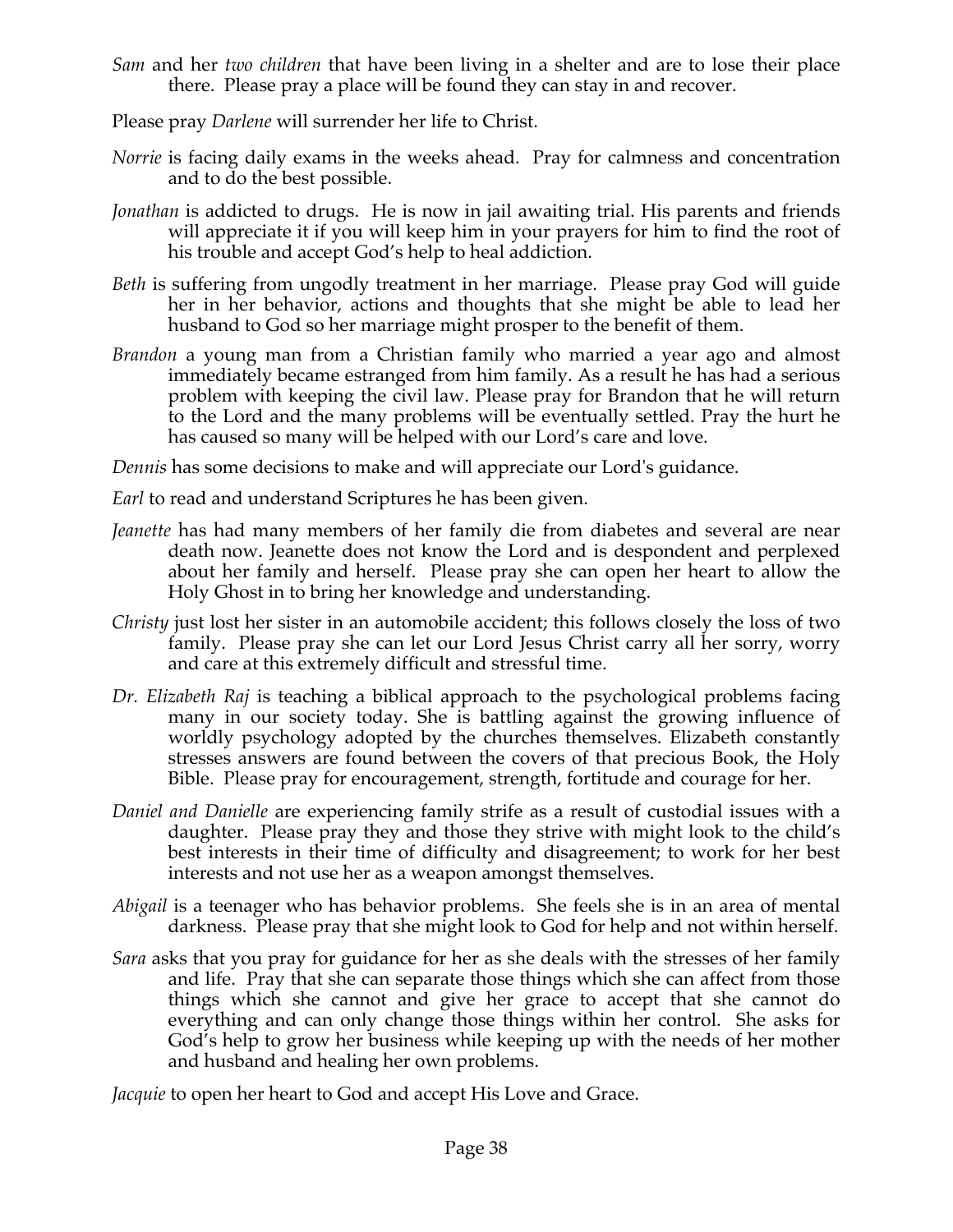*Hap* asks you to pray he might be able to trust God will help him make the right decisions at the right time and not to worry uselessly, to change those things he can change, accept those things he cannot change, sleep well to be able to do the correct things with a clear head and that he will open his heart to the Holy Ghost.

# *AOC Congregations*

- *Rev Paul Thompson,* pastor of Christ Anglican Church (AOC) in Oakland, Iowa, asks you pray for the Holy Ghost to enter the hearts of their congregation that they might find better ways to serve our Lord and bring the Word to those around them.
- *Rev Rick Reid* asks that you pray for Saint Andrews Anglican Church in Newton, North Carolina. They would like to see their congregation grow to the point is it selfsustaining and vibrant. The congregation asks that you pray for the Holy Ghost to enter into their hearts and inspire them to do their best to further His Will.
- *Nathan* in Wake Forest, North Carolina needs God's Help to find others who are interested in having a Bible believing Church in the Anglican tradition. He would like to develop a congregation to associate with the Anglican Orthodox Church.
- *Saint Joseph of Arimathea Anglican Orthodox Church* is under a lot of stress. We all are, but they need even more prayer. Rev Roger Jessup, their wonderful minister, is pressed by the duties of a primary care giver, in addition to all the worries of this world. They have one of their family's primary breadwinners who will be soon unemployed, absent His intervention. As Rev Roger said so eloquently, "We must pray for those who mean us harm and deprive us of our property are our enemies: Our LORD has so commanded us." We must pray they will see light and cleave to it while turning their backs on the Prince of this World. Equally important, we must pray that the Lord will raise up a political leader from among us as He has done in the past. Pray also for trust in God for each member of the parish and for them to find economic relief.

## *Consecration*

T. Thomas Harry and Dhairianathan will be Consecrated Bishops in the Anglican Orthodox Church of India, in Vellore, India, Monday 3 March 2014. Please pray for guidance for them as they take up this responsibility and ask the God to send the Holy Ghost into their hearts for strength and singleness of purpose. They are both great mrn, but this job needs God's Help; with it they will prevail.

## *Armed Forces & Contractors*

Airman Donny Patton (Hulbert Field, Florida), Jordan (USMC – Fleet Marine Force - Pacific), Trevor (USAF - KC-10 Boom Operator – New Jersey), Trevor (USN – Whidbey Island, EF-18 Pilot), Kurt Thomas (USN – Camp Foster, Okinawa)

## *Persecuted*

Around the world, Christians are under attack, not only in the Muslim world, but from Hindus and others in India. Also, they are under continual attack in the name of "Separation of Church and State" in the western world, as it becomes actively atheist or pro-devil buddy. Please pray for God's guidance and protection for all persecuted Christians and those around them.

## *Various Special Requests*

*Nathalie* is teaching English in a small western Ukrainian town where they are having so many problems. Pray for Nathalie and others around the world who are standing up for Christian principals in their countries.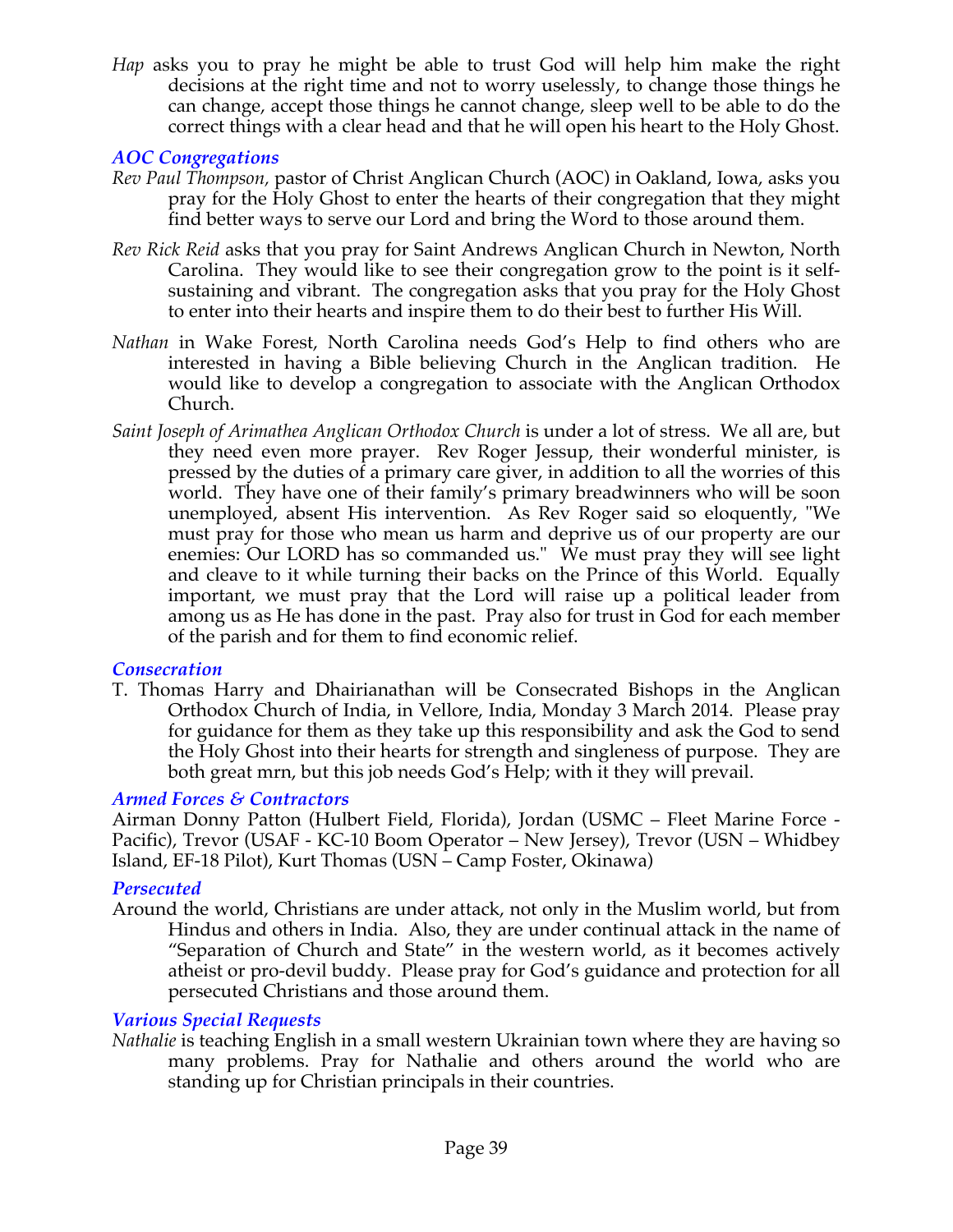- This is a horrible time for the *people of India, Christians in particular*; they are having problems with Hunger, Bank Closings, Transportation and Schools not functioning. Pray for the Leaders and Members of our Church in Eluru Andhra Pradesh. Pray their basic needs will be met and God will be close to them in this time of need.
- *Lisa* discovered her 9 year old daughter *Mariah* had been raped. This is in the court system now and we know that prayers are needed for this family. "The effectual fervent prayer of a righteous man availeth much" James 5:16 Lisa says she feels the power of your prayer in God's hand on her heart.
- Please pray for *all the people of Egypt*; Bishop Mouneer Anis of Egypt is asking your prayer as the supporters of the deposed Mursi government, with the support of the United States government, have been attacking Christian churches--Anglican, Catholic and Orthodox. They destroyed the car of Anglican priest Rev. Ehab Ayoub. The people of Egypt, the people of the United States need our prayers, even more so the people of the Muslim Brotherhood that they might repent of their evil and know God so the rest of the people may live in peace.
- We ask that you pray, please ask God that the Holy Ghost might give you insight into how you might make the lives of your friends and family better. Remember helping others is not just those who you don't know!
- Please join us in praying that the *Free Teen Guitar Class* will be continue to be an opportunity for God to work in the lives of the kids and their families. Please ask God to guide the class to new opportunities to make Him known to others. Help us to let the love of our Lord shine through us into their lives, putting Him first, so that He might enter in to their hearts and lives.

## *Question that only you can ask*

What would you like to know about our history, what we believe, what we do or how we operate? Hap is looking for material for the continuing education class and *Thought for the Day* material. Help us help you. Please send your question to Hap so we all can get an answer. Just because you don't know the answer to your question doesn't mean you are the only one who doesn't know. But, if you don't ask, no one will know.

## *What is Quinquagesima?*

Quinquagesima, or, in full, Quinquagesima Sunday, is the name for the Sunday next before Ash Wednesday in the Catholic (Universal or Whole) Church Calendar.

The name Quinquagesima originates from Latin quinquagesimus (fiftieth), referring to the fifty days before Easter Sunday using inclusive counting, which counts both Sundays (normal counting would count only one of these).

Since the forty days of the Lenten fast included only weekdays, the first day of Lent, Ash Wednesday, succeeds Quinquagesima Sunday by only three days. The earliest Quinquagesima Sunday can occur is February 1 and the latest is March 7. The Roman Church no longer observes much of the Christian Year, including Quinquagesima and the two immediately before it — Sexagesima and Septuagesima Sundays.

The contemporary service books of many claiming to be Anglican provinces do not use the term but it remains in the Book of Common Prayer.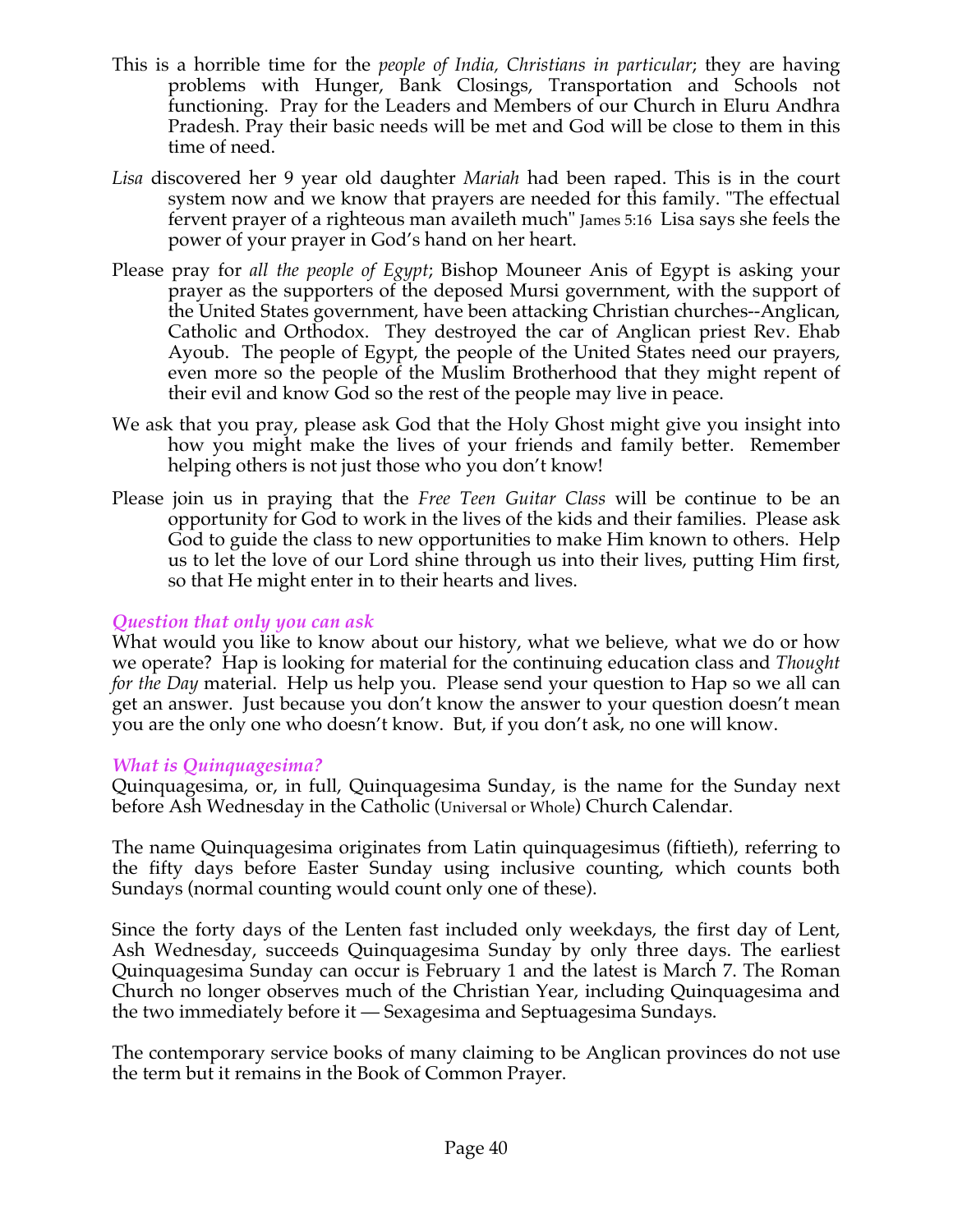The 17-day period beginning on Septuagesima Sunday spanning Sexuagesima and Quinquagesima Sundays was intended to be observed as a preparation for the season of Lent, which is itself a period of spiritual preparation for Easter. In many countries, however, Septuagesima Sunday marks the start of the carnival season, culminating on Shrove Tuesday, more commonly known as Mardi Gras or Fat Tuesday.

# *I'd like to get a different point across or announce something*

If you have a different point of view, I would be happy to give you room to get your point across. While this publication is my perspective on events, I recognize not everyone may agree and that some people would like to express their own opinion. If you want to write something, please forward your item to Hap (with a note as to whether or not you would like editing help) to: hap@faithfulcenturion.org.

# **LT Rabbi Roland B. Gittelsohn's Eulogy ChC, USNR**

**5th Marine Division Cemetery, Iwo Jima March 1945** Roland B. Gittelsohn, Rabbi and Marine Chaplain on Iwo Jima passed away on 13 December 1995 at age 85. He was a scholar on religious and governmental issues who



was a Marine Corps chaplain during the battle of Iwo Jima, died Wednesday at Beth Israel Hospital in Boston. He was 85.

Gittelsohn was assigned to the Fifth Marine Division, was the first Jewish chaplain the Marine Corps ever appointed. The American invading force at Iwo Jima included approximately 1,500 Jewish Marines, and Rabbi Gittelsohn was in the thick of the fray, ministering to Marines of all faiths in the combat zone. He shared the fear, horror and despair of the fighting men, each of whom

knew that each day might be his last. Roland Gittelsohn's tireless efforts to comfort the wounded and encourage the fearful won him three service ribbons. He was awarded three combat ribbons for his service with the Fifth Marine Division on Iwo Jima. His sermon at the dedication of the division's cemetery, titled "The Purest Democracy," attracted wide attention and was read by many radio and television announcers during and after the war.

Division Chaplain Warren Cuthriell, a Protestant minister, asked Rabbi Gittelsohn to deliver the memorial sermon at a combined religious service dedicating the Marine Cemetery. Cuthriell wanted all the fallen Marines (black and white, Protestant, Catholic and Jewish) honored in a single, nondenominational ceremony. Instead, three separate religious services were held. At the Jewish service, to a congregation of 70 or so who attended, Rabbi Gittelsohn delivered the powerful eulogy he originally wrote for the combined service. Among Gittelsohn's listeners were three Protestant chaplains so who felt compelled to the service. One of them borrowed the manuscript and, unknown to Gittelsohn, circulated several thousand copies to his regiment. Some Marines enclosed the copies in letters to their families. An avalanche of coverage resulted. Time magazine published excerpts, which wire services spread even further. The entire sermon was inserted into the Congressional Record, the Army released the eulogy for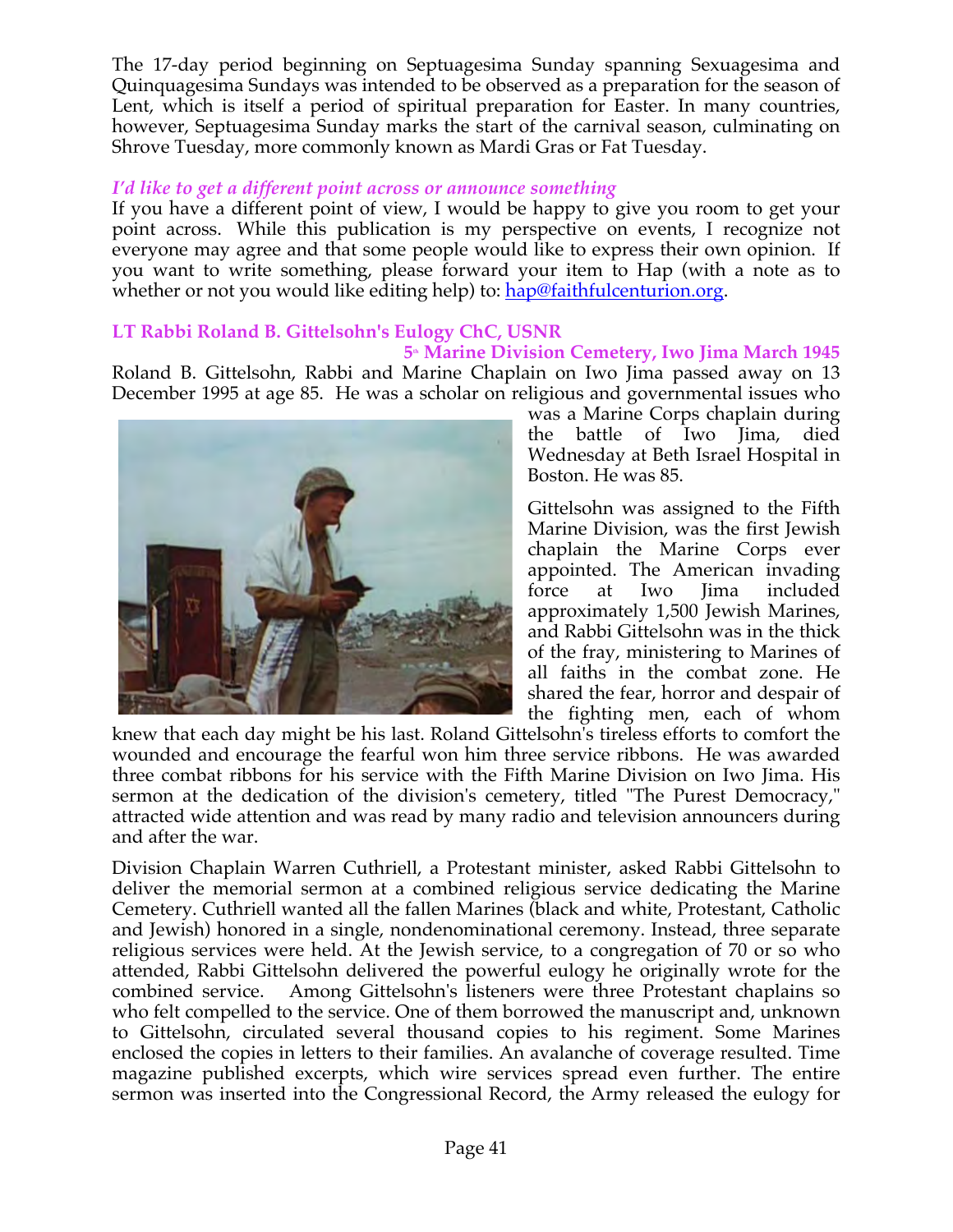short-wave broadcast to American troops throughout the world and radio commentator Robert St. John read it on his program and on many succeeding Memorial Days.

In February 1995, Rabbi Gittelsohn gave the benediction at the Iwo Jima Memorial in Arlington, Va., at a ceremony marking the  $50<sup>th</sup>$  anniversary of the landing. Following is the benediction and dedication he gave on Iwo Jima in March 1945.



## *LT Rabbi Gittelsohn spoke*

This is perhaps the grimmest, and surely the holiest task we have faced since D-Day. Here before us lie the bodies of comrades and friends. Men who until yesterday or last week laughed with us, joked with us, trained with us. Men who were on the same ships with us, and went over the sides with us as we prepared to hit the beaches of this island. Men who fought with us and feared with us. Somewhere in this plot of ground there may lie the man who could have discovered the cure for cancer. Under one of these Christian crosses, or beneath a Jewish Star of David, there may now rest a man who was destined to be a great prophet–to find the way, perhaps, for all to live in plenty, with poverty and hardship for none. Now they lie here silently in this sacred soil, and we gather to consecrate this earth in their memory.

It is not easy to do so. Some of us have buried our closest friends here. We saw these men killed before our very eyes. Any one of us might have died in their places. Indeed, some of us are alive and breathing at this very moment only because men who lie here beneath us had the courage and strength to give their lives for ours. To speak in memory of such men as these is not easy. Of them too can it be said with utter truth: "The world will little note, nor long remember what we say here. It can never forget what they did here."

No, our poor power of speech can add nothing to what these men and the other dead of our Division who are not here have already done. All that we even hope to do is follow their example. To show the same selfless courage in peace that they did in war. To swear that by the grace of God and the stubborn strength and power of human will, their sons and ours shall never suffer these pains again. These men have done their jobs well. They have paid the ghastly price of freedom. If that freedom be once again lost, as it was after the last war, the unforgivable blame will be ours, not theirs. So it is we the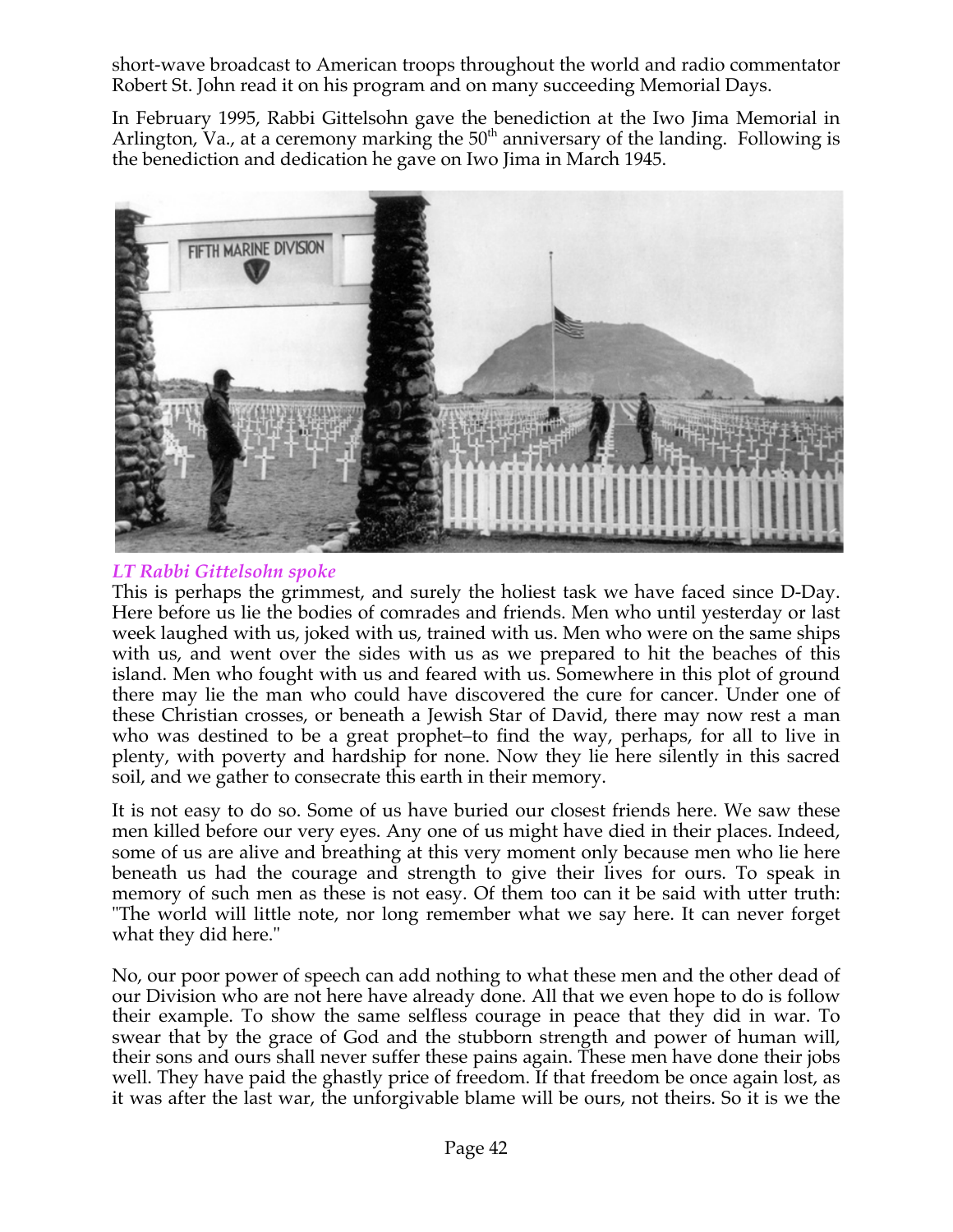living who are here to be dedicated and consecrated.

We dedicate ourselves, first, to live together in peace the way they fought and are buried in this war. Here lie men who loved America because their ancestors generations ago helped in her founding, and other men who loved her with equal passion because they themselves or their own fathers escaped from oppression to her blessed shores. Here lie officers and men, negroes and whites, rich men and poor–together. Here no man prefers another because of his faith or despises him because of his color. Here there are no quotas of how many from each group are admitted or allowed. Among these men there is no discrimination. No prejudices. No hatred. Theirs is the highest and purest democracy.

Any man among us the living who fails to understand that will thereby betray those who lie here dead. Whoever of us lifts up his hand in hate against a brother, or thinks himself superior to those who happen to be in the minority, makes of this ceremony and of the bloody sacrifice it commemorates, an empty, hollow mockery. To this, then, as our solemn, sacred duty, do we the living now dedicate ourselves: to the rights of Protestants, Catholics and Jews, of white men and negroes alike, to enjoy the democracy for which all of them here have paid the price.

To one thing more do we consecrate ourselves in memory of those who sleep beneath these crosses and stars. We shall not foolishly suppose, as did the last generation of America's fghting men, that victory on the battlefield will automatically guarantee the triumph of democracy at home. This war, with all its frightful heartache and suffering,is but the beginning our our generation's struggle for democracy. When the last battle has been won, there will be those at home, as there were the last time, who will want us to turn our backs in selfish isolation on the rest of organized humanity, and thus to sabotage the very peace for which we fight. We promise you who lie here: we will not do that! We will join hands with Britain, China, Russia in peace, even as we have in war, to build the kind of world for which you died.

When the last shot has been fired, there will still be those whose eyes are turned backward, not forward, who will be satisfied with those wide extremes of poverty and wealth in which the seeds of another war can breed. We promise you, our departed comrades: this too we will not permit. This war has been fought by the common man; its fruits of peace must be enjoyed by the common man! We promise, by all that is sacred and holy, that your sons, the sons of moners and millers, the sons of farmers and workers, the right to a living that is decent and secure.

When the final cross has been placed in the last cemetery, once again there will be those to whom profit is more important than peace, who will insist with the voice of sweet reasonableness and appeasement that it is better to trade with the enemies of mankind, than by crushing them, to lose their profit. To you who sleep here silently, we give our promise: we will not listen! We will not forget that some of you were burnt with oil that came from American wells, that many of you were killed with shells fashioned from American steel. We promise that when once again men profit at your expense, we shall remember how you looked when we placed you reverently, lovingly, in the ground.

Thus do we memorialize those who, having ceased living with us, now live within us. Thus do we consecrate ourselves the living to carry on the struggle they began. Too much blood has gone into this soil for us to let it lie barren. Too much pain and heartache have fertilized the earth on which we stand. We here solemnly swear: this shall not be in vain! Out of this, and from the suffering and sorrow of those who mourn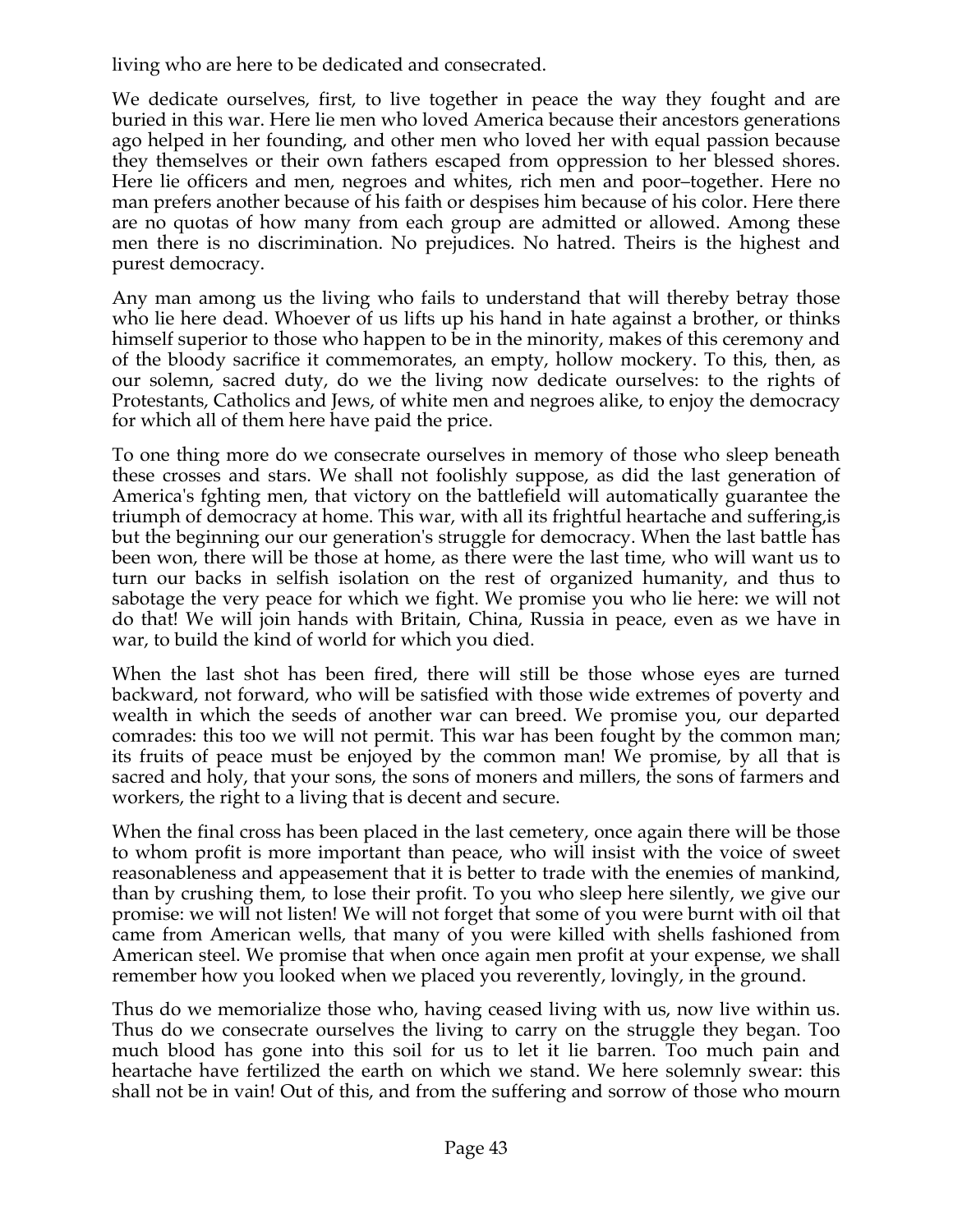this, will come–we promise–the birth of a new freedom for the sons of men everywhere. *Amen*.

# *Members in the News!*

On 16 March 2014, our own Rev. David Lilly of Alberta, Canada, will be receiving a



service pin from the Royal Canadian Legion for his ministry as a branch chaplain in Alberta. This is in recognition of one year of service with the RCL. At the AGM in November, he was unanimously re-elected for year two of his ministry with this veterans' organization which is a great honour. Presently, he is working on putting together a church service for the annual Metis gathering at Big Valley. He has done this for the past five years. They use an Anglican liturgy based on the 1928 BCP. The church services also continue on a monthly basis at Stettler. Rev. Lilly met with Bishop Garth Neel in Regina back in December and at that time renewed his commitment to serving with the AOC in Canada. We are assured of Rev. Lilly's continued prayers both for our churches in North America and

around the world. May the Lord's hand of blessing continue to be with our AOC family in the United States, Canada and around the globe.

We congratulate Rev. Lilly on this continuing honour.

*Jerry L. Ogles, D.D.* Presiding Bishop Anglican Orthodox Communion Worldwide

## *I'd like to get a different point across or announce something*

If you have a different point of view, I would be happy to give you room to get your point across. While this publication is my perspective on events, I recognize not everyone may agree and that some people would like to express their own opinion. If you want to write something, please forward your item to Hap (with a note as to whether or not you would like editing help) to: hap@faithfulcenturion.org.

## *Epistleers*

We post the list of Epistle Readers in the Sunday Report each week so you can either plan your attendance or your pre-reading as the spirit so moves you.

## **Date Reader**

| 5 March 2014  | Dru Arnold – Ash Wednesday         |
|---------------|------------------------------------|
| 2 March 2014  | Dru Arnold – Quinquagesima         |
| 9 March 2013  | Dru Arnold - First Sunday in Lent  |
| 16 March 2013 | Dru Arnold – Second Sunday in Lent |
| 23 March 2013 | Dru Arnold - Third Sunday in Lent  |
| 30 March 2013 | Dru Arnold – Fourth Sunday in Lent |
| 6 April 2013  | Dru Arnold – Fifth Sunday in Lent  |
| 13 April 2013 | Dru Arnold – Palm Sunday           |
| 20 April 2013 | Dru Arnold – Easter Sunday         |
|               |                                    |